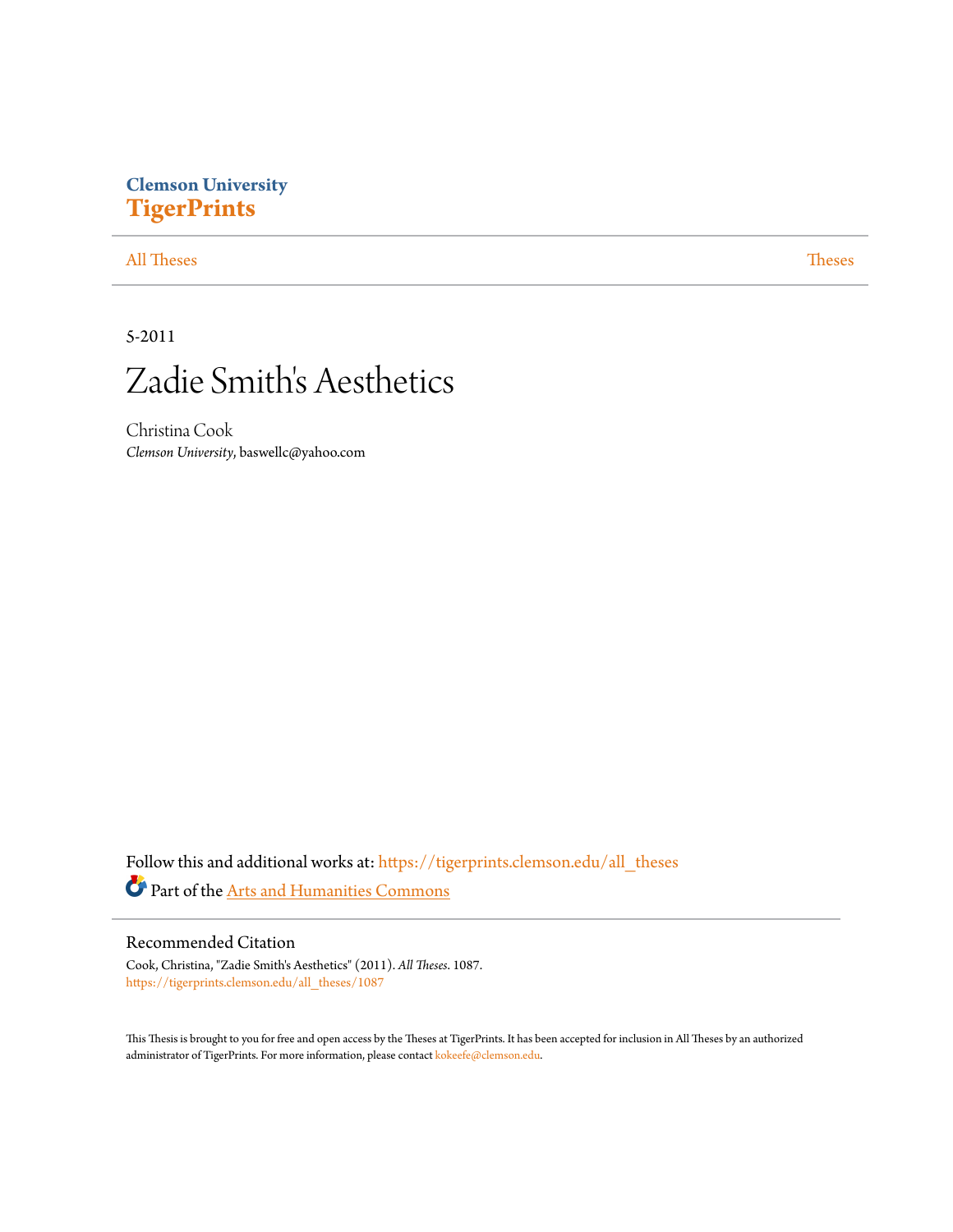## ZADIE SMITH'S AESTHETICS \_\_\_\_\_\_\_\_\_\_\_\_\_\_\_\_\_\_\_\_\_\_\_\_\_\_\_\_\_\_\_\_\_\_\_\_\_\_\_\_\_\_\_\_\_\_\_\_\_\_\_\_\_\_\_\_\_\_\_\_\_\_\_

A Thesis Presented to the Graduate School of Clemson University

\_\_\_\_\_\_\_\_\_\_\_\_\_\_\_\_\_\_\_\_\_\_\_\_\_\_\_\_\_\_\_\_\_\_\_\_\_\_\_\_\_\_\_\_\_\_\_\_\_\_\_\_\_\_\_\_\_\_\_\_\_\_\_

In Partial Fulfillment Of the Requirements for the Degree Master of Arts English

> by Christina Suzanne Cook May 2011

\_\_\_\_\_\_\_\_\_\_\_\_\_\_\_\_\_\_\_\_\_\_\_\_\_\_\_\_\_\_\_\_\_\_\_\_\_\_\_\_\_\_\_\_\_\_\_\_\_\_\_\_\_\_\_\_\_\_\_\_\_\_\_

\_\_\_\_\_\_\_\_\_\_\_\_\_\_\_\_\_\_\_\_\_\_\_\_\_\_\_\_\_\_\_\_\_\_\_\_\_\_\_\_\_\_\_\_\_\_\_\_\_\_\_\_\_\_\_\_\_\_\_\_\_\_\_

Accepted by: Dr. Cameron Bushnell, Committee Chair Dr. Wayne K. Chapman Dr. Angela Naimou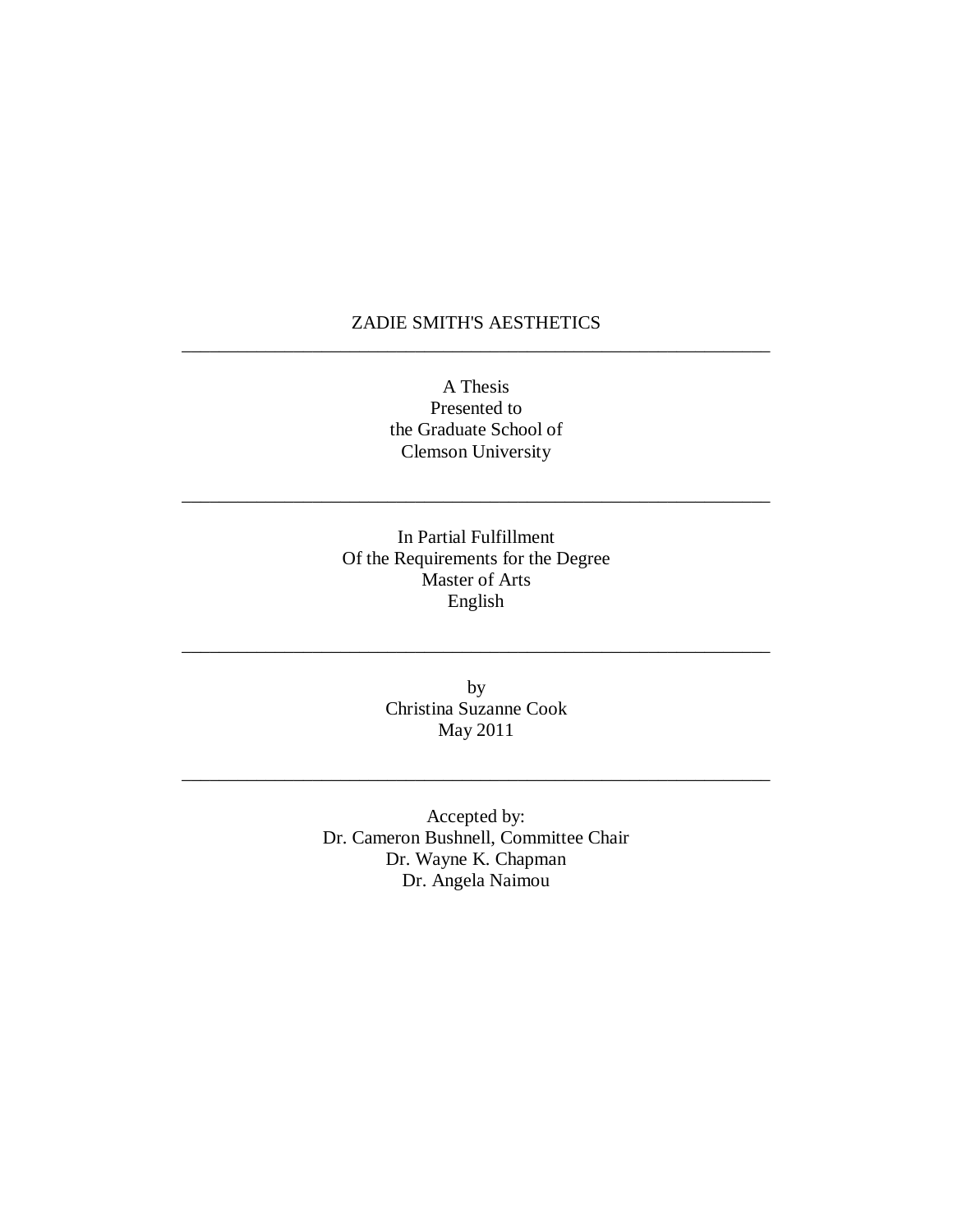#### **ABSTRACT**

In this thesis, I argue that Zadie Smith builds guidelines for reading within her novels *On Beauty* and *White Teeth*. These guidelines suggest that it is through reading aesthetically that we can fuse the neutral and the personal in order to come to a method of analysis that is critically fair. I suggest that Smith's desire for such methods is a result of her reductive critical reception in the wake of *White Teeth*'s publication and that her texts provide interpretational cues that clarify her aesthetic approach; these cues are, more specifically, references to Elaine Scarry's "On Beauty and Being Just" and E. M. Forster's *Howards End*. From these cues, I conclude that Smith defines the aesthetic object experientially rather than by physical characteristics; in other words, we can identify the aesthetic object or experience primarily by what it does, or by how it affects us. Furthermore, the aesthetic experience as characterized by Smith is socially useful in that critical fairness results in interpersonal fairness, and this conception of the aesthetic is one also derived in part from Scarry. However, unlike Scarry, Smith does not suggest that the beautiful and the aesthetic are one and the same but rather seems to argue that they sometimes, but not always, coincide.

Smith demonstrates her aesthetic model through the aesthetic experiences of her characters. In *On Beauty* we see how successful encounters with the aesthetic require vulnerability, or willingness to be wounded; this vulnerability then yields to more "disinterested" discussion of how and why the aesthetic experience wounds. Thus, there is emotiveness followed by its suspension in order to assess the aesthetic experience. This kind of interaction with the aesthetic leads to fairer interactions generally; a man who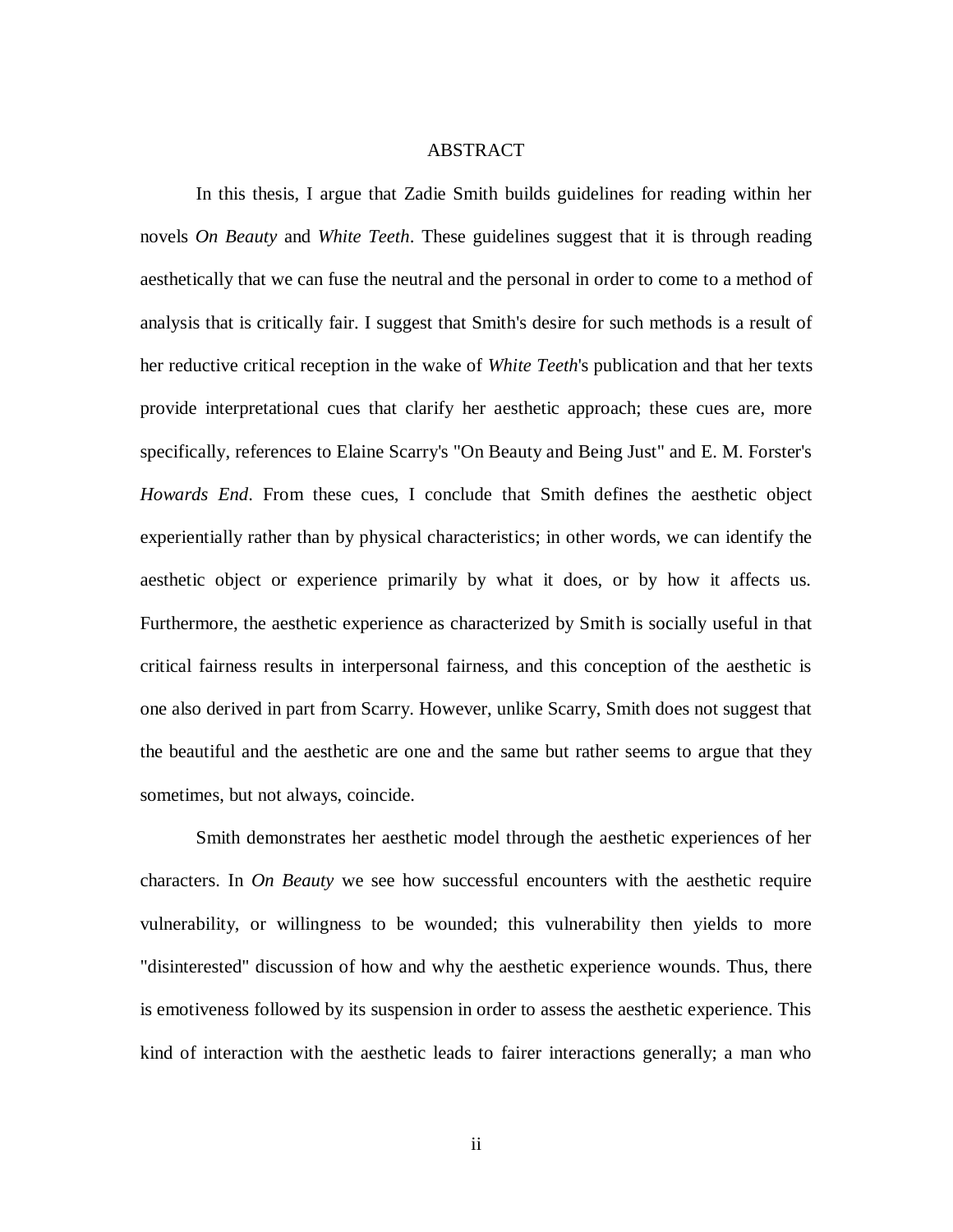treats a painting fairly by appreciating its aesthetic value, is likely to likewise treat people fairly by considering the importance of their aesthetic defenses of identity (such as clothing). In *White Teeth*, Smith demonstrates that the aesthetic experience is not limited to the experience of canonical art but can rather be extended to include the everyday performances of identity. Through this novel, Smith suggests that the accidental elements of presentation space (or context) often disturb the relationship between the form and content of performance, so that it is necessary to be aware of presentation at all times in order to avoid misreading of identity. Smith also suggests that by situating performances of identity in neutral or imagined spaces, we can mitigate the negative impact of presentational space by reducing the incidence of accident.

Finally, I propose that Smith's balancing of the personal and the neutral is a thematic kernel borrowed from Forster, and that this balancing furthermore situates Smith between two historically dominant aesthetic trends: the Kantian and the Romantic. Fittingly, Smith's effort to strike a balance between competing aesthetic claims is, in itself, an attempt to treat each of those claims with fairness.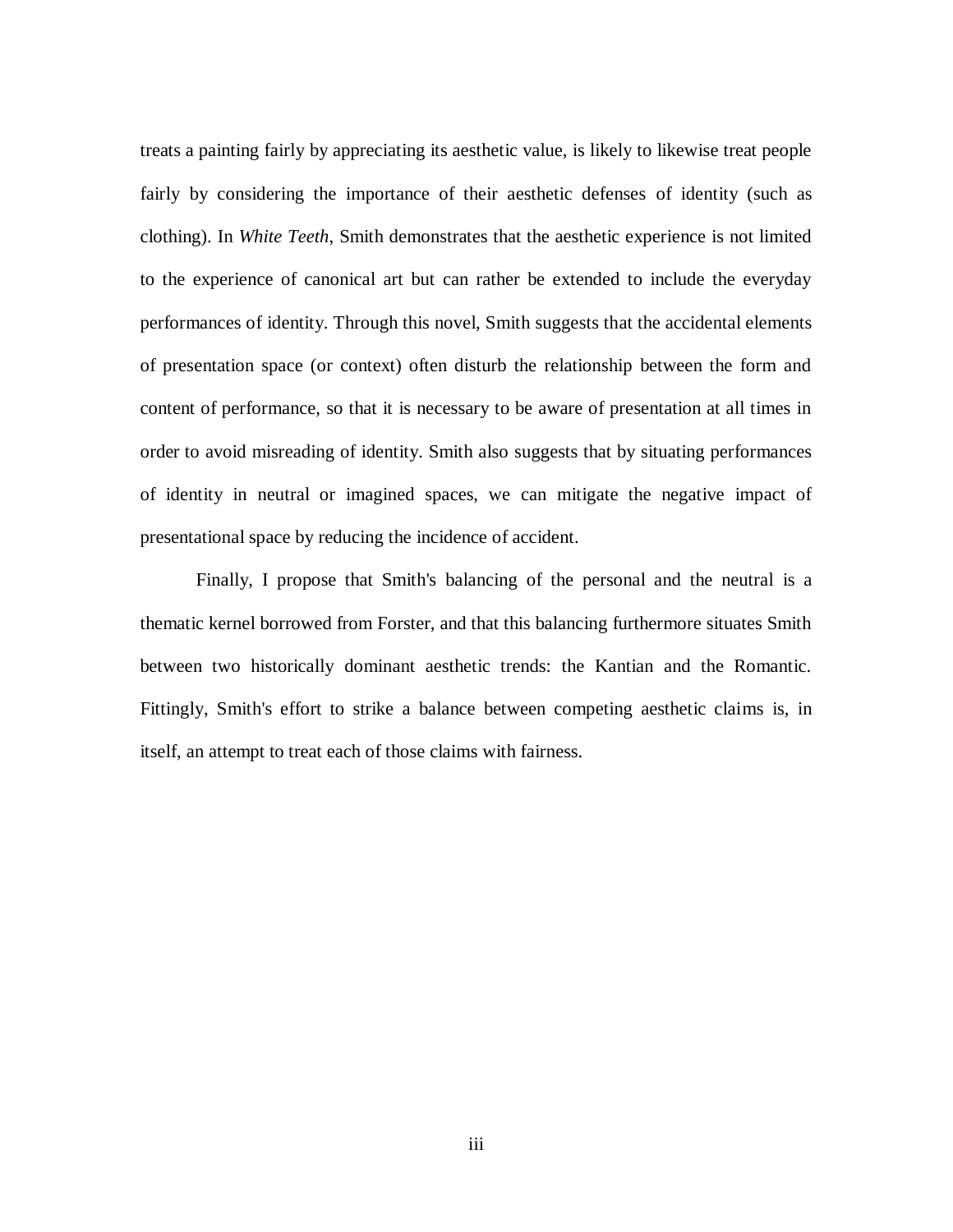#### ACKNOWLEDGMENTS

I would like to thank my Thesis Director, Dr. Cameron Bushnell, for introducing me to the works of Zadie Smith and to current discussions in aesthetics; for thoughtfully critiquing this project's content and form; and for being a constant source of encouragement during the writing process. I would also like to thank Dr. Wayne K. Chapman and Dr. Angela Naimou for their helpful feedback as members of my Thesis Committee; Dr. Catherine Paul for her informative advice at the beginning of the thesiswriting process; and my colleagues in the MAE program for their continued support. I owe additional thanks to Dr. Alma Bennett, Dr. Catherine Paul, and Dr. Wayne K. Chapman for helping me to navigate the MAE program and complete my degree.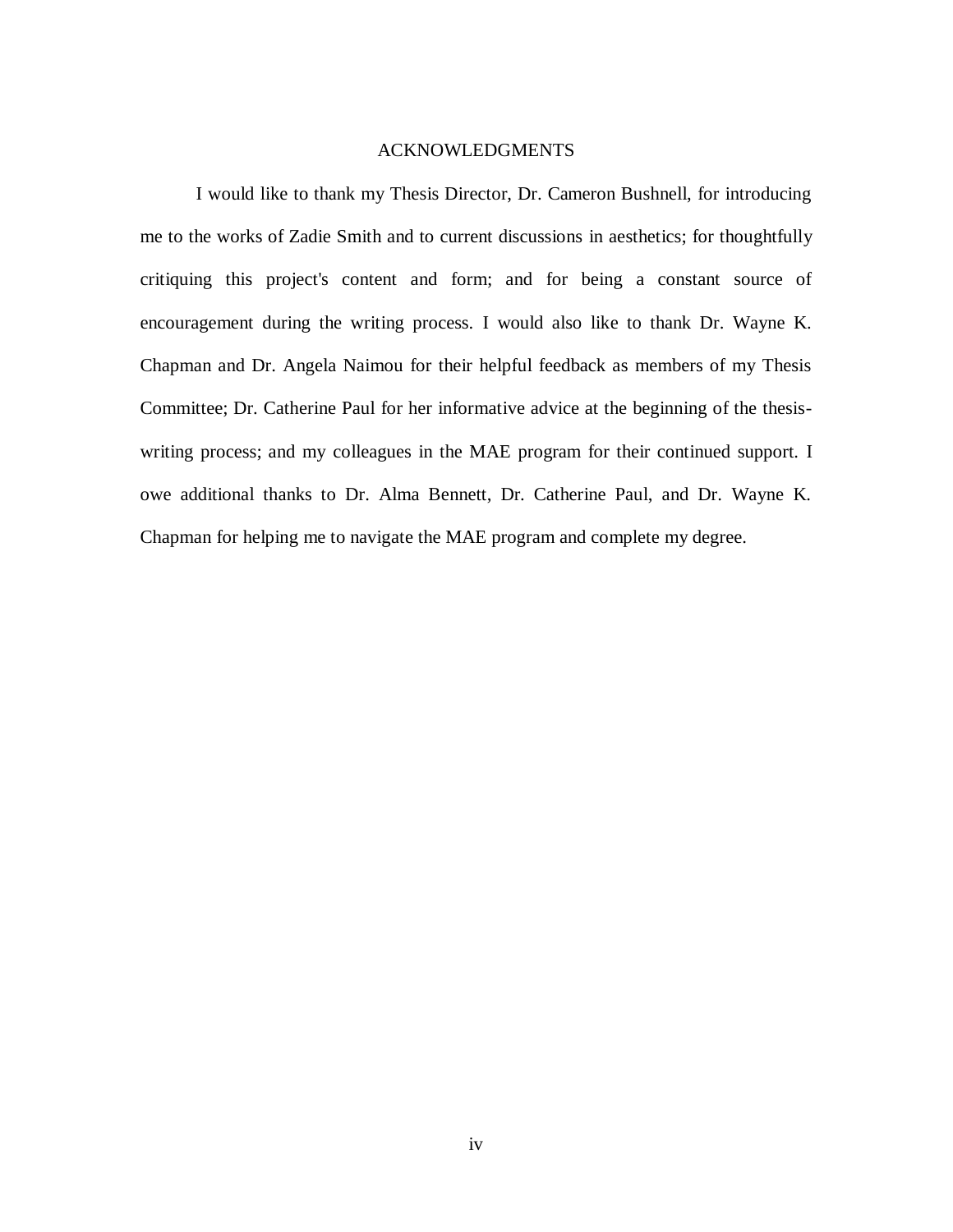# TABLE OF CONTENTS

| <b>CHAPTER</b> |                                                  |  |
|----------------|--------------------------------------------------|--|
| $\mathbf{I}$   | THE "AESTHETICS OF WOUNDING" AND WOUNDING THE    |  |
|                | AESTHETIC: WRAPPING AND IDENTITY IN ON BEAUTY 14 |  |
| $\Pi$          | MISREADINGS OF THE AESTHETIC: PERFORMANCE AND    |  |
|                |                                                  |  |
|                |                                                  |  |
|                |                                                  |  |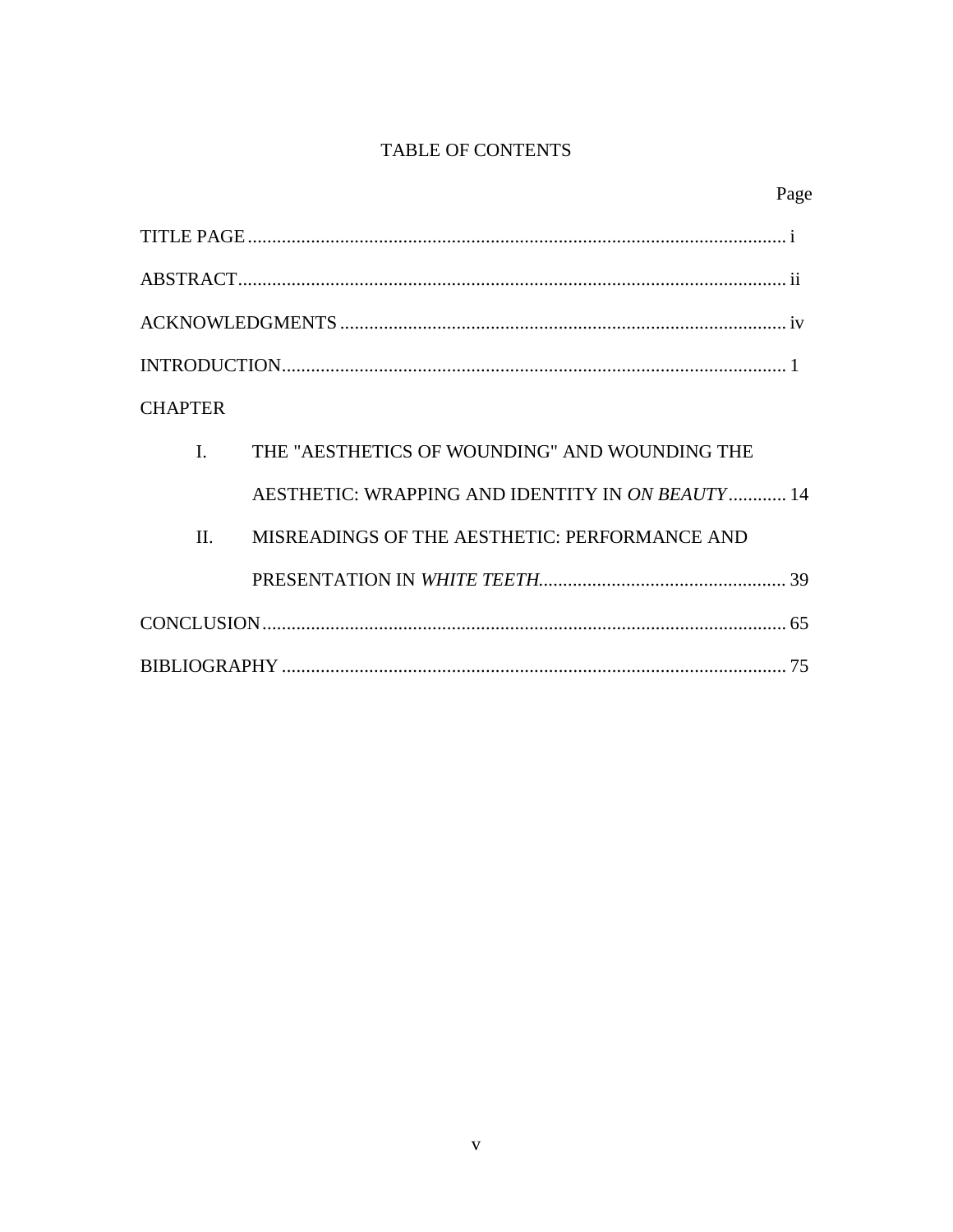#### INTRODUCTION

Zadie Smith officially emerged onto the literary scene in 2000 with the publication of *White Teeth*, which garnered her almost instantaneous international prestige. Early reviews tend to present Smith as a sort of literary prodigy, calling her, variously, "audaciously assured" (Phillips par. 24), "preternaturally gifted" (Kakutani, "Quirky" par. 1), and "a fine writer . . . with the confidence of someone far older than her 24 years" (O'Connell par. 8). *White Teeth* also earned Smith numerous comparisons to iconic writers like Charles Dickens, Salman Rushdie, and Kingsley Amis, among others. Of course, Salman Rushdie himself played a crucial part in the marketing of *White Teeth*, since his endorsement appeared as a cover blurb even at the proof stage (Renton par. 12). Later, Smith's first novel received a seemingly endless stream of prizes: "the Whitbread First Novel Award, the James Tait Black Memorial Prize for Fiction, the Commonwealth Writer's Prize, the *Guardian* First Book Award, and two EMMAs (Ethnic and Multicultural Media Awards)" (Walters par. 21). In addition, *White Teeth* was short-listed for the Booker Prize, Orange Award, and the John Llewellyn Rhys Prize, which former winner A. N. Wilson suggests Smith would have won if not for the jealousy of the judges (par. 13). In 2002, *White Teeth* was made into a mini-series for the *BBC* (Walters par. 23), and as of 2009, *White Teeth* had sold more than 1.3 million copies in twenty languages (par. 21). To say that Smith's debut novel became a sort of phenomenon would perhaps be an understatement.

As Simon Hattenstone explains in his interview with the author, however, the hype surrounding Zadie Smith *herself* has often outweighed the very substantial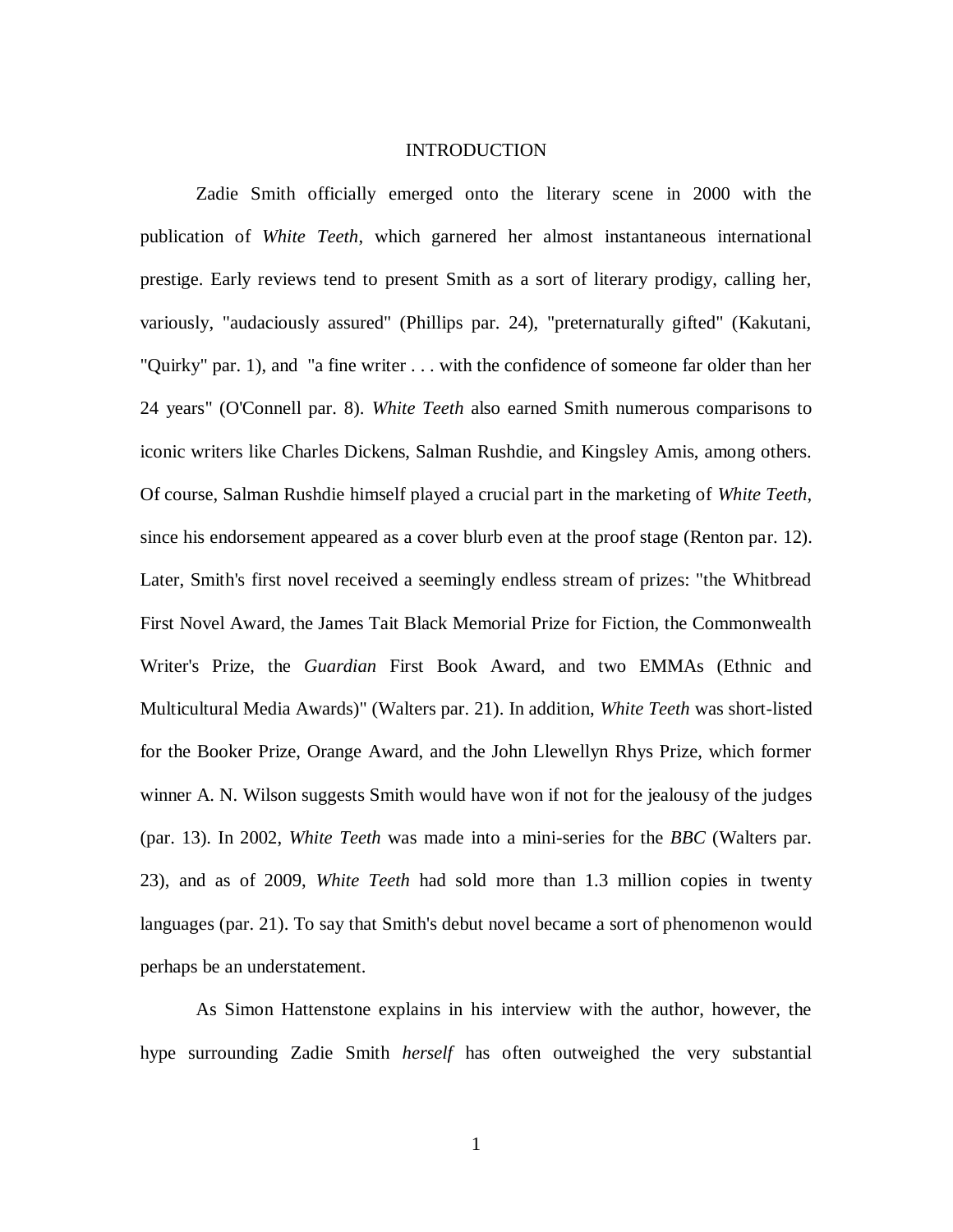appreciation of her work: "She has become so much more famous than her celebrated first novel [*White Teeth*] because she had the fortune, or misfortune, to be the perfect demographic" (par. 1, brackets mine). Indeed, as Philip Tew recounts, before Smith had even completed her first novel, she was being "celebrated . . . for her youth, ethnicity, intelligence, and ironically even the suddenness of her emergence from obscurity"; as a result, Smith soon became a "symbol of multicultural hope and positivity" largely due to her "youth and hybrid origins"; Smith's mother and father were Jamaican and English respectively (21). Smith has attempted, in various interviews, to make corrections to her public persona: "'I was expected to be some expert on multicultural affairs, as if multiculturalism is a genre of fiction or something, whereas it's just a fact of life . . . I don't intend to be a spokesman for anything or anybody'" (qtd. in Hattenstone par. 9-14). As Deepika Bahri notes, this view of authors of postcolonial novels is symptomatic of the desire to see the postcolonial text as "representative" rather than "representational" (123), and while Bahri stresses this tendency only in the realist text, it is clear, from Smith's difficulties, that the same kind of confusion surrounds novels that are labeled "hyperreal."

It is important, here, to outline the problems with the concept of multiculturalism—why would Smith object to being its spokeswoman? One answer is that such a label inhibits her "artistic freedom" (qtd. in Hattenstone par. 15). Another possibility is that the very term "multiculturalism" is contentious. As Bentley has pointed out, the problem is that in "one model," the concept of multiculturalism depends upon the very essentialism it purports to reject. This model "represents a series of monoethnic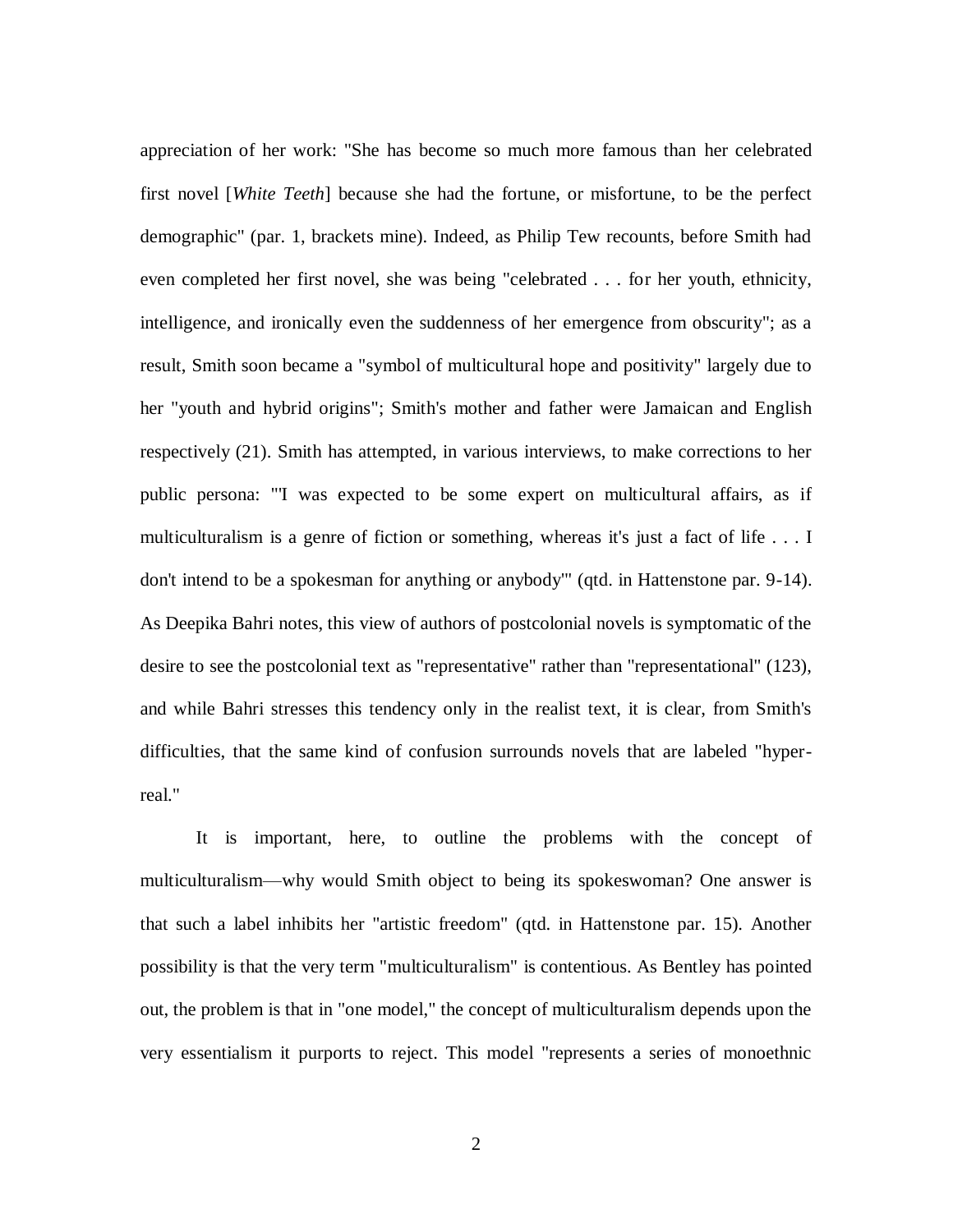individuals who combine to produce a multicultural nation" (496); and even though hybridity, a closely allied concept, might seem to subvert the idea of monoethnicity, it too depends upon the idea that "discrete races or identities exist" (496). Despite Smith's efforts to challenge her problematic multiculturalist label, as Tew also points out, criticism of her work, especially of *White Teeth*, tends to view Smith's fiction as an extension of this faulty spokesperson persona (16); and while Smith's writing undeniably deals with traditional multicultural themes like identity, hybridity, etc., focusing on these exclusively tends to paint Smith, falsely, as an essentialist, narrowing the applicability of her work.

While Walters has discussed how the barrage of media attention after *White Teeth* may have inspired the exploration of fame and its discontents in *The Autograph Man* (par 27), Smith's sophomore novel, few have commented on how the structure of Smith's third novel, *On Beauty*, speaks to the issue of spokesmanship as created by such fame. *On Beauty*, with its explicit indebtedness to Elaine Scarry for theme and on E. M. Forster's *Howards End* for plot structure, seems to be, in part, a very calculated attempt to guide criticism towards specific interpretations; in other words, the novel announces its inspirations and influences so that the kind of assumptions populating criticism of *White Teeth* might not recur. To quote Smith's "Acknowledgments," "Thank you to Eliane Scarry for her wonderful essay 'On Beauty and Being Just,' from which I borrowed a title, a chapter heading and a good deal of inspiration. It should be obvious from the first line that this is a novel inspired by a love of E. M. Forster, to whom all my fiction is indebted . . . " (xiii). This formulation speaks volumes, as Smith's wording suggests that though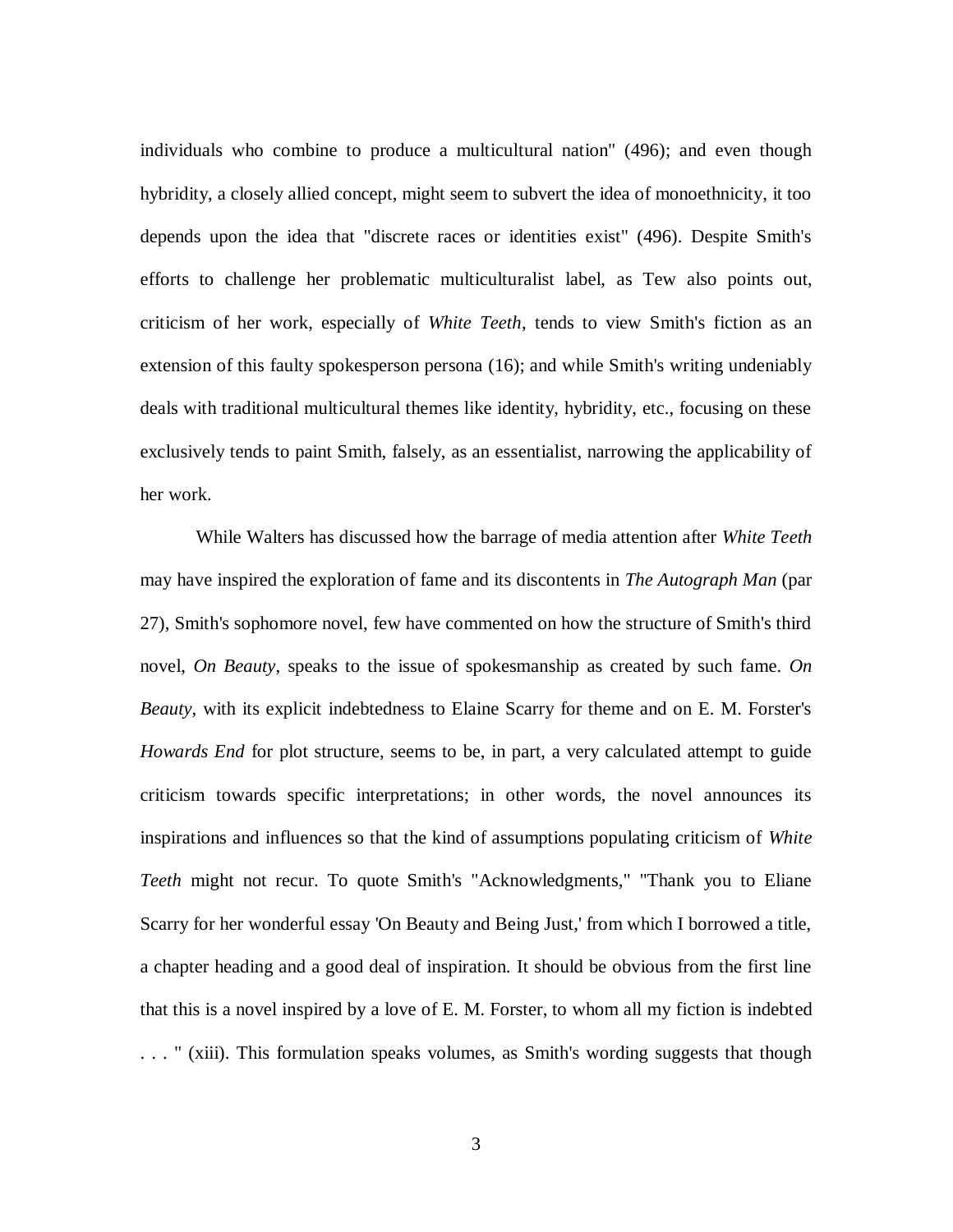Forster's influence *should* be clear, she still feels the need to make the influence clearer by spelling it out. Here, Smith is possibly attempting to get out from under the onus of being perceived as the second coming of Salman Rushdie—critics like Benita Singh have made comments like, "Zadie Smith was supposed to be the next Salman Rushdie" (par 8)—implying that *if* she is going to be viewed as derivative, then she is derivative of Forster. This need to separate herself from Rushdie and to point out Forster's influence stems, I would argue, from a fear that the domestic concerns of Smith's novels might be weakened by the kind of allegorical readings Rushdie's novels encourage. A Forsterian reading, in contrast, would be more attentive to the role of the domestic sphere.

With *On Beauty*, then, Smith attempts to break free of the atmosphere of her first novel. As Tew argues, "By the time of this novel's [*On Beauty's*] publication Smith seemed irritated by stereotypical views of her work, annoyed by the anticipation on the part of readers and critics alike that she ought to produce something in the vein of the two preceding novels" (141, brackets mine). Smith's attitude is justifiable since some critics have evinced disappointment in *On Beauty*'s evasion of labeling. William Dersiewicz, for example, writes, " . . . to put it simply, this is a book that seems to have no idea what it wants to be about: Beauty? Religion? Family dynamics? Racial identity? Political ideology? " (3). Walters echoes this sentiment: "The title *On Beauty* blazons that the novel is about beauty . . . but at various points what the novel is about can seem uncertain" (par 41). Nonetheless, other critics continue to affix the multicultural label despite *On Beauty's* clear preoccupation with other themes: Michiko Kakutani's review "A Modern, Multicultural Makeover for Forster's Bourgeois Edwardians" and Catherine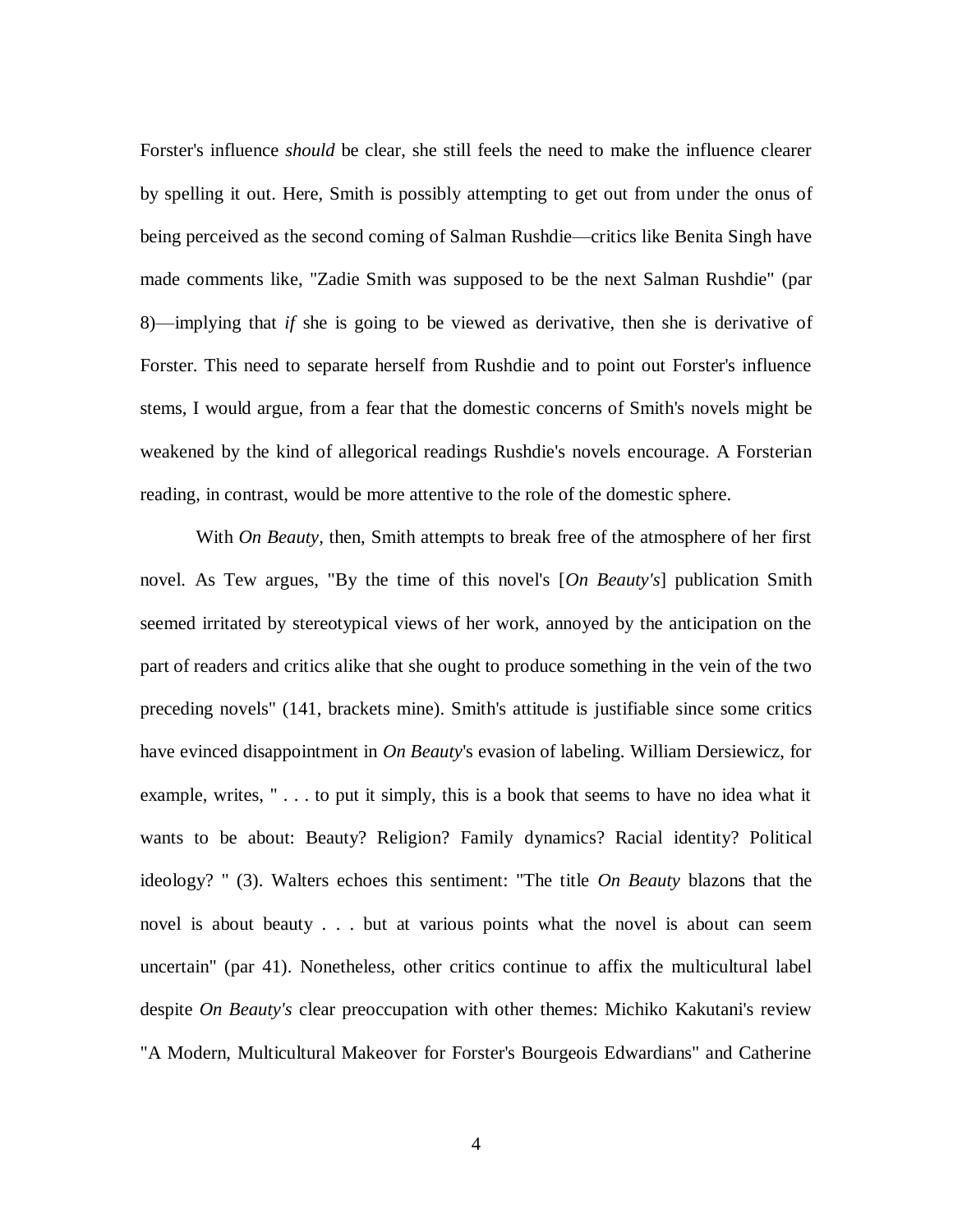Lanone's "Mediating multi-cultural muddle: E. M. Forster meets Zadie Smith" exemplify this impulse.

In "Their Eyes Were Watching God: What Does *Soulful* Mean?," Smith describes the damage that arises when such pigeon-holing of authors—in this case Zora Neale Hurston—occurs:

Zora Neale Hurston has gone from being a well-kept, well-loved secret among black women of my mother's generation to an entire literary industry biographies and films and Oprah and African American literature departments all pay homage to her life and work as avatars of black woman-ness. In the process, a different kind of critical disservice is being done to her, an overcompensation in the opposite direction . . . . She [Hurston] is like Janie set on her porch-pedestal . . . far from the people and things she really cared about, representing only the ideas and beliefs of her admirers, distorted by their gaze. (8)

Replace "black-woman-ness" with "multiculturalism" and Hurston's predicament is Smith's own, though on an admittedly larger scale. Despite the unfavorable implications for Smith's own body of work within this analysis of Hurston, Smith is ultimately positive, suggesting that these "critical disservice[s]" are not in fact irreversible. Smith suggests that "to make a neutral and solid case for her [Huston's] greatness" (10) would be a step toward such a reversal. Although though Smith's "neutrality" seems to have much in common with Kantian "disinterest"—she later speaks of it as a "'neutral universal' of literary criticism" (11)—her approach to analysis is neither Kantian nor New Critical, for she clearly feels it is necessary to include those responses which derive from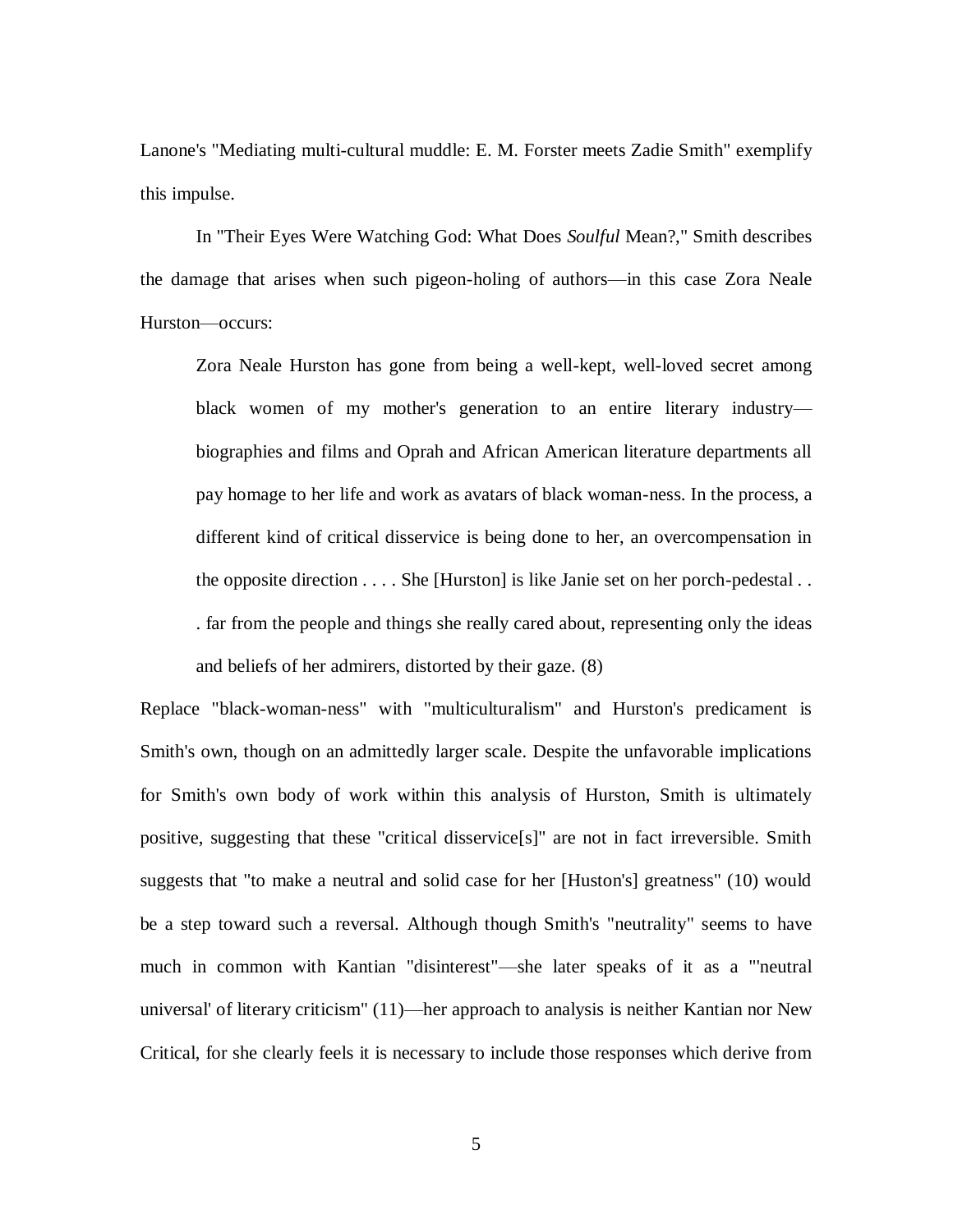personal circumstances within such a critique: "And though it is, to me, a mistake to say 'Unless, you are a black woman, you will never fully comprehend this novel,' it is also disingenuous to claim that many black women do not respond to this book [*Their Eyes Were Watching God* in a particularly powerful manner that would seem 'extraliterary'" (12). Smith's difficulty here is in finding a critical approach that is neutral without being impersonal.

That Smith fails to outline such an approach in her essay on Hurston is not due to an incapacity to devise such a technique but is rather symptomatic of her discomfort with a prose form that is, compared to the novel form, relatively brief. Indeed, in her introduction to *Martha and Hanwell*, her only collection of short stories to date, Smith admits, "Everything about my mind is baggy, inconclusive, garrulous, and broad" (vii). It is perhaps unsurprising, then, that Smith has more success in addressing what I will call the problem of personal neutrality in her novels *White Teeth* and *On Beauty.* Through building guidelines for reading her novels within the novels themselves, guidelines extending beyond those explicitly mentioned in *On Beauty's* "Acknowledgments," Smith demonstrates that it is through the consideration of the aesthetic dimension that a fusion of the personal and the neutral is possible, and that, more importantly, such a fusion leads to critical and interpersonal fairness. Put simply, Zadie Smith's novels offer a system of aesthetics through which to understand her work. However, because Smith's development of this aesthetic theory is based upon her characters' aesthetic experiences with aesthetic objects *other* than literature, it is clear that Smith intends her system to have a wider applicability—a life outside of her novels.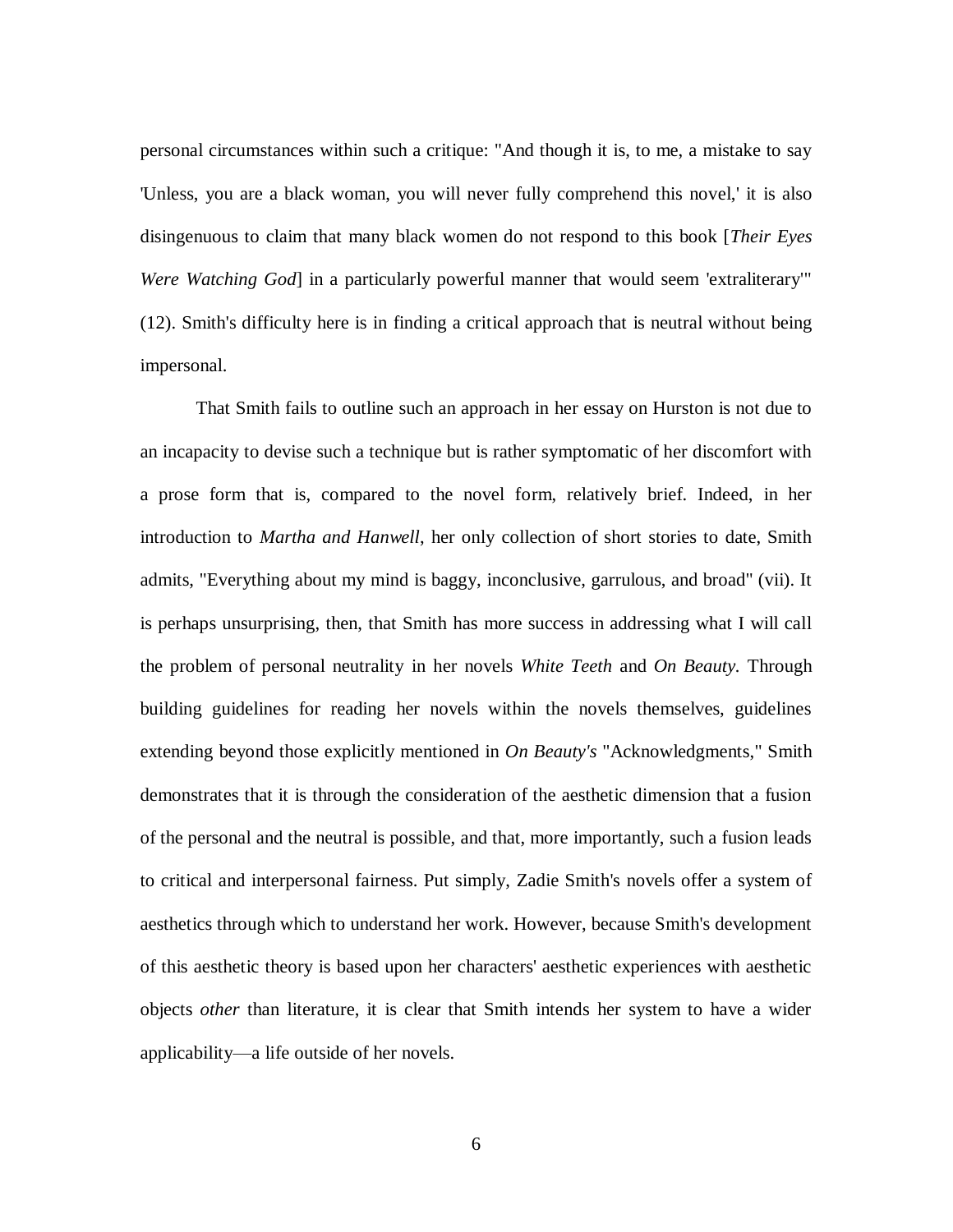Before moving on to my discussion of the novels themselves, there are several contentious issues I need to confront. First is the fact that the foundational argument I am making—that Smith uses her novels to tell us how to read them, thus privileging aesthetically-fueled interpretations over others—is heavily dependent upon the idea that authorial *intention* is relevant, and in fact critical, to understanding Smith's novels. This is, more generally, an unpopular position, and one that might seem to conflict with what I have thus far said about Zadie Smith's biography becoming a hindrance to readings of her work. One reason, however, that the biographically-influenced criticism of Zadie Smith's novels has been problematic is that it has relied on a version of the author's biography that features Smith's physical characteristics more prominently than her actual work. Such biographical detail is clearly not an appropriate source for deriving intention. As David Mikics has noted, Monroe C. Beardsley and William K. Wimsatt, in their original articulation of the concept of the "intentional fallacy," were primarily concerned with the "dangerous potential for the reader's knowledge of a work's context . . . to overwhelm his sense of the work itself"; however, this concern did not manifest itself, as generally believed, as a disavowal of the usefulness of biography (157). From Beardsly and Wimsatt's account, it seems clear that the usage of biographical detail is acceptable when that detail has some direct bearing on the work itself, as in cases where there are "private or semi-private meanings attached to words or topics by an author" that can only be found outside the text itself (478). It is my contention, then, that using the history of Smith's works themselves—and Zadie Smith's frustration with her reception is certainly a part of that history—to derive intention is a legitimate move, differing substantially from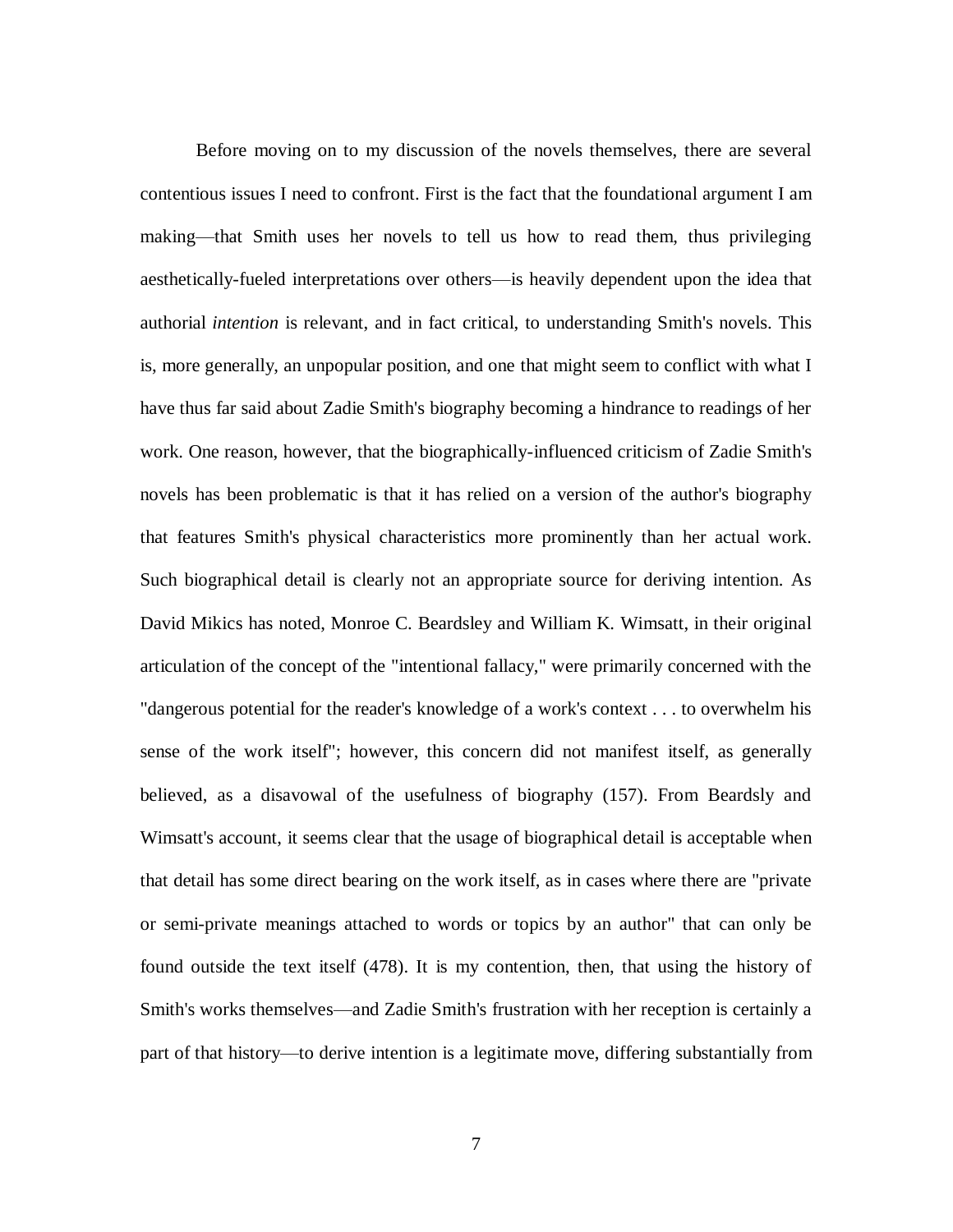the sort of criticism that might take private events of her life, unrelated to her work as an author, to establish authorial intent.

The second potential objection I would like to address is that I have decided, in the following chapters, to omit discussion of *The Autograph Man*. I would like to stress that my omission is not due to any tacit agreement with the generally poor reviews of Smith's second novel but is rather based on my perception that *The Autograph Man* does not provide clear guidelines for its reading. On the surface, this statement would appear to be false. After all, *The Autograph Man* is divided into two books, one entitled "The Kabbalah of Alex-Li Tandem" and the other entitled, "The Zen of Alex-Li Tandem." However, Smith's own labelings are not confined to these two; there are epigraphs quoting Lenny Bruce, Franz Kafka, Marilyn Monroe, Madonna, Walter Benjamin, *Sunset Boulevard*, and Peter Handke. What I am getting at here is that the sheer number of interpretative cues makes any single interpretation impossible. It is almost as if Smith was so frustrated with being labeled by others that she pre-labeled *The Autograph Man* with a sort of wild abandon that rendered the labels meaningless. And similarly, within the novel itself, the protagonist Alex-Li Tandem practices his own labeling with a similarly reductive abandon. The labels of "Jewishness" and "goyishness" are the lenses through which Alex reads the "text" of his world, and thus would seem to offer a sort of system of aesthetics; a "Jewish" aesthetic and a "goyish" aesthetic. The system never coheres, however, because Alex bases his affixation of labels on nothing but instinct and intuition. Jewish people and "goyish" people do not figure into his process at all: "Not them, not as people—there was no fun to be had out of that. Only wars. No, other things.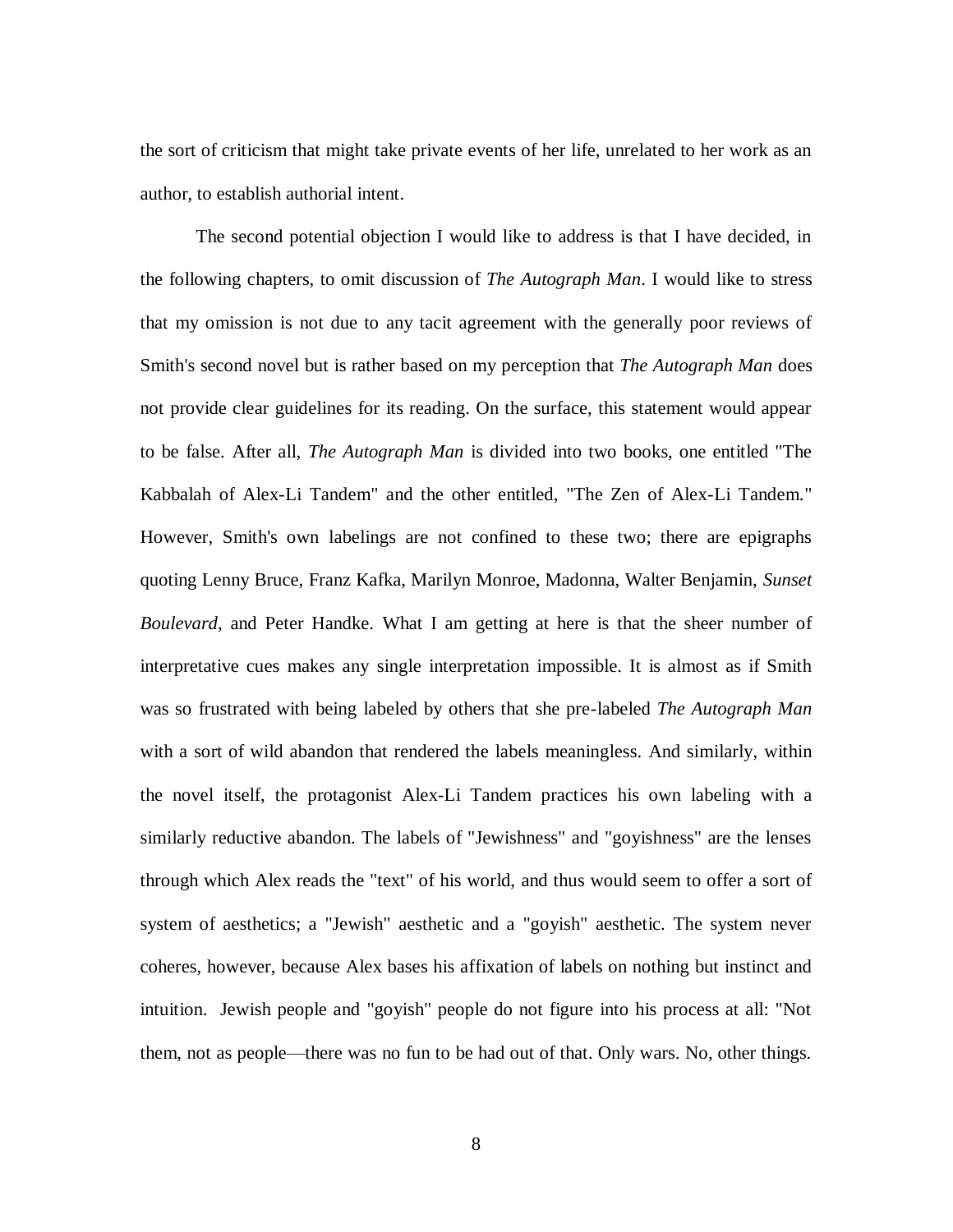A movement of an arm. A type of shoe. A yawn. A dress. A whistled tune" (75). Without people, there is no source from which to draw sets of criteria for the labels themselves. It is possible that exposing the reductive nature of labeling is Smith's point, but because she offers no alternate system in *The Autograph Man*, this sophomore novel does not share, with *White Teeth* and *On Beauty*, a wider applicability. In other words, while *The Autograph Man* shows what *not* to do in interpretation, it offers nothing to show us how best to read.

Finally, there is the problem of defining aesthetics for the purposes of this project. If it is through the aesthetic dimension that we can come to the seeming paradox of personal neutrality, then it is essential to know what constitutes that dimension. The very term "aesthetic" puts us, at the start, on extraordinarily difficult footing, for it is a semantically unstable—optimists might say "dynamic"—adjective at best. Because many of the objects under discussion in *On Beauty* are pieces of canonical art—works by Rembrandt and Mozart—it might be tempting to say that for Smith the aesthetic object is equivalent to the art object. Such a view would, however, stunt the wider applicability of aesthetics and would exclude discussion of what I will call "the everyday performances" depicted in *White Teeth.* However, Smith's repeated references to musical encounters suggest that Smith's definition of aesthetics is, rather than being object-oriented, *experience-*oriented. For music, unlike paintings or other pieces of canonical art, is not reducible to object status. As Roger Scruton has argued, because "music is so dependent upon metaphor"—metaphors "of movement, of space, of chords as objects, of melodies as advancing and retreating, as moving up and down "—"we might go on to conclude that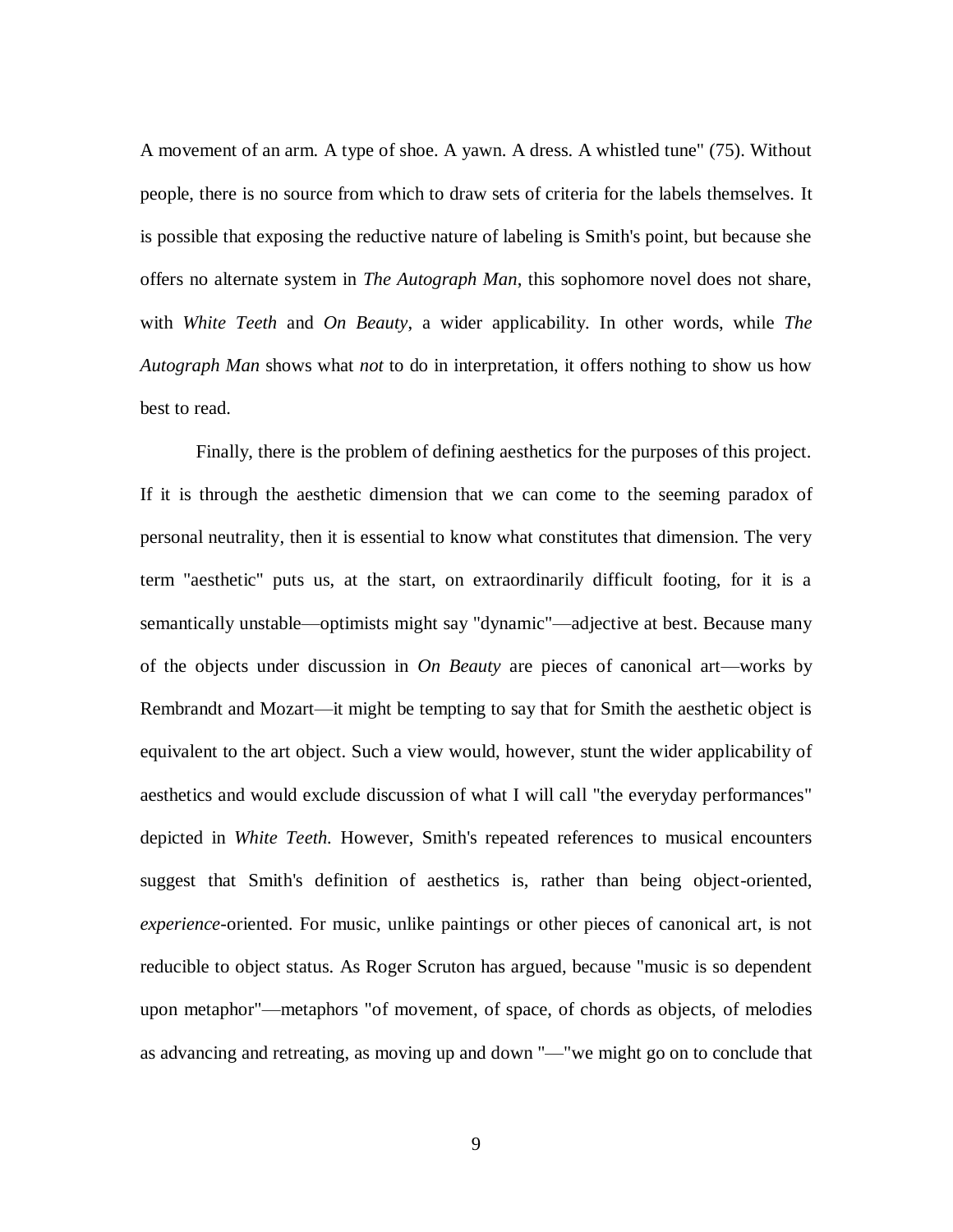music is not, strictly speaking, a part of the material world" (452-3). In literature, the situation is similar. Though a book in and of itself *could* be an aesthetic object, when we refer to literature, we are generally not referring to *a* specific physical book but rather to the experience created by interacting with the book. As David E. W. Fenner points out, in such instances, the "physical object is thus generally considered the *vehicle* of the aesthetic object, but the aesthetic object itself is only the perceptual object" (35). Locating the aesthetic object is only possible, in this theory, after having had an aesthetic experience and having tracked that experience back to its catalyst.

Smith's expropriation of Elaine Scarry's title in *On Beauty* reinforces the experiential definition of aesthetics suggested by Smith's repeated references to music. Indeed, Scarry defines beauty more by its effects than by its physical properties: beauty inspires "replication" (3), "acquaints us with the mental event of conviction" (31), and inspires "distributive justice" (97). Though beauty results in such justice, or fairness, in part because its symmetry inspires what Stuart Hampshire related to Scarry as "'a symmetry of everyone's relation to one another''' (95); this does not mean that symmetry is necessarily always a characteristic of beauty—as Scarry notes, the preference for symmetry varies from era to era (96). Instead, the beautiful object is identifiable by its tendency to make us realize the value of other objects in the "same category"; this is what Scarry calls the "pressure toward the distributional" (67). Implicitly, the recognizance of this value would result in fairer treatment of all objects, or persons, within this "category." Thus, it is clear that Scarry's concern is primarily not with the beautiful object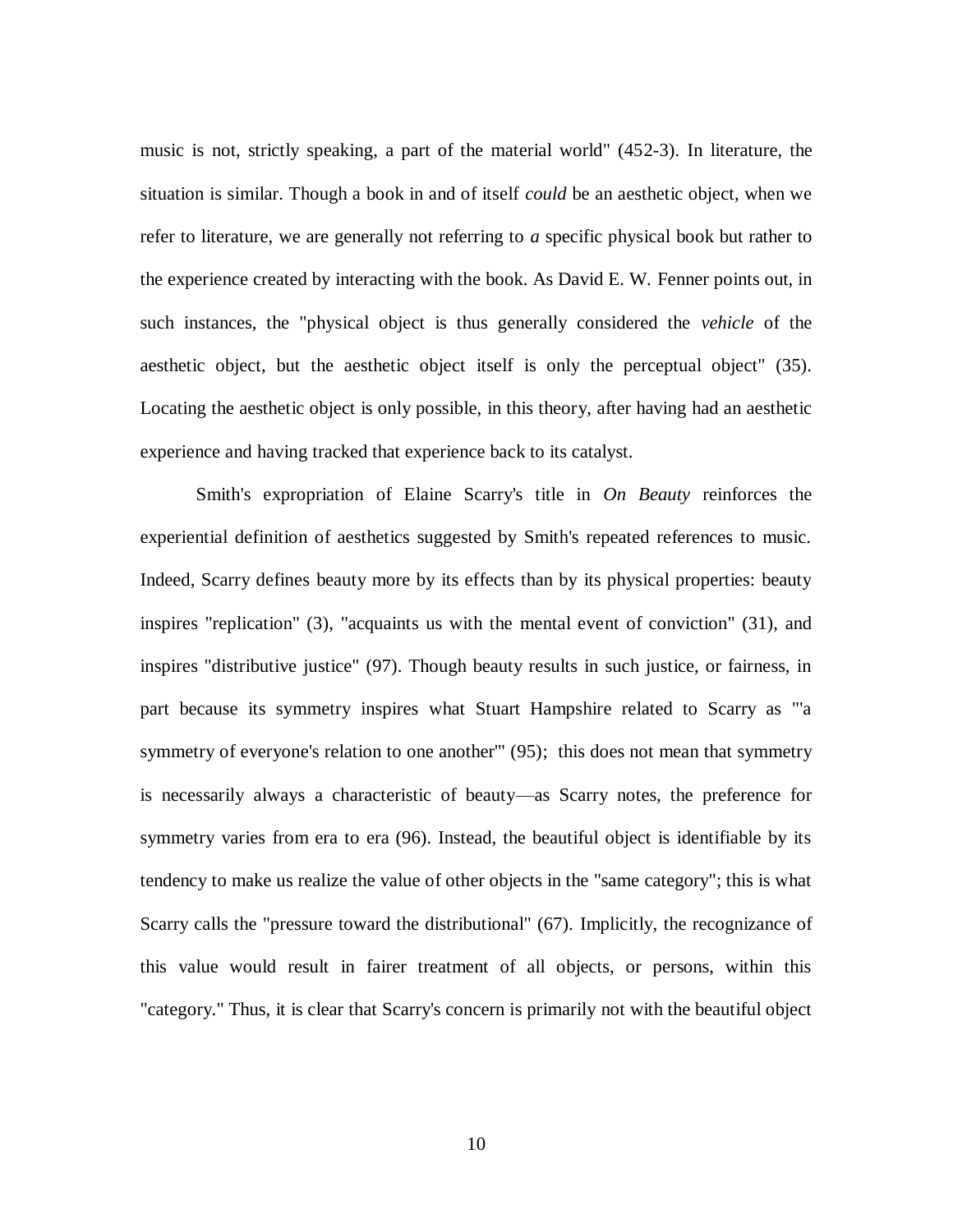in itself but with the experience of beauty and the value of what that experience engenders.

It is this view of aesthetics as socially useful that Smith expropriates from Scarry, though Smith does not equate the aesthetic with the beautiful. Rather, in Smith's novels it seems that beauty and the aesthetic often coincide but are not necessarily equivalent to one another. When, for instance, Howard's son Levi agrees that wearing a head stocking is an "aesthetic" choice (22), he is not saying that the head stocking is itself beautiful but rather that it adds to his own perceived beauty. Similarly, in *White Teeth,* Archie's carefully orchestrated suicide is not so much a thing of beauty (the place he chooses, Cricklewood, is grimy and run-down) as it is a demonstration of Archie's own awareness of formal relationships; and though some might argue that Cricklewood is beautiful, it is perhaps more accurate to say that Cricklewood has its own particular aesthetic.

This identification of the aesthetic by its effects is more applicable to *On Beauty* than to *White Teeth*, which is unsurprising considering the more direct references to Scarry in *On Beauty*. Nonetheless, there are some are some aesthetic encounters in *White Teeth* where Scarry's criteria function, such as in the scene where Archie meets Clara, decides she is "the most beautiful thing he had ever seen" (20), and then proceeds to marry her, thereby replicating his initial encounter with her. Indeed, Scarry might call this desire for marriage Archie's "willingness continually to revise [his] own location in order to place [himself] in the path of beauty" (7, brackets mine). However, in other cases, like Archie's suicide, there is no audience within the text, and yet the attempt is unmistakably a kind of performance. What is crucial, once again, is the artist's intent; *White Teeth*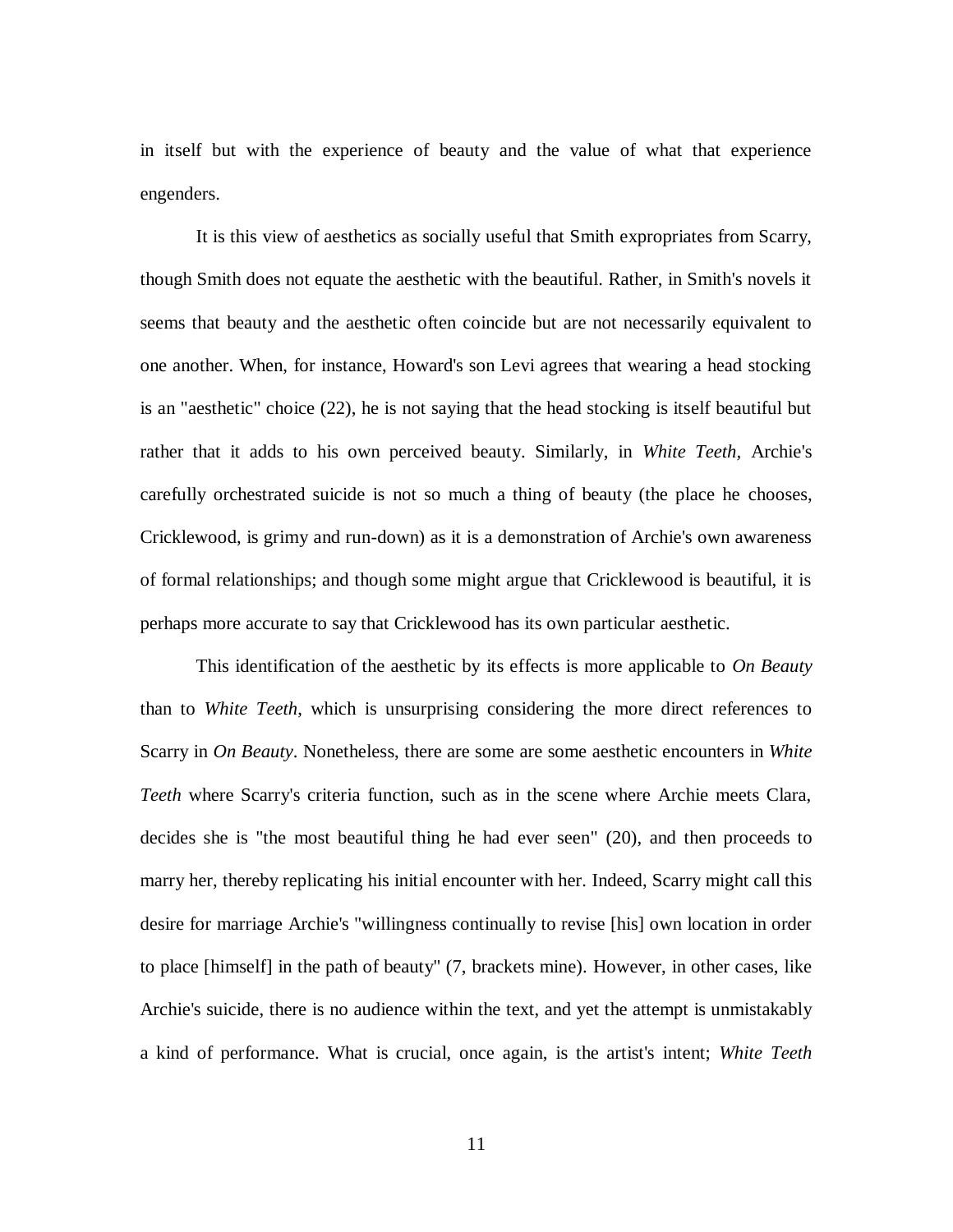provides us with a privileged view of inner-workings of the creation of performance, a view of art not only from the audience's perspective but also from the artist's perspective. This perspective is unique also in that, instead of recollected intent, *White Teeth* provides access to intent in "real time" so that the formation of the aesthetic can be seen as the manifestation of intent. The focus on the artist and the inner-world of creation points, instead of to Scarry, to Smith's other stated influence, E.M. Forster.

In an essay misleadingly entitled "Art for Art's Sake" (for Forster's argument goes beyond the easy tautology), Forster defines art as that which "has internal order" and "*may* have external form" (26, italics mine). In Forster's definition, as in Scarry's, physical characteristics are not the primary hallmarks of the aesthetic: "internal order" is. Although Forster does not explain how it is possible to identify the aesthetic when internal order does not express itself as form, it is clear that he is more concerned with arguing that all art possesses such order apart from our ability or inability to identify any given object as art. While order exists in society, in astronomy, and in religion, Forster argues that these areas are merely "pressed into shape from outside" so that "when their mould is removed, they collapse." Art's order, in contrast, evolves from within (27). What Forster means by "order" itself is clear from his juxtaposing the idea of order to the disintegration of society (27); order is quite simply the opposite of chaos—it is the balance preventing entropy. In Smith's novels, this idea of "internal order" coincides with intentionality, for even if "internal order" does not make itself apparent through form; an organizing, stabilizing effort is apparent in Smith's characters' intentions, since these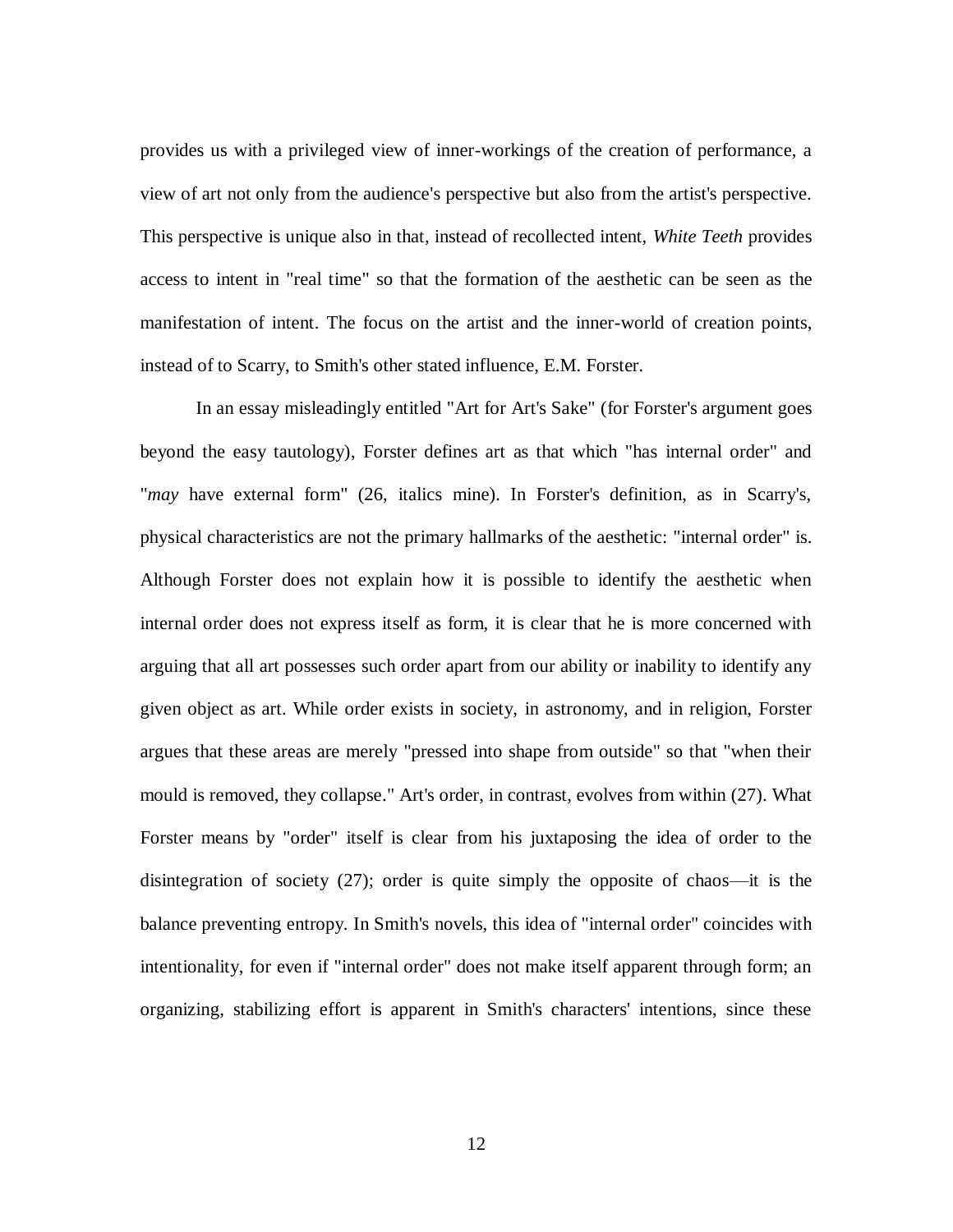characters perform primarily as a means of establishing identity. And identity, to be lasting, must also be stable.

In sum, my intent in the following chapters is to explain how Smith has embedded within her novels guidelines for reading. These guidelines ultimately suggest that it is through aesthetic experience that we can come to a critical approach that is neutral, personal, and fair. Smith proves this via the aesthetic experiences of her characters. As Smith's appropriation of Scarry's essay suggests, we can identify these experiences, at least in part, by their effects: the desire for "replication" (3), the possession of "mental conviction" (31), and the impulse towards "distribution" (97). In instances where the artist's intent is accessible to us, we can identify the aesthetic by the artist's intent to create order, which can be described as "internal order." Both novels I am discussing are essential to understanding Zadie Smith's aesthetic stance, for while *On Beauty* posits certain preconditions for aesthetic experience, *White Teeth* illustrates the types of error that can occur, or be actively prevented, even when such preconditions are met.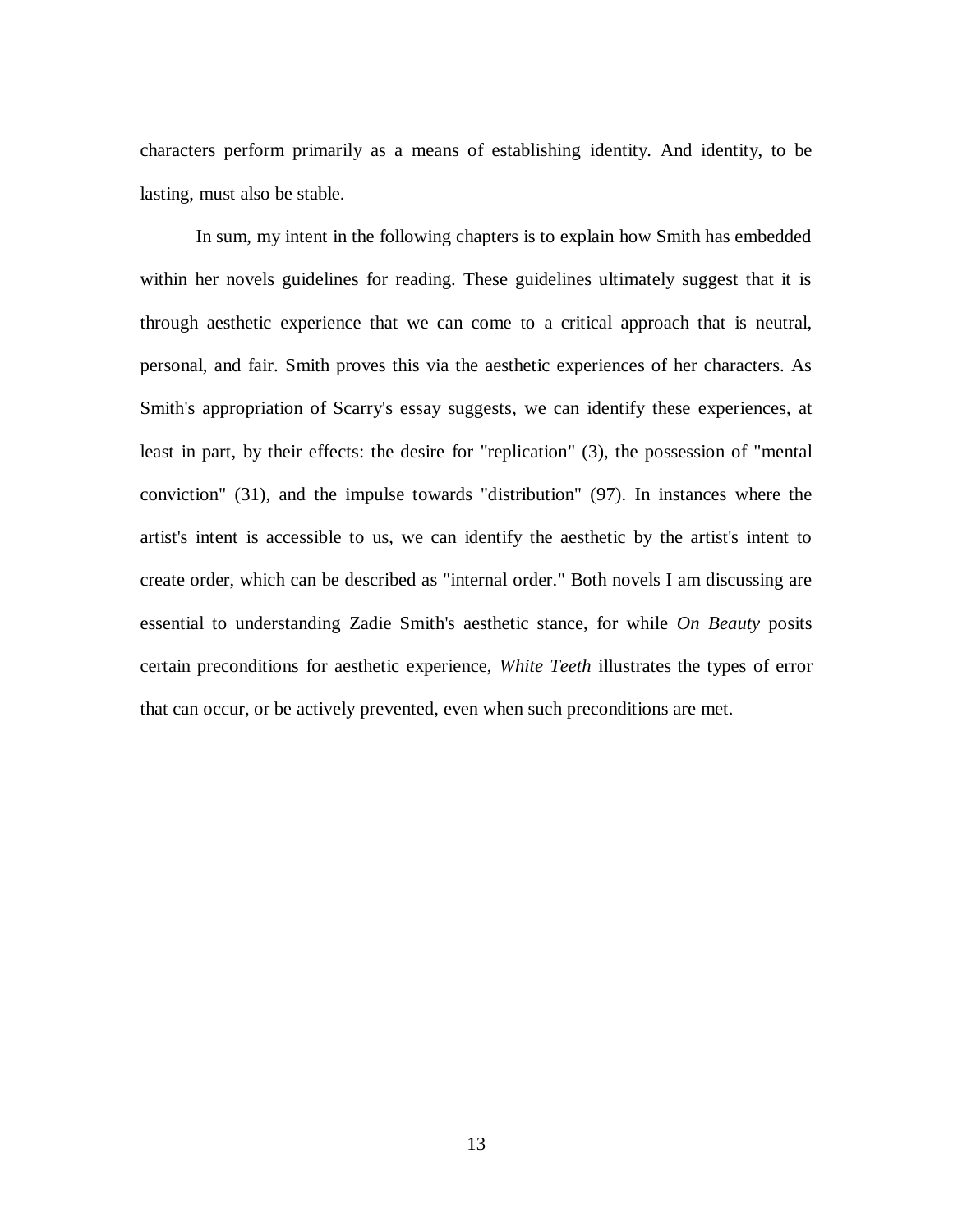#### CHAPTER I:

# THE "AESTHETICS OF WOUNDING" AND WOUNDING THE AESTHETIC: WRAPPING AND IDENTITY IN *ON BEAUTY*

Though Elaine Scarry's "On Beauty and Being Just" tends to highlight beauty's exertion of "pressure toward the distributional" (67) as the primary means by which the aesthetic leads to fairness, her discussion of the way beauty occurs in the particular is just as key to understanding Smith's appropriation of the essay. In a passage describing Proust's reaction to a man who finds the idea of a "good book" boring because he "imagines a sort of composite of all the good books he has read," Scarry writes,

Beauty always takes place in the particular, and if there are no particulars, the chances of seeing it go down. . . . Here the error arises not from cultural difference—the man is steeped in books (and steeped in life)—but from making a composite of particulars, and so erasing the particulars as successfully as if he lived in a hemisphere or on a coast that grew no books or life. (18-19).

This description of how engagement with beauty takes as its prerequisite a recognition of the particular explains why Smith gravitates toward the aesthetic as a means to critical reading: first and foremost, the aesthetic prohibits the kind of gross generalizations Smith herself has suffered, having often been pegged as an "expert on multicultural affairs" (Smith, qtd. in Hattenstone 2) due to her bi-racial background and her cross-cultural debut novel (*White Teeth*). As far as *On Beauty* is concerned, the compositor described by Proust could very well be the model upon which Howard Belsley, *On Beauty*'s central patriarch, is based; Howard, like Proust's man, has espoused a critical methodology that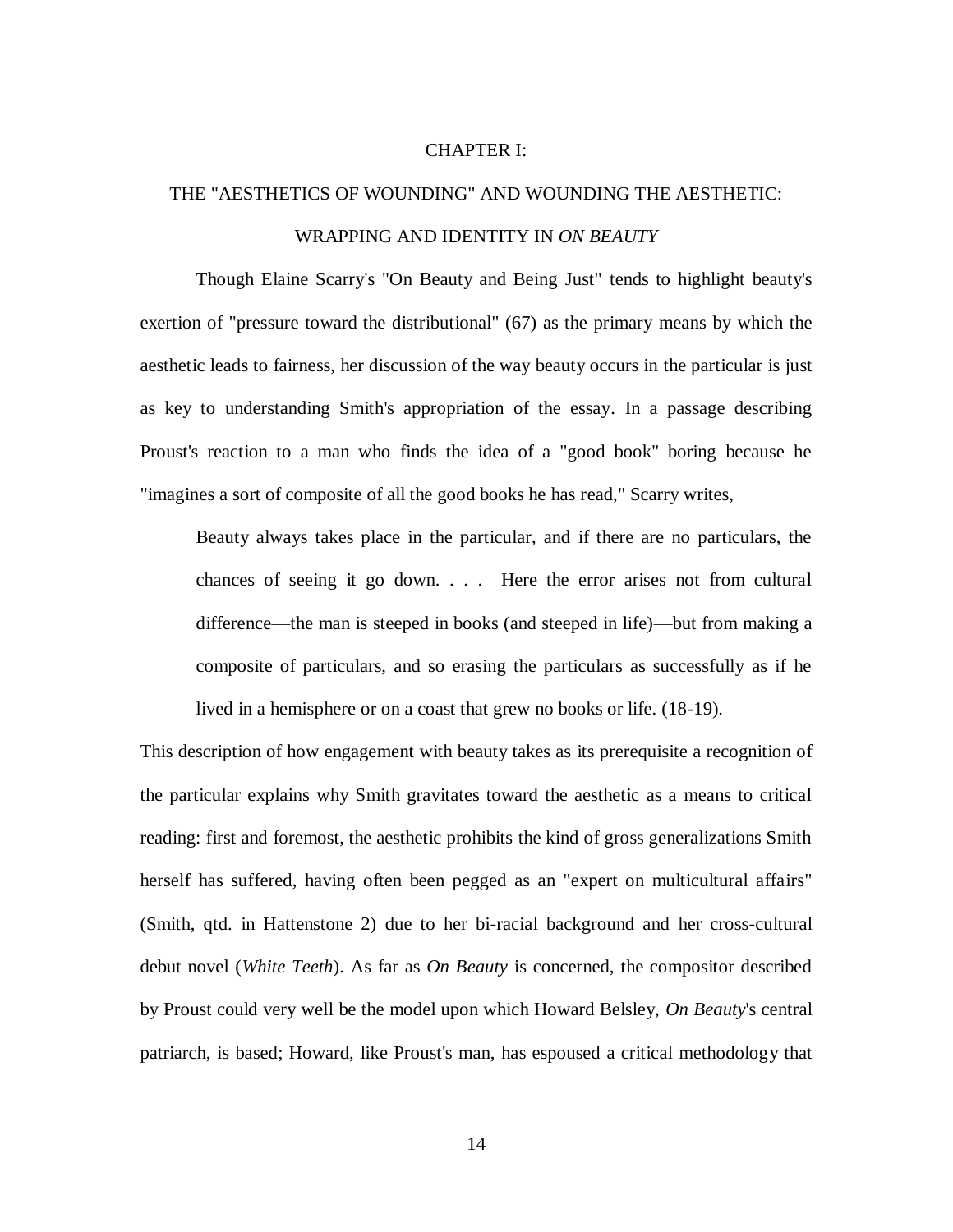is founded upon the kinds of generalizations Smith hopes to expose as harmful generalizations that ultimately lead to what Ulka Anjara has called Howard's "deconstructive anti-aesthetic" (32). It is important to note that Howard's "anti-aesthetic" is an attitude towards canonical art, and though this attitude extends itself towards other types of aesthetic encounters, Howard is not conscious of the latter applications of his critical stance.

Our introduction to Howard's attitude toward art is in Howard's Rembrandt class at Wellington University. Here, Howard creates a hopelessly cynical environment within his classes on Rembrandt. It is an environment in which the rhetoric of neutrality completely replaces the personal response. It is within this environment, however, that Smith introduces one possible mode of critical reading that allows for both the personal and the neutral by starting from the particular and moving outward. The "exemplary" character here, as Kathleen Wall has suggested (767), is Katie Armstrong, a sixteen-yearold who has come to Wellington because she "loves the arts" (249). Though Wall does not develop the reasons for Katie's exemplary nature, it seems clear that Katie demonstrates, in her analysis of Rembrandt's etching, *Seated Nude¸* how a critic can bring an neutral theoretical stance *to* the work of art while allowing himself to take something personal *from* it:

The second picture, on the other hand, makes Katie cry . . . Katie is moved by the crenulated marks of absent stockings on her legs, the muscles in her arms suggestive of manual labour. . . Katie—a stringbean, physically—can even see her own body contained in this body, as if Rembrandt were saying to her, and to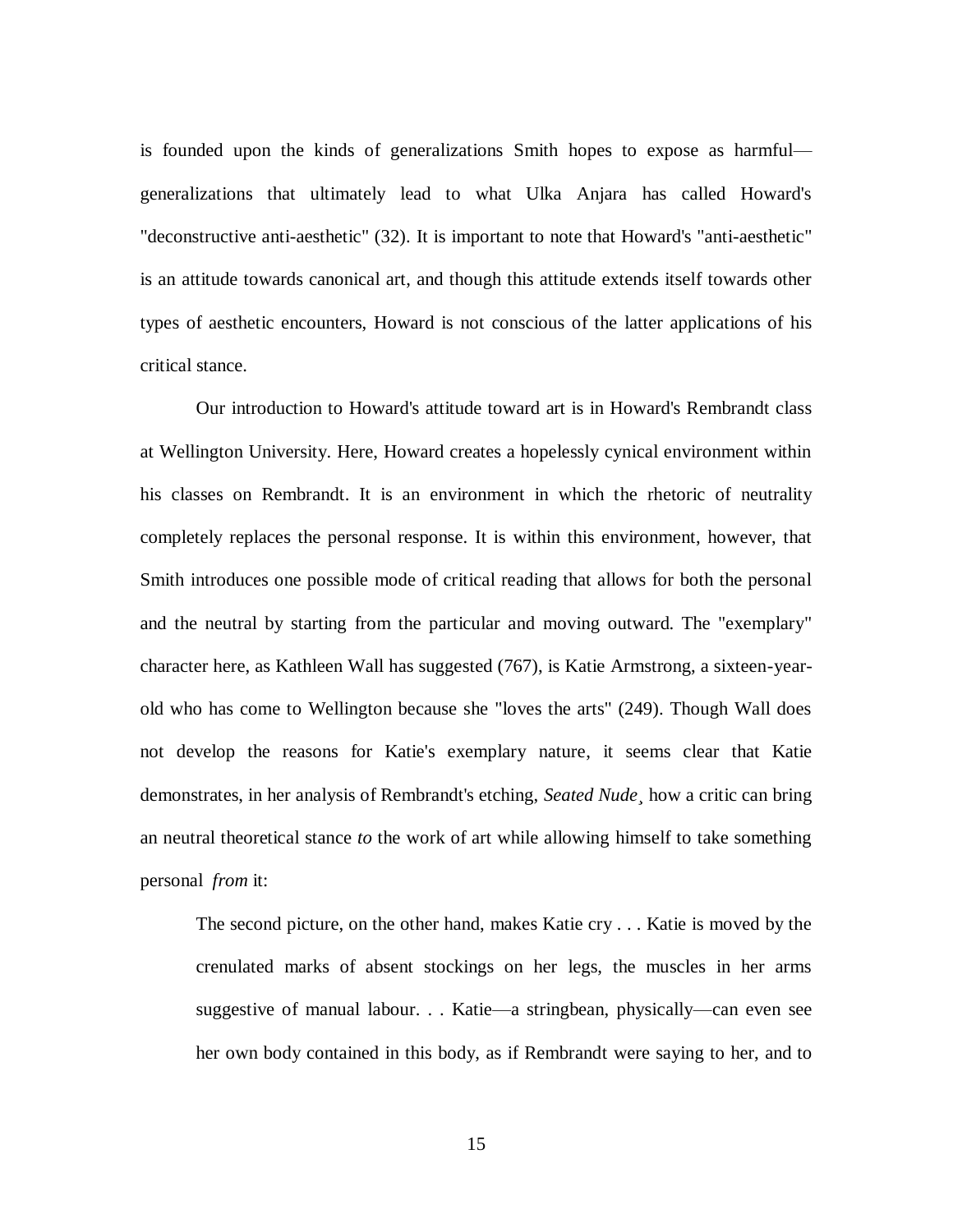all women: 'For you are of the earth, as my nude is, and you will come to this point too'. . .And all this from cross-hatching (Katie makes her own comics and knows something of cross-hatching); all these intimations of mortality from an inkpot! (252)

All of Katie's insights stem from her initial receptivity to the particular, her willingness to be moved and then to analyze *why* the image moves her. As Kathleen Wall has argued, the aesthetic object, and by extension the aesthetic experience, engages us in a kind of "conversation," making us "attempt to say what enthralls us" (763). However, this conversation is only the second step in the aesthetic experience. As Katie's experience shows, to engage in this conversation, it is first necessary to experience and acknowledge one's physical and psychological reaction to the work—for Katie, this means crying and admitting the work "makes her cry."

Katie's personal approach to art is also reminiscent of Barthes's approach to works that presented him with "'obtuse' meaning" (qtd. in McHugh 246). As Kathleen McHugh explains in her article, "The Aesthetics of Wounding: Trauma, Self-Representation, and the critical Voice," Barthes, when "[w]orking with those aspects of his subject which found undiscussable . . . shifted his critical approach from semiotic ideological analyses to a very personal aesthetic inquiry" (248). In other words, when Barthes was unable to understand a work through strictly "disinterested" criticism, he relied upon his own personal response to the work to guide him. As McHugh explains, Barthes experienced this personal connection to the work as a "'wound,'" which is made by what he terms the *"punctum*" of the work: "'this element. . .which rises from the scene, shoots out of it like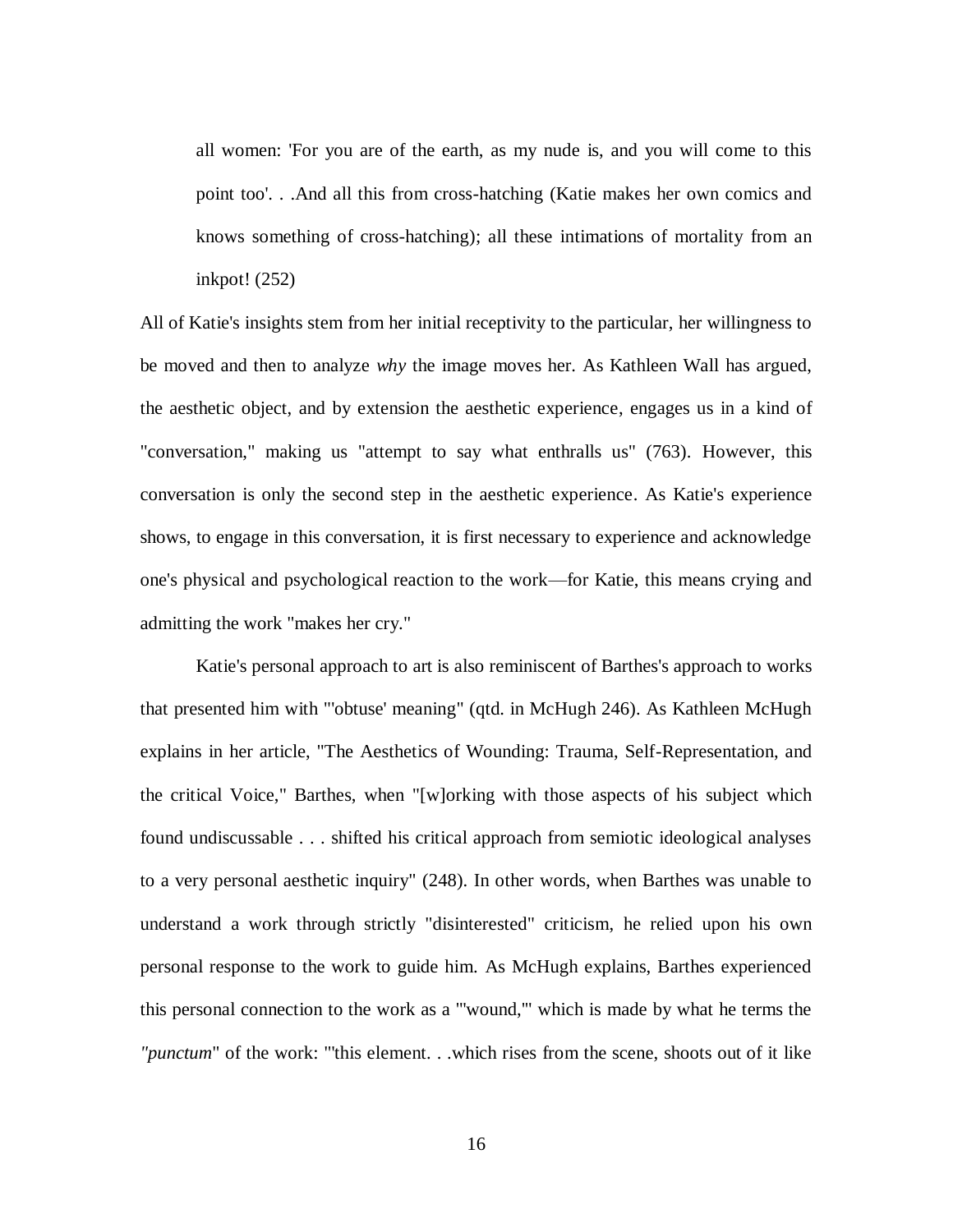an arrow, and pierces me'" (qtd. in McHugh 247). Significantly, in Katie's experience, it seems to be the cross-hatching which communicates the force of the *punctum*: the inkpen, resembling a small spear, becomes the object which facilitates piercing. Because Katie is attempting to organize her thoughts about this etching to discuss it with others, she is engaging with an imagined audience. As Wall writes, the "conversation with the work of art then turns to one with those around us as we attempt to articulate and explain the way we are moved" (763). Wall's formulation here is implicit in Scarry's essay and her notion of "replication"; such conversation with others is a repetition of the aesthetic experience. I would argue that it is this engagement with an audience, whether real or imagined, that allows Katie to come to terms with how and *why* the etching makes her feel as it does—her classmates make it *important* that she discovers what has happened to her. When she realizes what wounds her, what "makes her cry" and proceeds to share that wounding, she is able to trace her feelings to come to a personal, and yet still critical, interpretation of the etching. Significantly, it is Katie's technical knowledge of crosshatching from her own work as a comic book artist that informs her personal reaction and gives it critical legitimacy. Katie is, because of her own technical expertise, able to articulate not only what in the etching moves her but is also able to articulate how such effects are achieved.

*On Beauty* thus establishes a paradigm for critical fairness that requires vulnerability: the work of art as a particular aesthetic object necessitates the experience of psychical wounding, which is equivalent to the personal experience of the work. This experience coexists with neutrality when its causes are discussed in order to derive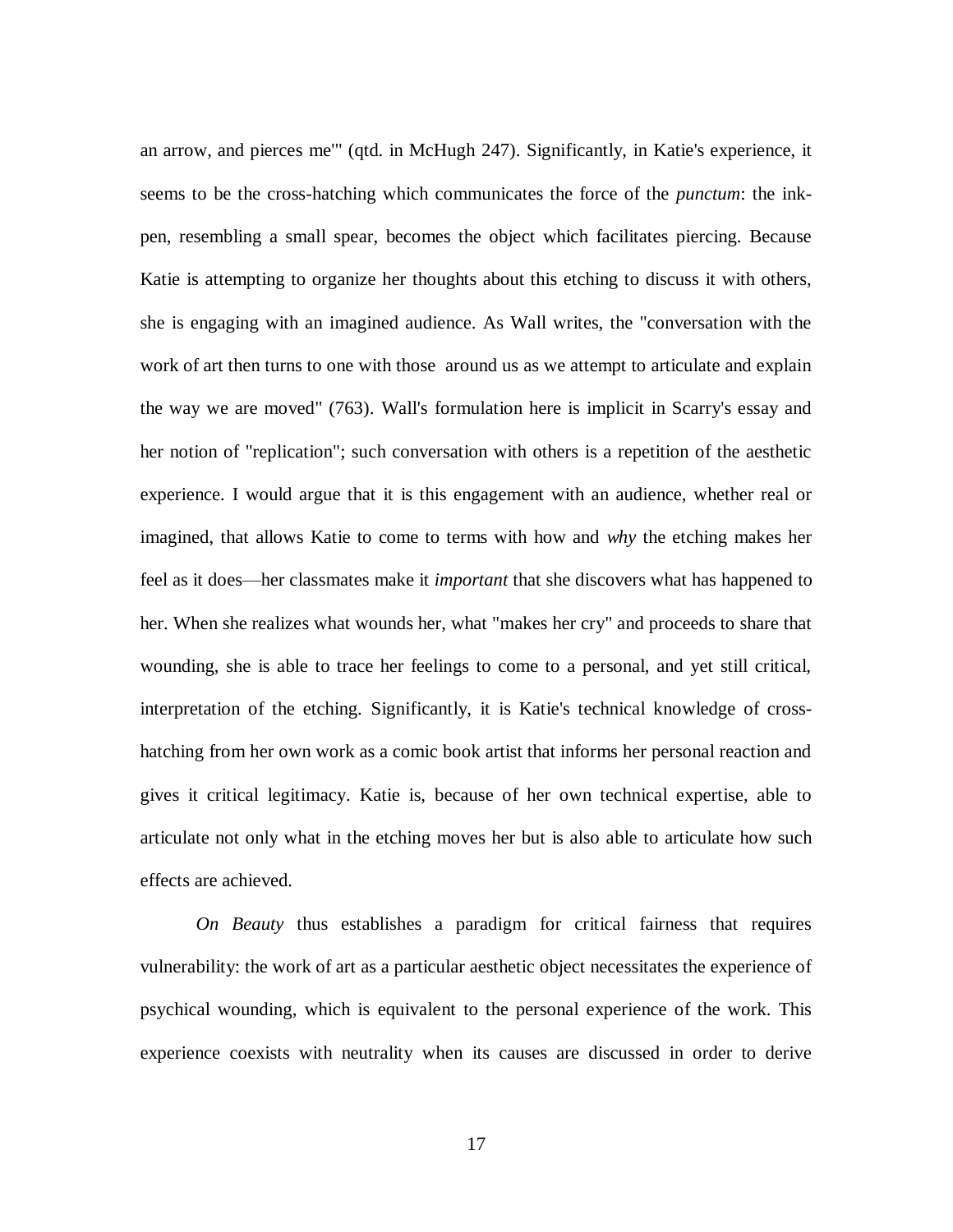meaning from the aesthetic encounter. Howard, like Katie, is exemplary, as his character demonstrates what happens with the avoidance of aesthetic wounding. Howard's determination to avoid such wounding results in a critical methodology in which Howard attempts to somehow *wound* the art object before it can wound him; he, in a sense, preempts the *punctum*. This critical practice eventually establishes itself in his relation to people as well as in his relation to art. In response, each member of Howard's family in one way or another develops an aesthetic of wrapping, or bandaging, to protect their developing identities from Howard's one-way wounding. Howard, seeing beauty as being nothing more than the "mask that power wears" (155), cannot understand the significance of this wrapping, and attempts, through "interrogation," to strip away the bandaging just as he would strip any Rembrandt painting of its aesthetic power. Despite these ingrained tendencies in Howard, Smith's rendering of Howard's ultimate transformation seems to suggest that this resistance to the aesthetic, harmful to self and others, is reversible.

What seems to have created this avoidance of wounding in Howard is his extreme susceptibility to *deep* wounding. This susceptibility, as we find when Howard discusses his marital problems with his father, is inherited from his family: "And now Howard succumbed to his heritage—easy, quick-flowing tears" (301). However quickly Howard might cry in front of his father, it is the *unexpected* experience of the aesthetic that actually palpably wounds him. The first occasion in the novel in which canonical art catches Howard off guard, during Carlene Kipps's funeral service, is illustrative of Howard's deep-seated vulnerability: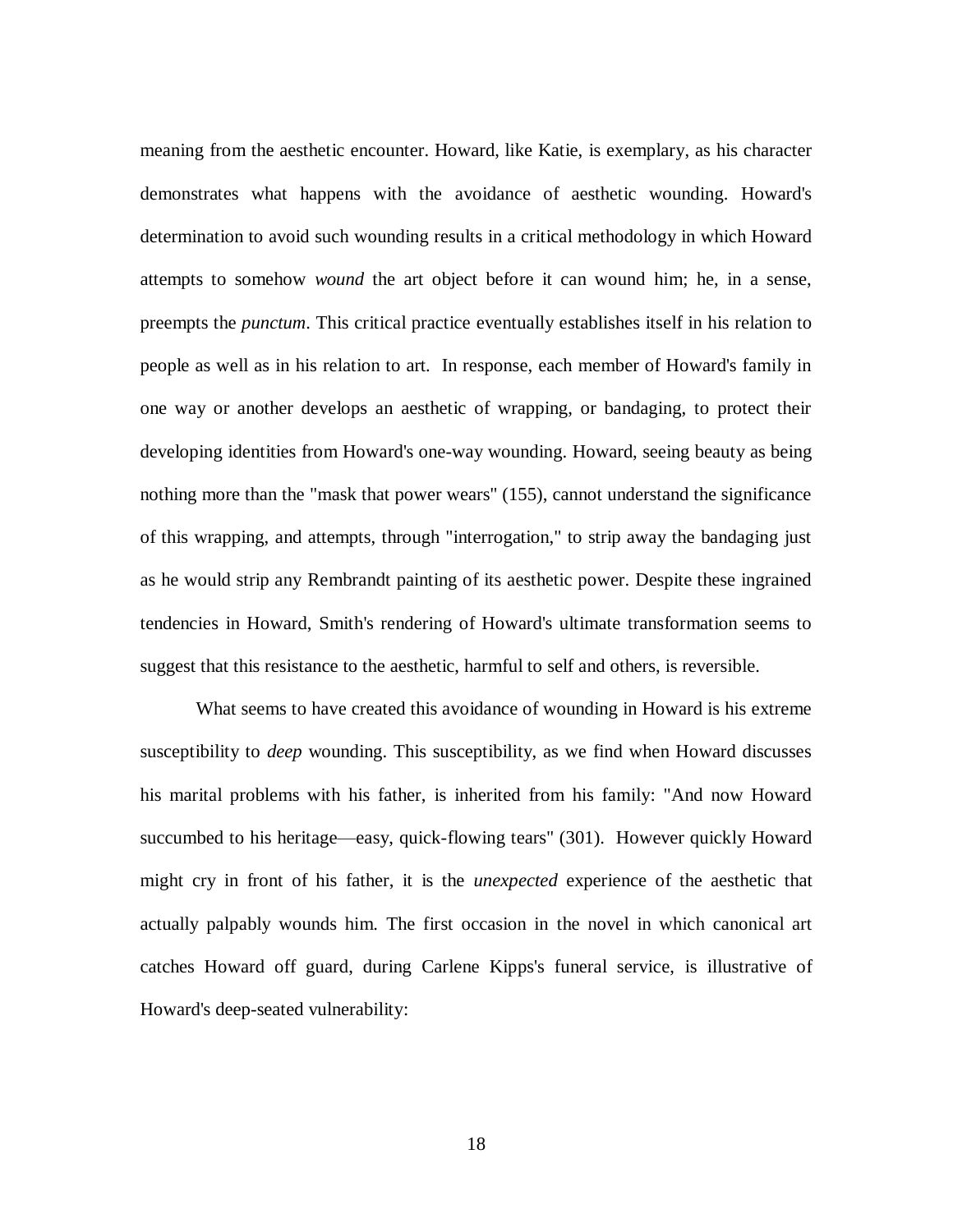Howard . . . found himself—in a manner both sudden and horrible—mortally affected by it. He did not even get the opportunity to check the booklet in his hand; never discovered that this was Mozart's *Ave Verum,* and that this choir, Cambridge singers; no time to remind himself that he hated Mozart, nor to laugh at the expensive pretension of bussing down Kingsmen to sing at a Willesden funeral. It was too late for all that. The song had him. . . . he was tasting salt, watery salt, a lot of it, and feeling it in chambers of his nose; it ran in rivulets down his neck and pooled in the dainty triangular well at the base of his throat. . . He had the feeling that there was a second, gaping mouth in the centre of his stomach and this was screaming. (287)

This passage catalogs several of Howard's methods for wounding art: one is to wound the artist, in this case Mozart, with closed-minded rancor; the second option, here represented by the "expensive pretension of bussing down Kingsmen," is to consider how the *presentation* of the artwork is flawed or ridiculous. Earlier in the novel, Howard uses these exact devices to prepare himself for and shield himself against a performance of Mozart's *Requiem.* Howard implies, for example, before this earlier performance, that Mozart must be inferior because of his popularity: "'Poor bastard needs all the support he can get, as far as I'm concerned. One of the great unappreciated composers of the last millennium...'" (61). As for the presentation of the work, he finds more than a few items to laugh about: "every male musician was wearing a tie with a 'musical notes' design upon it," a poster of Mozart shows "Mozart's miserable, pouchey hamster face," and the stage design resembles "'Mozart on ice'" (62).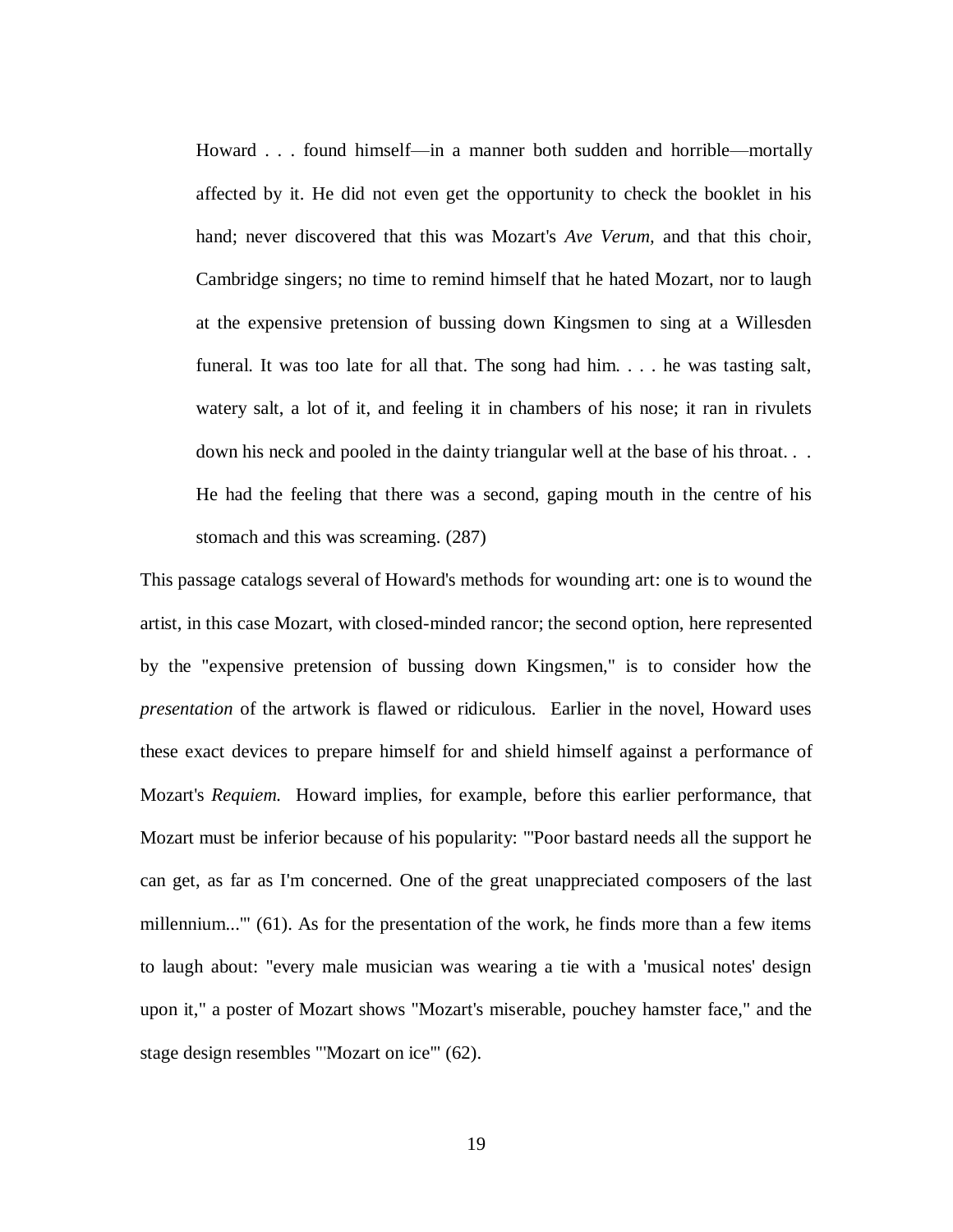During Carlene's funeral, however, since Howard is unable to employ either of these methods because of the unexpectedness of the performance, he finds himself violently responsive to the aesthetic experience of Mozart's music. The words "mortally" and "gaping" within this passage conjure up the very idea of wounding; more importantly, Smith's choice of the *Ave Verum* within this passage seems to be an invocation of Barthes's idea of the *punctum* as that which "shoots out and pierces" (qtd. in McHugh 246): *"*Hail, true flesh, born of the Virgin Mary, who has truly suffered, broken on the cross for man; from whose pierced side flowed water and blood. Be for us a foretaste of the trial of death" ("Ave Verum Corpus"). In light of the text of the *Ave Verum*, it is clear that this passage exemplifies the way in which, as Elaine Scarry argues, "beauty brings copies of itself into being'" (3). The "pierc[ing]" of Christ's side within the *Ave Verum* repeats itself in Howard's reaction. The "rivulets" of tears that stream down Howard's throat mirror the "water" that "flow[s]" from Christ's wound as depicted in text of the motet. Similarly, Howard's deepest wound, the "screaming mouth" is located on the trunk of his body, the "center of his stomach," paralleling the spear wound in Christ's side. While the water of the motet is repeated in the water of Howard's tears, the blood described in the motet seems to be refigured in Howard's experience as sound: instead of bleeding, this mouth-as-wound screams. Although the screaming of his wound is mute, it translates itself into the "embarrassing noises" Howard is "quite certain he [is] making"  $(287-8).$ 

As Cathy Caruth's work suggests, Howard's almost literal repetition of the experience exhibited by the aesthetic is a typical response to trauma: "It is this literality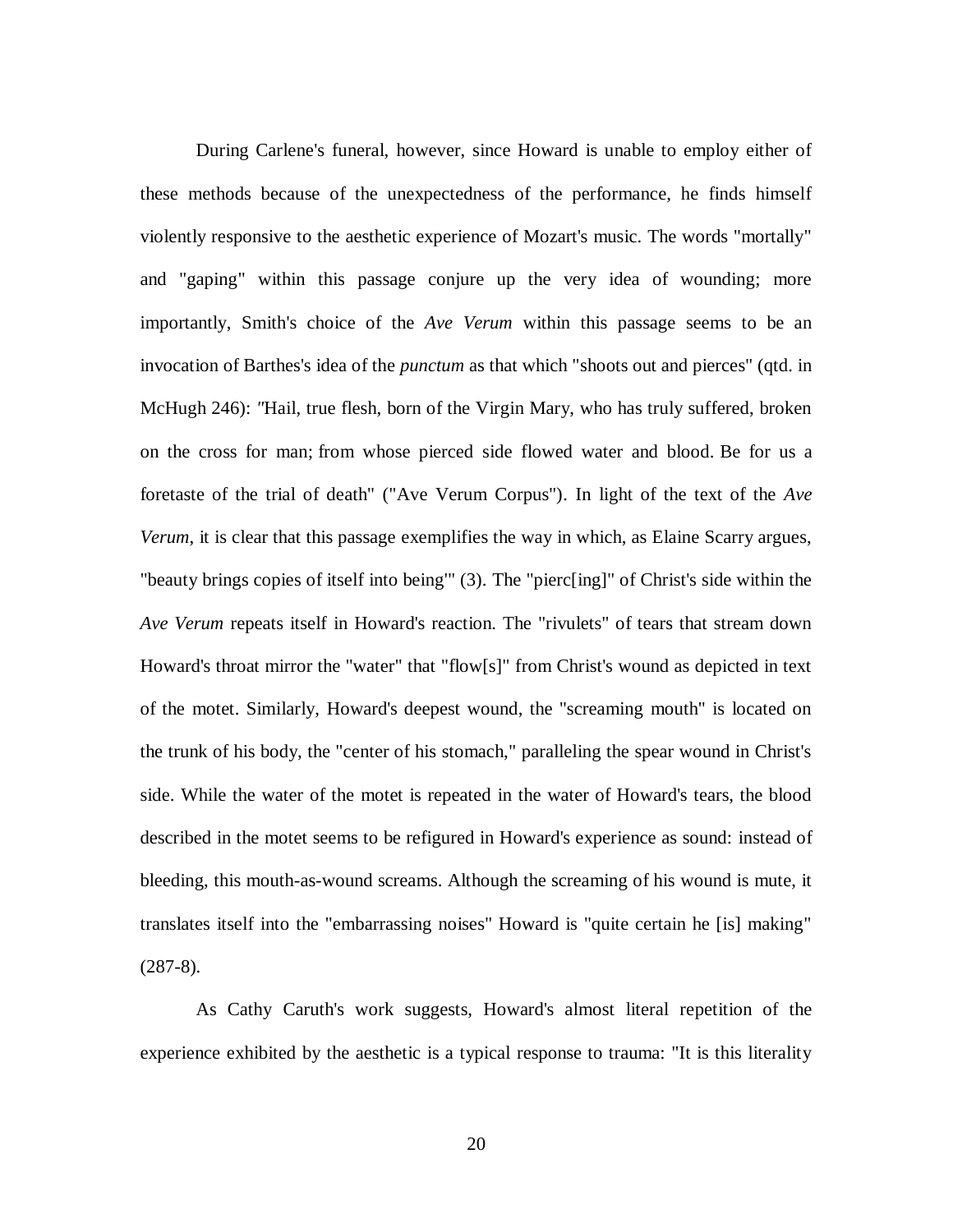and its insistent return which thus constitutes trauma and points towards its enigmatic core: the delay or incompletion in knowing or even seeing, an overwhelming occurrence that then remains. . .absolutely true to the event" (qtd. in McHugh 242). Unpleasant as Howard's repetition of the aesthetic may be, Howard's wounds enable him, as Katie's wounds enabled her, to experience a "foretaste. . .of death" or of human mortality; he is able, as he watches the funeral proceedings, to glimpse the "oblivion" to which all people will be "dispatched" (287). Unlike Katie, however, Howard is unable to grasp what it is about the aesthetic that gives him this glimpse; in short, he experiences Caruth's "delay or incompletion in knowing." His very thoughts become additional wounds to be interpreted: "His thoughts fled from him and rushed down their dark holes. Zora's gravestone. Levi's. Jerome's. Everybody's. His own. Kiki's. Kiki's. Kiki's. Kiki's" (287-8). This description of "thoughts rush[ing] down their dark holes" re-enacts rather than clarifies Howard's initial wounding; the "thoughts" are further manifestations of the *punctum* while the "holes" they rush into are wounds. The description of the "holes" as "dark" only reiterates how very little Howard can see of his wounding.

Howard cannot make sense of his experience because he refuses to expose his wounding, or to engage with an audience to investigate his experience. Significantly, Howard, though embarrassed by the "noises" he makes as he is wounded, does not leave until his son Levi tries to share in Howard's experience: "'Dad—you OK, man?' whispered Levi and brought his strong, massaging hand to the cleft between his father's shoulders. But Howard ducked this touch, stood up and left the church through the doors Carlene had entered" (288). The "cleft" between Howard's shoulders here suggests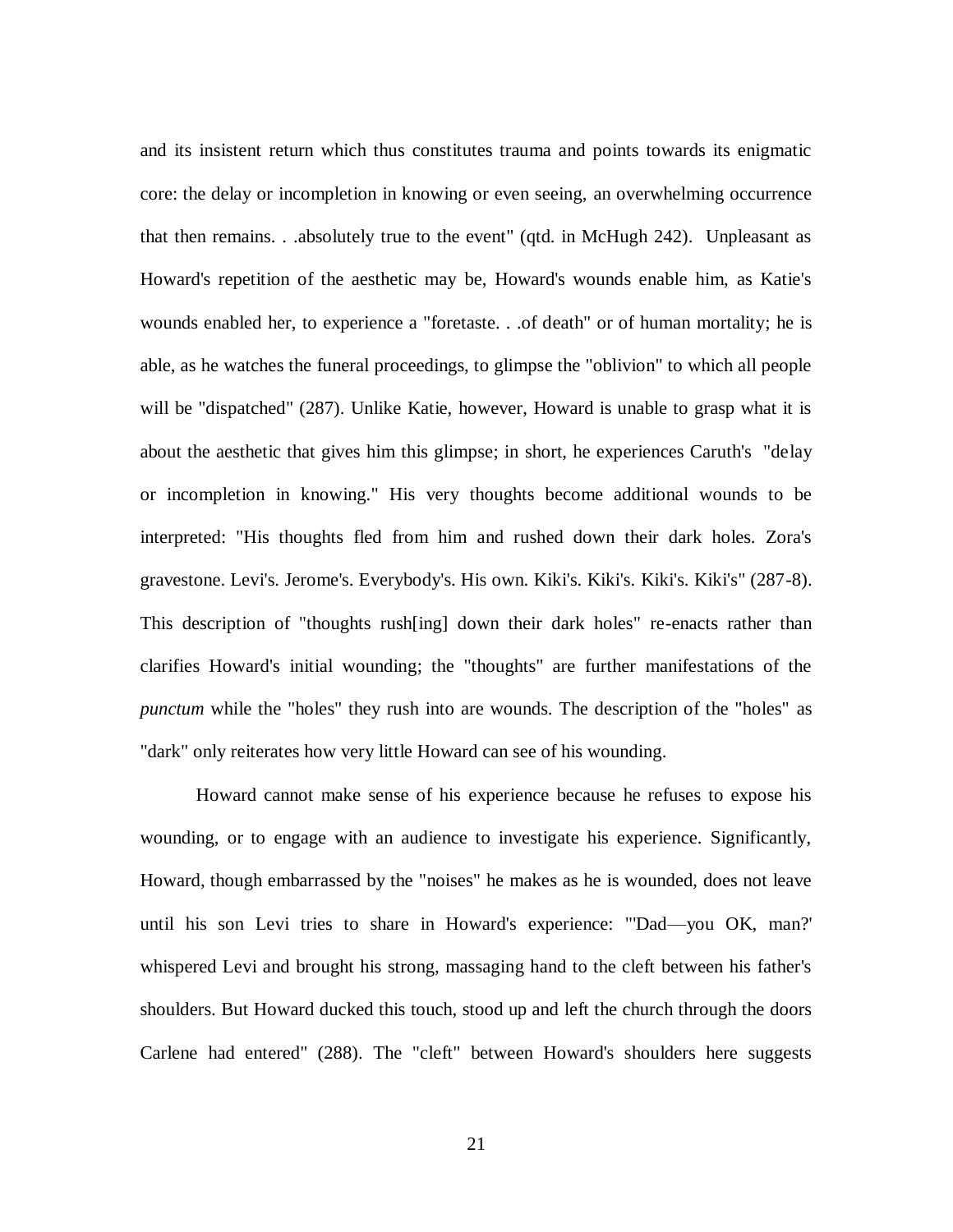another wound, and Levi's action—bringing his "massaging hand" to it—suggests that Levi means to somehow heal Howard. This unrealized exchange reinforces the notion that it is through the sharing of wounding that the person wounded by the aesthetic might be able to heal, to make sense of what he has been through in his engagement with the aesthetic. Howard completes his avoidance of this sharing by fleeing from the church.

Through Howard's second unanticipated engagement with the art, Smith proves that it is not only tragic beauty which can wound us; in fact, *any* type of beauty has this property. When Howard takes Victoria Kipps to the formal at Emerson Hall, it is in fact a glee club performance that surprises him and will wound him. Again, Smith emphasizes Howard's unpreparedness: "Of course, Howard had known it was coming. But he had not known it would come so soon. He felt he had not had the chance to compose himself properly. It was too late now to leave again" (346). Once the glee club begins singing, Howard's reaction to their humorous routine is quite similar, in its intensity and involuntariness, to his reaction to the tragic message of Mozart's *Ave Verum*. As at Carlene's funeral, Howard seems to be almost spewing water as he watches the glee club: "And now Howard could hold out no longer. He began to shudder, and, making a choice between tears and noise, he chose tears. In a few seconds his face was soaked" (346). Once again, sound, though more subtly than before, becomes a figure for blood; as Howard attempts to keep from letting his laughter escape, his face becomes flushed with the effort to prevent eruption: "The effort of not making noise was turning his face purple. One of the boys stepped out of his formation to do the moonwalk. Howard held a thick cotton serviette to his face" (347). Within this passage, this "cotton serviette" seems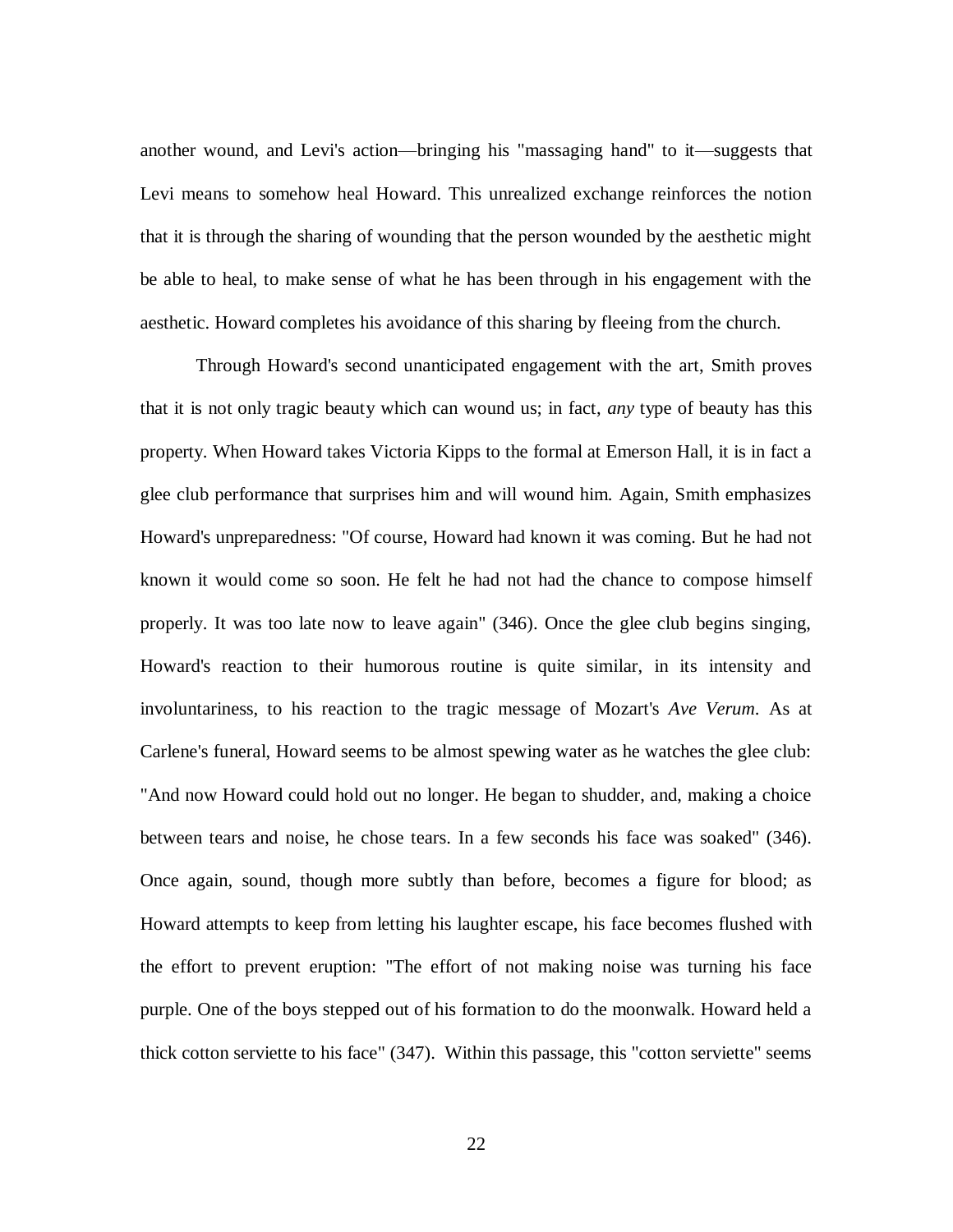to serve as a bandage to stem the flow of sound as blood, and indeed, when he removes it, it has "the effect of releasing the noise" (347). This bandaging demonstrates that Howard has, at least subconsciously, learned something about the aesthetic of wrapping his family adopts in relation to him. Indeed, it is the *image* of Howard, wrapped in his napkin, that Victoria finds embarrassing. Howard "apologetically" removes the napkin (347), exposing his wounding. She, like Howard, does not comprehend the function of the aesthetic of wrapping. Howard, still unwilling to discuss his wounding, at least with Victoria, "escape[s]" (348) from the auditorium.

Although the more recent examples of how Howard has been wounded by the aesthetic are by far the most graphic, Smith implies that there was, in fact, an initial encounter that started Howard on his twisted path to preempt the *punctum*. While Howard is looking over a power-point presentation on Rembrandt he is planning to give, he comes across the painting *The Sampling Officials of the Drapers' Guild* (*The Staalmeesters*). According to art history, Howard tells us, this painting is a representation of "what *judgment* looks like: considered, rational, benign judgment" (383). And, indeed, Howard seems to have been judged, in a wounding way, by these Staalmeesters:

The first time [Howard looked at the men] he was fourteen, being shown a print of the painting in an art class. He had been alarmed and amazed by the way the Staalmeesters seemed to look directly at him, their eyes (as his schoolmaster put it) 'following you around the room,' and yet, when Howard tried to stare back at the men, he was unable to meet any of their eyes directly. Howard looked at the men. The men looked at Howard. On that day, forty-three years ago, he was an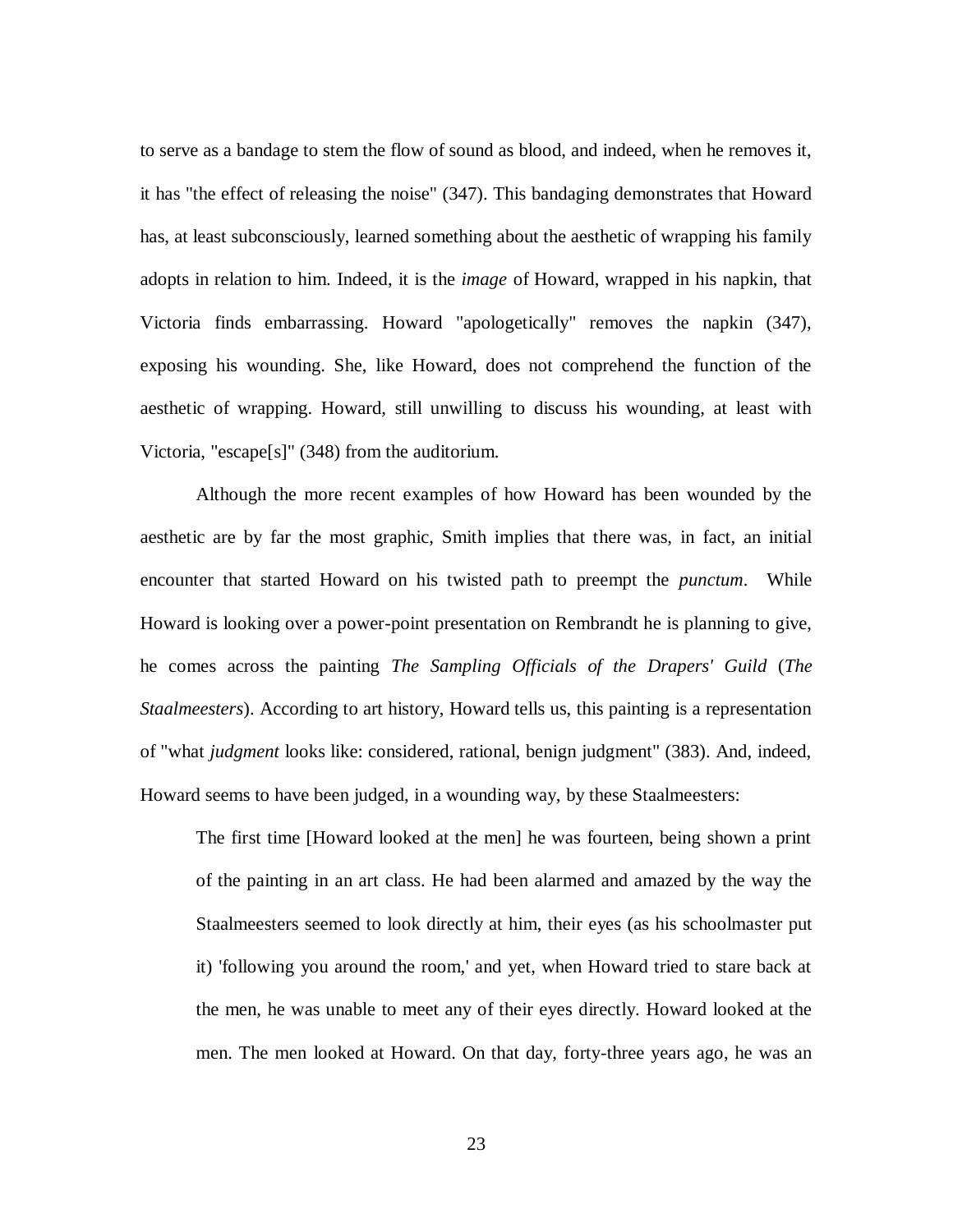uncultured, fiercely bright, dirty-kneed, enraged, beautiful, inspired, bloody minded schoolboy who came from nowhere and nothing and yet was determined not to stay that way. . . . (385, brackets mine).

From the start, this passage suggests itself as Howard's initial wounding by the aesthetic. Even the phrase "the first time" suggest this experience a sort of deflowering which "alarm[s] and amaze[s]" Howard. Despite the implicit violence, Howard is clearly engaging with the painting, as he tries to "meet" they eyes of the Staalmeesters "directly." This attempt results, for Howard, in more wounding: the Staalmeesters judge, and determine that Howard "came from nowhere and nothing." That Howard is "unable to meet any of their eyes directly" reinforces the notion that Howard is somehow ashamed by what he sees of himself. Implicitly, it is this particular interaction, this wounding judgment, that has motivated Howard's entire career, causing him to leave his family and later his country to get away from the image of himself he gleans from this encounter with art.

Despite Howard's engagement, he has still never taken the final step: he has never admitted his wounding and never discussed it with anyone else. Instead, he has written everything he can possibly think of to undermine the painting's power to wound. His argument is similar to that Elaine Scarry considers one of the typical political objections to beauty: "The first [argument] urges that beauty, by preoccupying our attention, distracts from wrong social arrangements. It makes us inattentive and therefore eventually indifferent, to the project of bringing about arrangements that are just" (58). Howard's argument runs thus: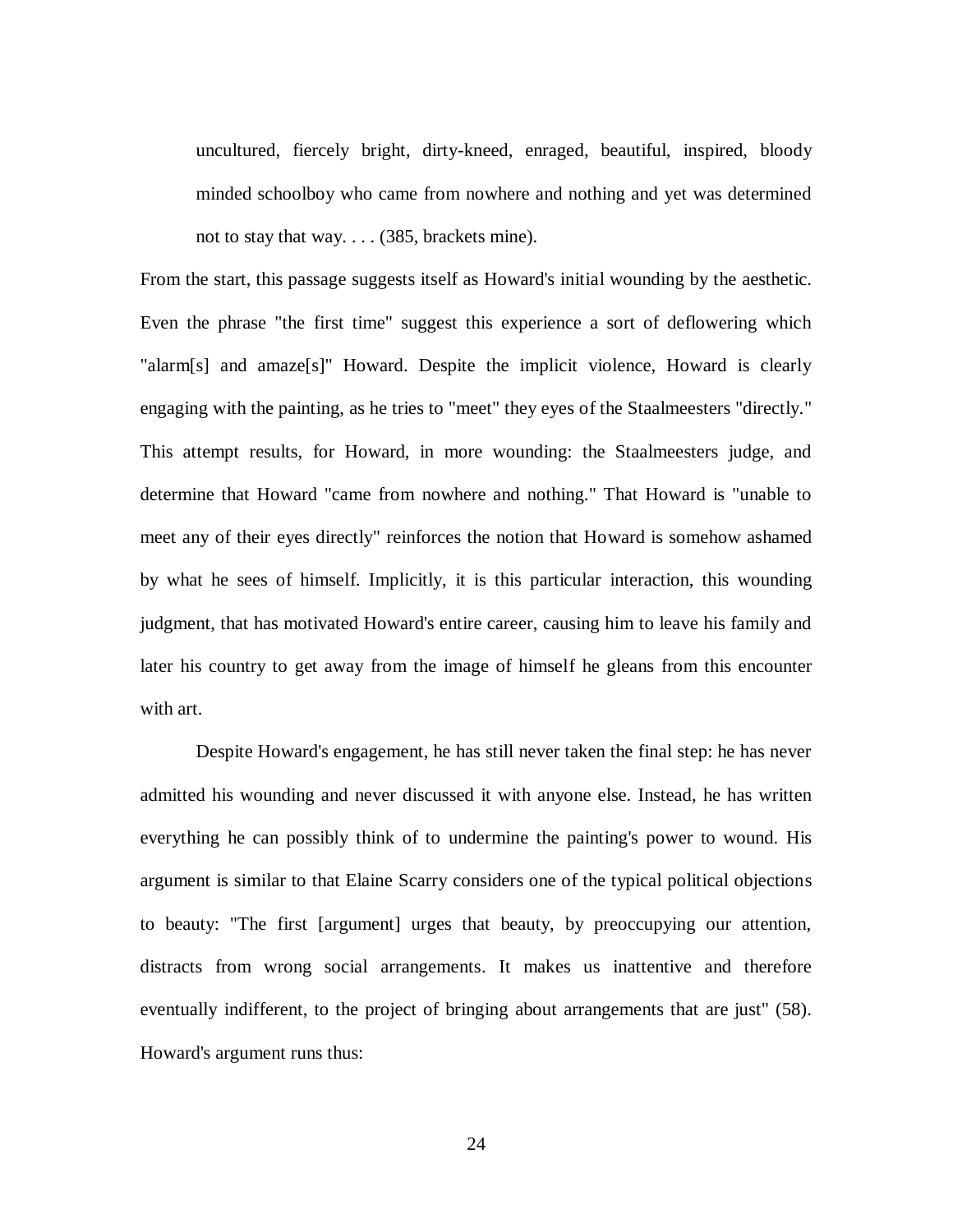We want to believe these Staalmeesters are sages, wisely judging this imaginary audience, implicitly judging us. But none of this is truly *in* the picture. All we really see there are six rich men sitting for their portrait, expecting—*demanding* to be collectively portrayed as wealthy, successful, and morally sound. . . The Staalmeesters are not looking at anyone; there is no one to look at. The painting is an exercise in the depiction of economic power. . . So goes Howard's spiel. (384)

In attributing an unjust economic advantage to the subjects of the painting, Howard strips the work of its aesthetic power, and in claiming that "there is no one" for the Staalmeesters "to look at," he is attempting to remove the audience of the painting so that there will be no one for it to wound. Of course, Howard is not successful, because the painting still has power over him, if only obliquely. He may be able to successfully shield himself from the painting—in fact, when he finds himself inadvertently in a staring contest with the Staalmeesters, he presses the "'zoom' option on his screen" (385), an action which would blur and distort the image to the point of abstraction—but he is *still* literally acting out the initial trauma: he has "repeated and written about" the painting "so many times that he has now forgotten from which research he drew his original evidence" (385). The irony of his relationship to the painting is that, in some respects, he's right: the judgment of the Staalmeesters *isn't* "in the picture." The invitation to subject oneself to judgment, however, is.

Howard's power to wound the aesthetic has grown as he has become more practiced in his own strategies of wounding. He has developed for his Wellington "shopping day students" (144) a "long shtick" about "Rembrandt's *Dr. Nicolaes Tulp*"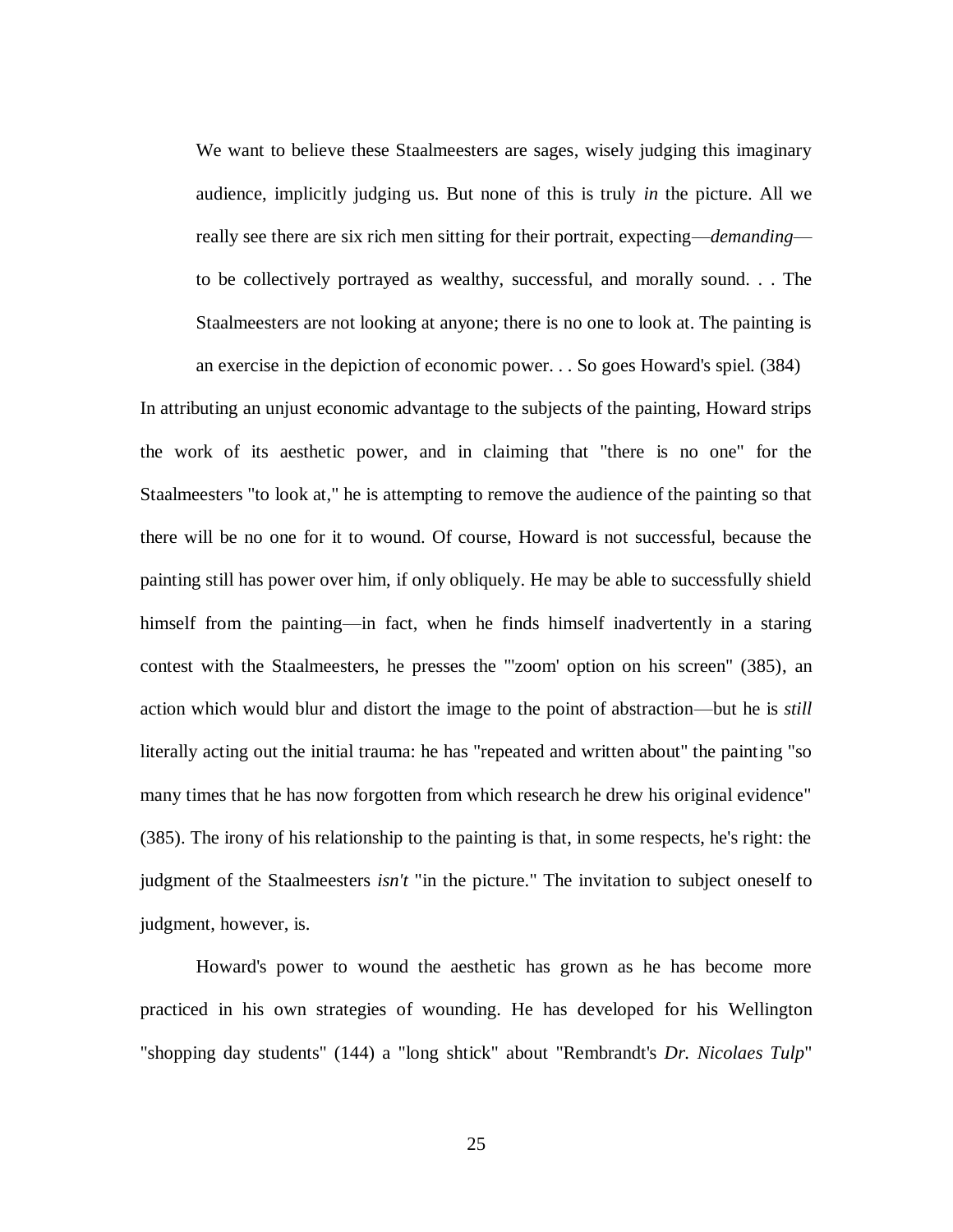that "never failed to captivate" them, "their new eyes boring holes into the old photocopy" (144). As Howard demonstrates before the performance of Mozart's *Requiem*, one of these strategies is to see the presentation of the work as somehow ridiculous. Howard *creates* this condition of ridiculousness for his class by using an "old photocopy," which, one would presume, is a belittling representation of the actual work (This belittling dimension of the photocopy may, incidentally, be the reason Howard is so resistant to using power-point presentations). Howard's argument will further wound the work by attacking the artist, another strategy he employs to great effect at the *Requiem*  performance. His argument, interestingly enough, is a "long schtick," which phonically suggests a "long stick," a spear, in effect, with which to wound the painting. This lecture, which Katie Armstrong bravely sits through, involves exposing Rembrandt, as I have mentioned, "as a competent artisan who painted whatever his wealthy patrons requested" (155). This lecture has the desired effect, for the students eyes do not *see* the painting but rather begin "boring holes into the old photocopy." Howard thus not only wounds the painting himself but enlists other students to carry out the process of wounding.

Howard's own daughter, Zora, is among those he enlists to wound the aesthetic, but she is also among the family members who suffer from the slippage between Howard's professional and domestic lives. As Ulka Anjara has explained, *On Beauty*  poses the "question of how an individual life can unfold if theory, however wellintentioned, is allowed to overdetermine the domestic setting . . ." (48). The wound Howard has inflicted, upon all of his family members, derives from his theoretical framework; as Anjara has noted, "Howard has banned representational art in his home" in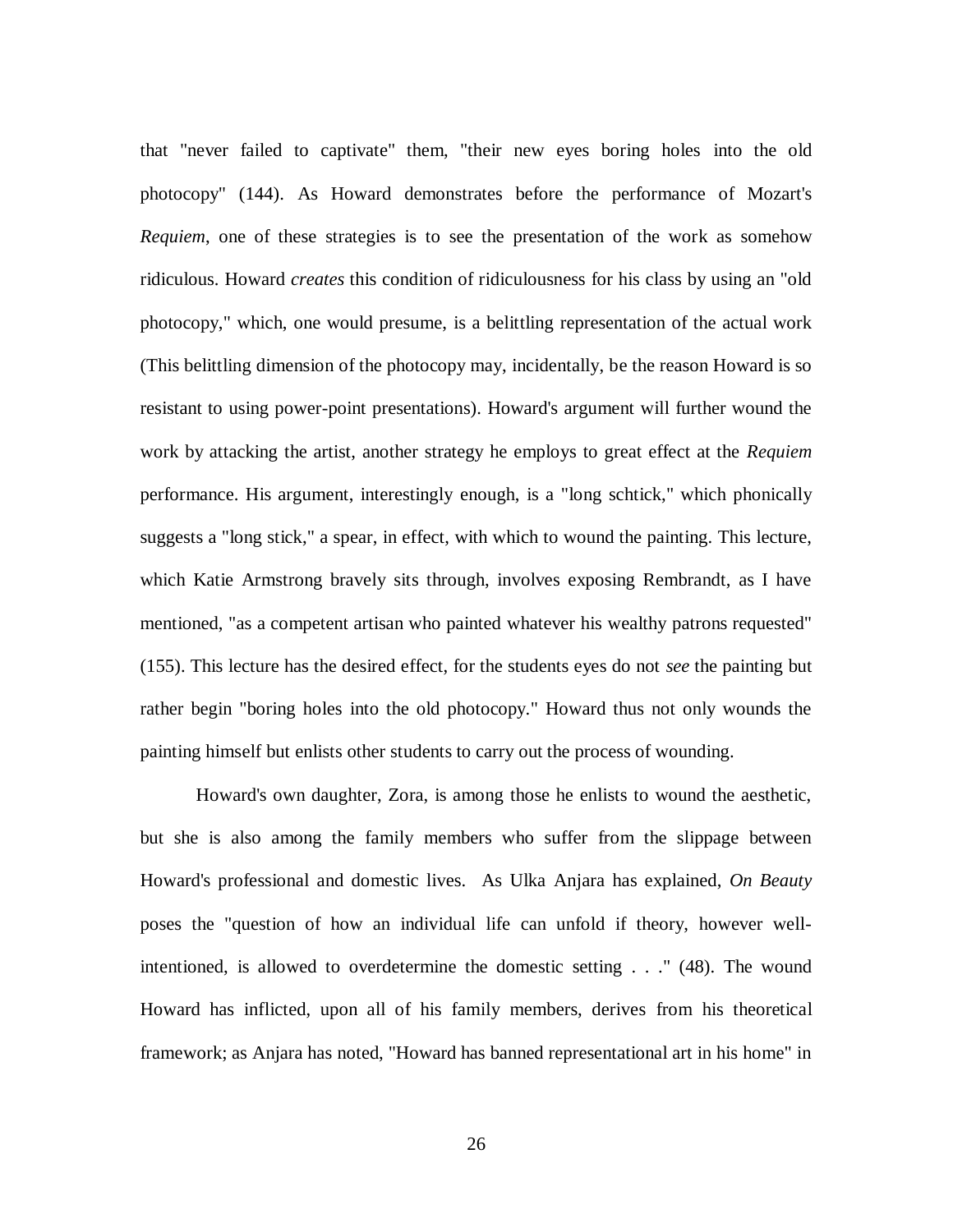"a clearly overblown response to the power of aesthetics over daily life" (45). In his determination to avoid the aesthetic experience in his own home, Howard preempts the *punctum* by removing it at the source. What Kiki terms his "representational art ban" (102) has made it nearly impossible for the family's "individual live[s] to unfold" in any meaningful way, however. The distrust of representation that has permeated the household has made it exceedingly difficult for Howard's family to represent themselves *to* themselves, so that each family member is left with a gaping wound where his or her identity ought to be. The outer wrapping of *clothing* becomes the only viable defense, for clothes, being utilitarian, can *sometimes* squeeze beneath Howard's anti-aesthetic radar. Clothing simultaneously becomes the bandaging meant to protect the identities Kiki and the children begin to develop as Howard's authority crumbles after his affair with Claire Malcom.

For Zora, the wound Howard has inflicted is particularly pronounced because, of all the children, she has been the most thoroughly indoctrinated in Howard's theoretical system. Zora will not, in fact, even allow aesthetic experience via art into her peripheral vision or hearing. When she goes with her family to listen to Mozart's *Requiem*, she, like Howard, who sleeps during the concert as a form of psychological disengagement, pays no attention whatsoever. Instead, Zora listens to "Professor N.R.A. Gould" as he "carefully guide[s] her through each movement" (70, brackets mine), effectively replacing Mozart's music with commentary on Mozart and thus blocking the possibility of emotional response. Zora's own lack of identity manifests itself in what Kiki calls her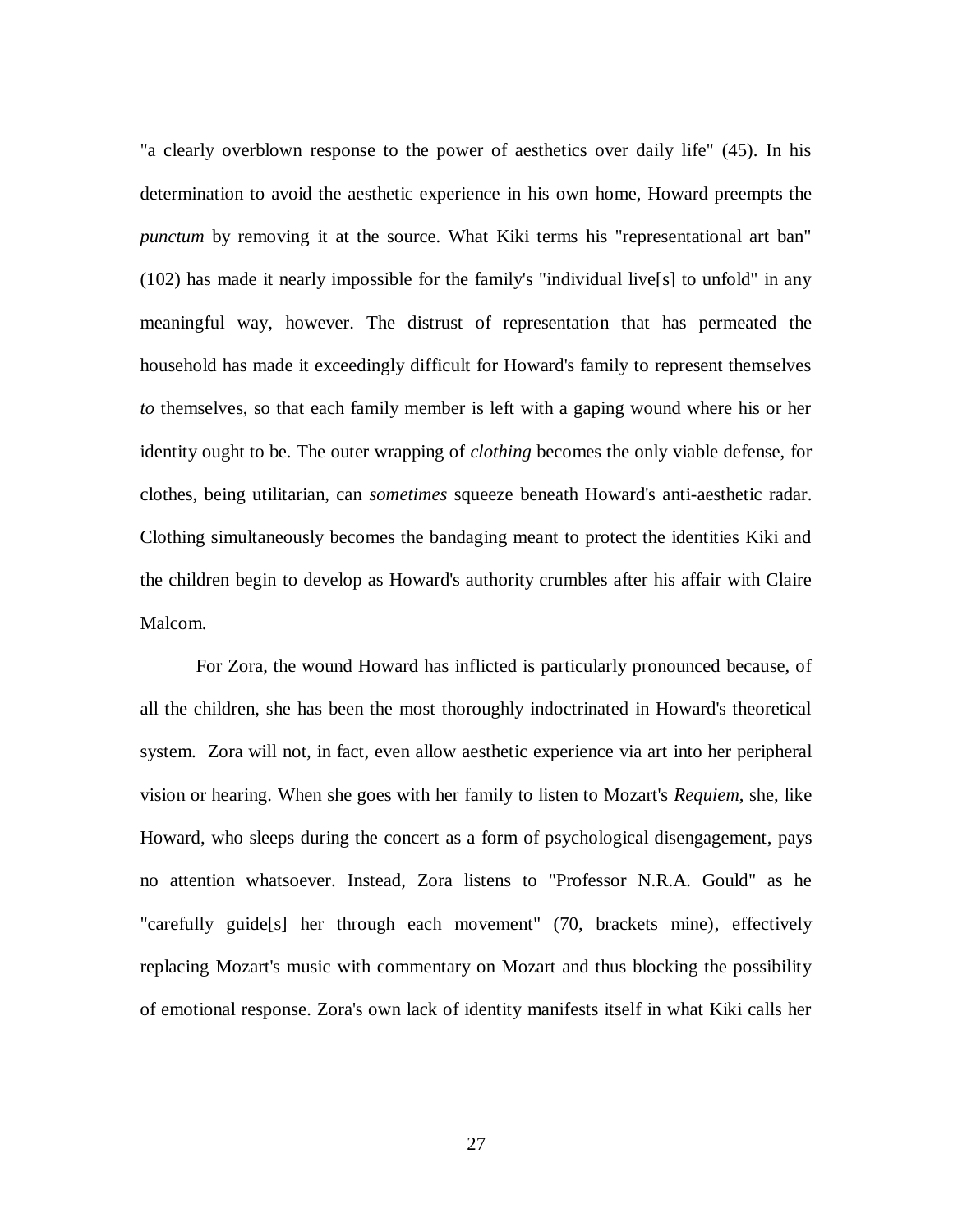living "through footnotes," for Zora does not know what she thinks of anything and relies almost exclusively on others' interpretations:

She prepared a face—as her favourite poet had it—to meet the faces that she met, and it was a procedure that required time and forewarning to function correctly. In fact, when she was not in company it didn't seem she had a face at all . . . And yet in college, she was famed for being opinionated . . . the truth was she didn't take these public passions home, or even out of the room in any serious way. She didn't feel that she *had* any real opinions, or at least not in the way other people seemed to have them. (209)

Zora's preparation here signals an important point Smith seems to make throughout the novel about the human face. It is necessary to note that Smith's philosophy of the face differs from that famously created by Immanuel Levinas; for Smith, the face is not the "'unheard command . . . of God'" requiring responsibility for the Other (Levinas 129) but is rather an invitation encouraging, but not *requiring*, interaction. Zora intuits this function of the face but is unable to absorb her representation of herself, seeing it merely as a mask, much in the way Howard might ("prettiness" is the "face power wears" 155). She does not feel, after all, that she has a face "at all," nor does she have any "real opinions." Although it seems to be a declaration contradictory to her claim that she has no opinions, that Zora cites her "favourite poet['s]" "The Love Song of J. Alfred Prufrock" seems to suggest a hyper-awareness of her identity's insubstantiality. Her life, like Prufrock's, is full of outer actions that do not necessarily point to any certain identity: her living "through footnotes" bears a striking resemblance to Prufrock's "measure[ing]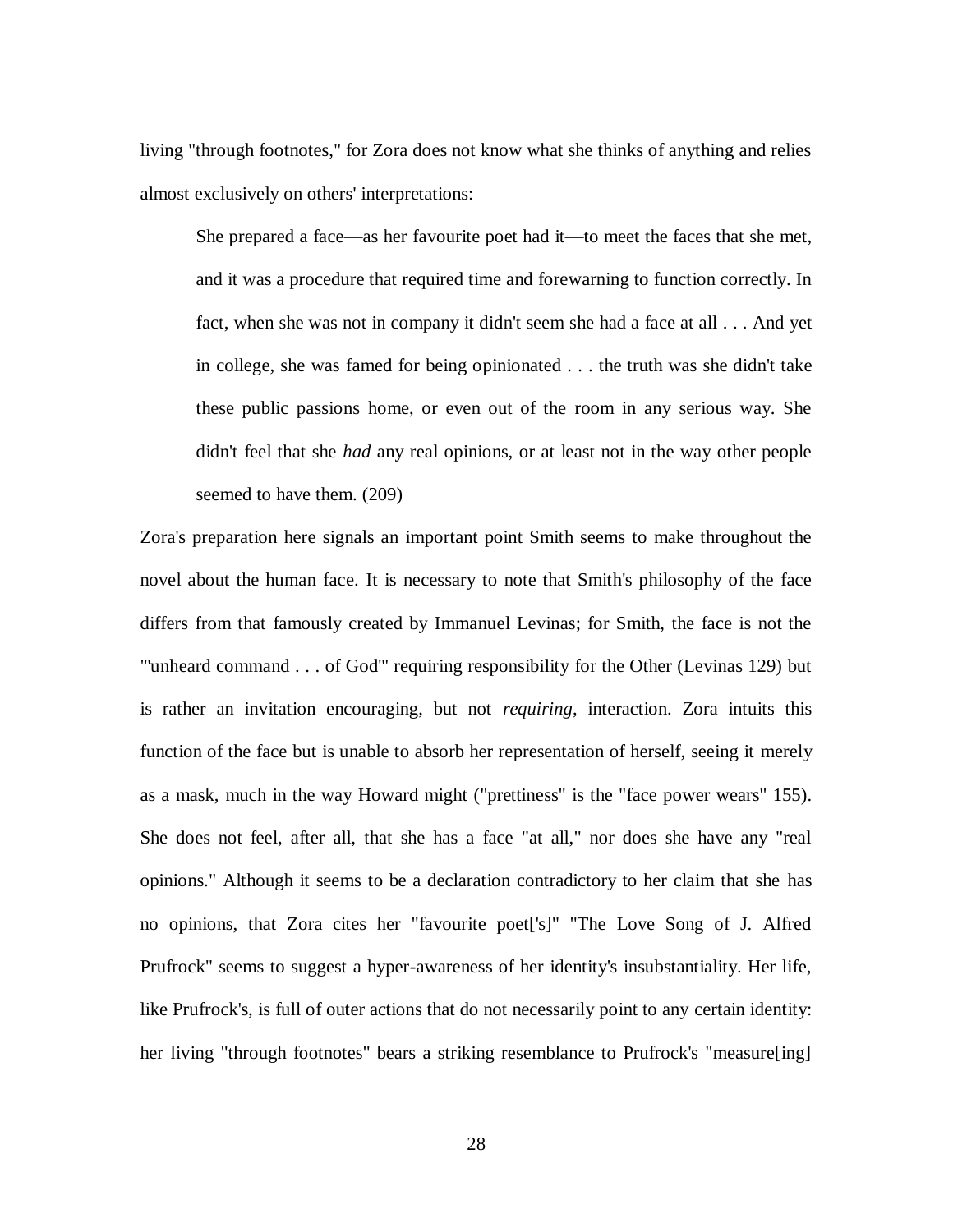out [his] life in coffee spoons" (Eliot 51, brackets mine); she does not "take" her "public passions home." Her citation of a poem whose epigraph situates its reader in Dante's hell also ascribes an enormous depth and intensity to Zora's wounding.

The way in which Zora "prepare[s]" her face for the world parallels the way in which she prepares her body for the world. On her first day as a sophomore, Zora particularly feels her lack of identity. As Smith tells us, Zora has an expectation that, upon becoming a sophomore, she will understand who she is. After this "transformation" has failed to come "in the night," Zora relies on clothing to hide her lack: "she dress[es]" the "part. . .instead" (129). Her choice of clothing suggests what Zora would like to be but cannot be yet: "She had been gunning for something like 'bohemian intellectual: fearless; graceful; brave and bold" (129). This relationship between Zora and her clothing suggests that her clothes do not *only* cover her wounding. As Carlene Kipps, points out in reference to her bougainvillea, appearance is half of the battle: "'. . . I don't know if they will survive. But right now they have the *appearance* of survival, which is almost the same thing" (96-7). Carlene's statement implies that it is possible to achieve survival, which would be identity formation for Zora, through the constant *appearance* of that survival. Zora's clothing then, is a way to protect and grow that which she wants to be. Howard, viewing Zora from his office window strips this aesthetic from Zora by seeing it as yet another case of her imitation of him, asking himself, "Why was she wearing his old hat?" (145).

Unlike Zora's wounding, which is highly amorphous, Levi's wounding takes a specific shape—he experiences a need to feel what Tynan calls "'authentic' blackness"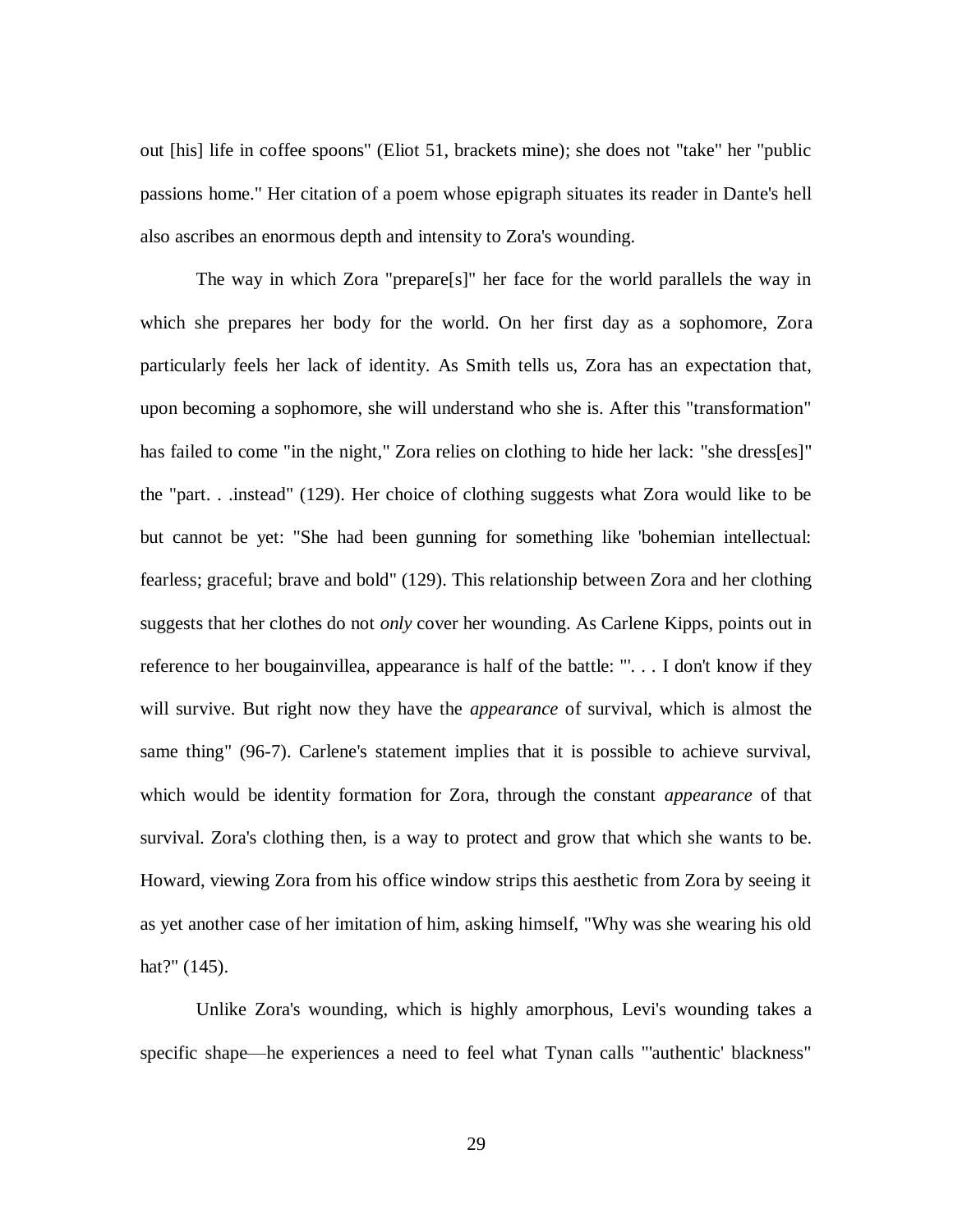(86). While Catherine Lanone has cited "Levi's attempt to become more black" as a "mistaken quest" and a "'comic tautology'" (192), I would suggest that Levi uses the aesthetic aspect of himself that cannot be taken away from him (without flaying) as a starting point for his identity and that this move is one of the few open to Levi in his antiaesthetic household. It is this stifling atmosphere that causes Levi to feel a certain desperation when he is compelled to quit his job at the record store and will no longer get a thirty-five dollar a week paycheck: ". . . then there was no money to escape Wellington on a Saturday night, no chance to dance with all those kids . . . who didn't give a fuck who the hell Gram-ski was . . . he felt that those thirty-five dollars were the only thing that kept him half normal, half sane, half *black*" (193). Significantly, Levi feels that he is only "half" anything, and sometimes, like Zora, he sees himself as being entirely devoid of identity. When looking at the statue of the Virgin Mary near the bus stop, for example, Levi describes this emptiness as his rationale for never putting anything in Mary's hands: "Levi had never put anything in her hands. He didn't feel that it was his place to do so, not being a Catholic. Not being anything" (354). As with Zora, Levi's lack of identity leads him to "try on" identities but without being able to entirely attach himself to them. Although, for example, he becomes impassioned about the plight of Haitians when reading about them, it does not take much to knock this piece of developing identity away: "But Levi was also a fair-weather friend when it came to books of this kind. He need only leave the book on Haiti in a forgotten knapsack in his closet for a week, and the whole island and its history grew obscure to him once more" (355).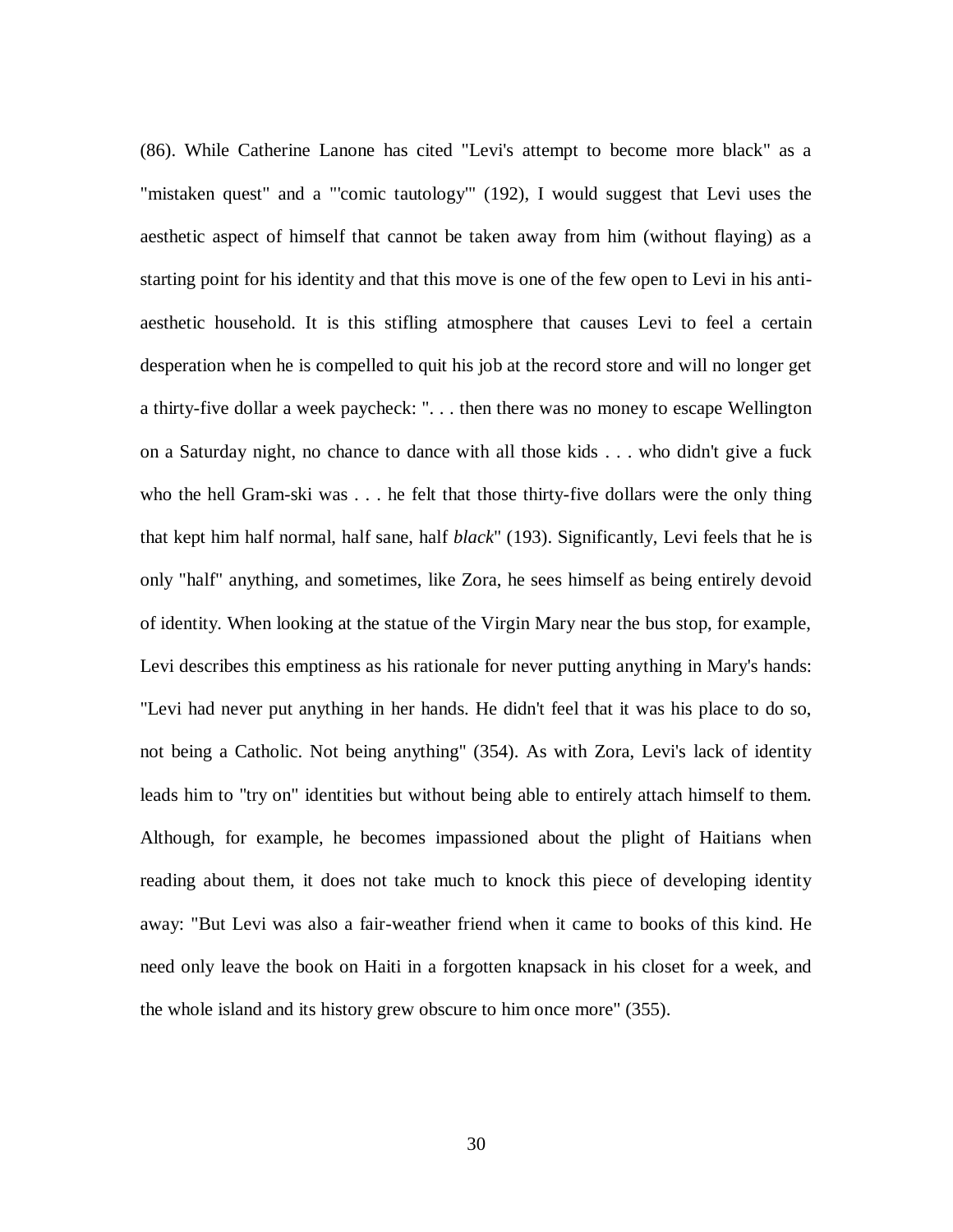It is through both wrapping and *rap* that Levi covers his lack and protects his nascent identity, and it is Levi who introduces the aesthetics of both kinds of [w]rapping. In one of Jerome's e-mails to Howard, Jerome explains, "Mom mailed me to tell me that Levi has upped the headwear to FOUR (skullcap, baseball cap, hoodie, duffel hood) *with*  earphones on—so that you can only see a tiny, tiny bit of his face around the eyes" (6). Levi's wrapping clearly gives him a defensive advantage, for he can see out—his eyes are showing—but those around him cannot see in, and thus have no way of seeing Levi's lack. Anything even remotely wound-like is obstructed: mouth, nostrils, ears, etc. The headphones wrap his ears, but also wrap him aesthetically in rap music. As Victoria later hints, while she is playing Levi's music at Howard and Kiki's anniversary party, this music is not only defensive but is also potentially offensive, though not to those, like Levi and Victoria, who have become accustomed to rap's musical and lyrical vocabulary. When Howard goes to ask her to change the music because Kiki thinks it is motivating people to leave, Victoria says, "'It's only hip-hop. It won't kill them. . . .Yet'" (125). Because of its defensive/offensive doubling, Levi's music becomes such an effective coping mechanism that he literally does not know what to do without his headphones. When he accidentally visits Carl at the Music Library after helping with the Haitian protest march, for example, Levi proves that he does not know how to *be* in the world without his music around him: "He was still restless. He hadn't brought his iPod with him today, and he had no personal resources to cope with being alone without music" (406). Levi's restlessness almost seems to suggest that he fears that, without his iPod, he is going to be wounded. Like Zora's bohemian costume, Levi's [w]rapping also functions to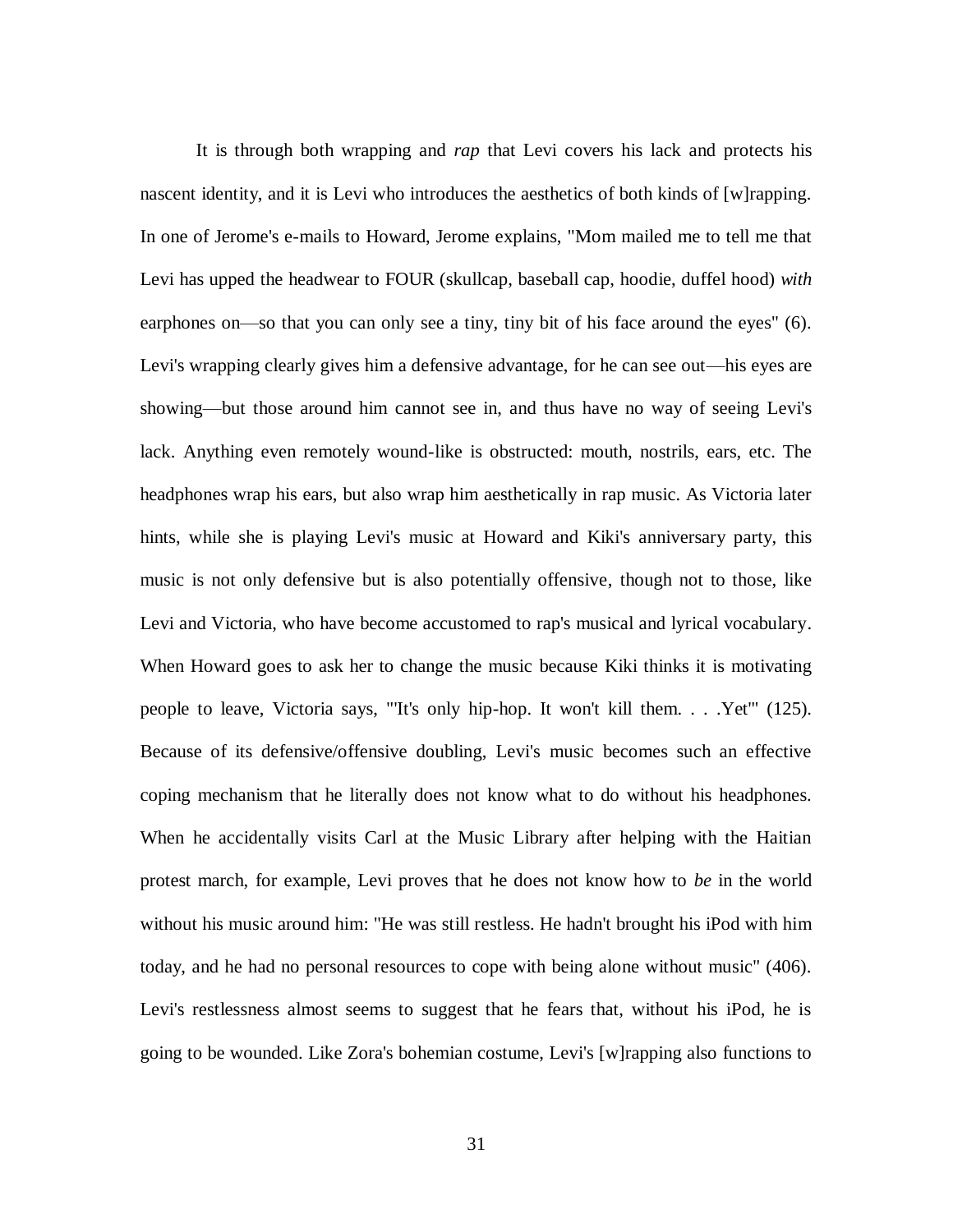protect and promote the identity he is forging. It is through rapping with the Haitians and through wearing the "'uniform'" of "'cap, hood, jeans'" (268) that Levi finds acceptance in Felix's group, and Felix is for Levi the "*essence* of blackness" (242). Levi is able to achieve, therefore, what he sees as authenticity.

Levi's ability to defend himself against his father with his aesthetics of  $[w]$ rapping as shield is most evident before the *Requiem* concert. As Howard makes fun of Levi's desire to be "street," Levi uses "his hoodie to cover the side of his vision in which Howard was persisting" (63-4). It is perhaps Levi's success in this utilization that drives Howard to deconstruct Levi's aesthetic—Levi's defense is too noticeable for even Howard to miss. When Howard first notices Levi's "head stocking," for instance, he approaches Levi as he approaches Rembrandt, through "interrogation." In Howard's classroom, one of the ways in which Howard preempts the wounding apparatuses of Rembrandt's art is to "'*interrogate* . . . the mytheme of the artist as autonomous individual with privileged insight into the human'" (252). Similarly, when encountered with Levi's aesthetic, Howard rejects the human meaning *behind* the clothing—he rejects, in other words, Levi's developing identity:

'What's the deal with *this*?' asked Howard, flipping the interrogation round and touching Levi's head. 'Is it a political thing?'. . .'Nothin,' Dad. It's just what it *is,*' he said gnomically. He bit his thumb. ' So then…' said Howard, trying to translate, 'it's an aesthetic thing. For looks only.' (22)

Levi's self-wounding here suggests that his father has successfully broken through his aesthetic shield to the wound underneath. By reducing Levi's aesthetic of wrapping to

32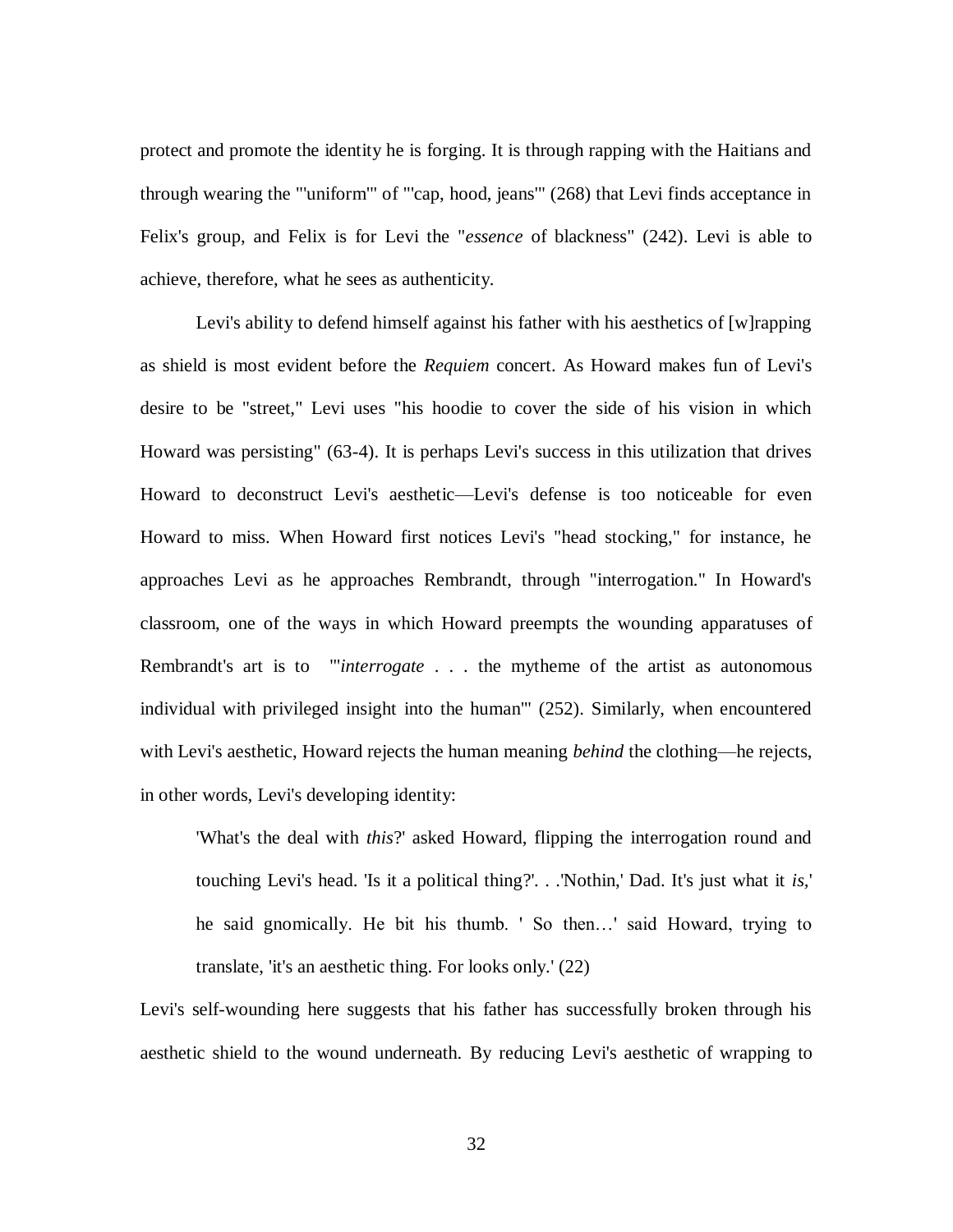something "for looks only," Howard undercuts the importance of the "head stocking," categorizing what Levi has done to build his identity as empty. Howard's use of the classroom process of "interrogation" furthermore implies that Howard feels threatened by Levi in much the same way that he feels threatened by Rembrandt. Howard's earlier description of Levi as "leonine" (21) functions as Howard's unconscious realization of Levi's threatening aesthetic.

Of the three children, Jerome perhaps has the most stable identity, but even he shows evidence of Howard's wounding. Jerome's ability to "give himself up to the Kippses" (44) in the action before the beginning of the novel suggests a sort of emptiness waiting to be filled. By the time Jerome returns home, however, he realizes that "Considering things too much, all the time, was he definition of who he was" (45). Jerome's faith is also a cornerstone of his stabilizing identity; as he tells Levi, "'I'm on my knees to God every day. And it's amazing, Lee . . . it really is'" (237). The reason Jerome has been able to successfully represent himself to himself is, Smith seems to imply, because he has been able to get out of the house that so stifles Levi, thus firmly dissociating himself from his father's influence: "It's only when I'm away from home and I'm talking to non-family people that I can see how psychotic he is . . . Because of some deranged theory in his head, everybody else has to suffer" (236). Significantly, at this point, Jerome seems to understand Howard's method of wounding and can *see through* Howard's theories to the psychosis, or the trauma, underneath. Though Jerome does not slip into and out of identities like his siblings, his identity as a Christian has wavered; as Zora notices, "they worrying accessory that used to come and go with Jerome, but now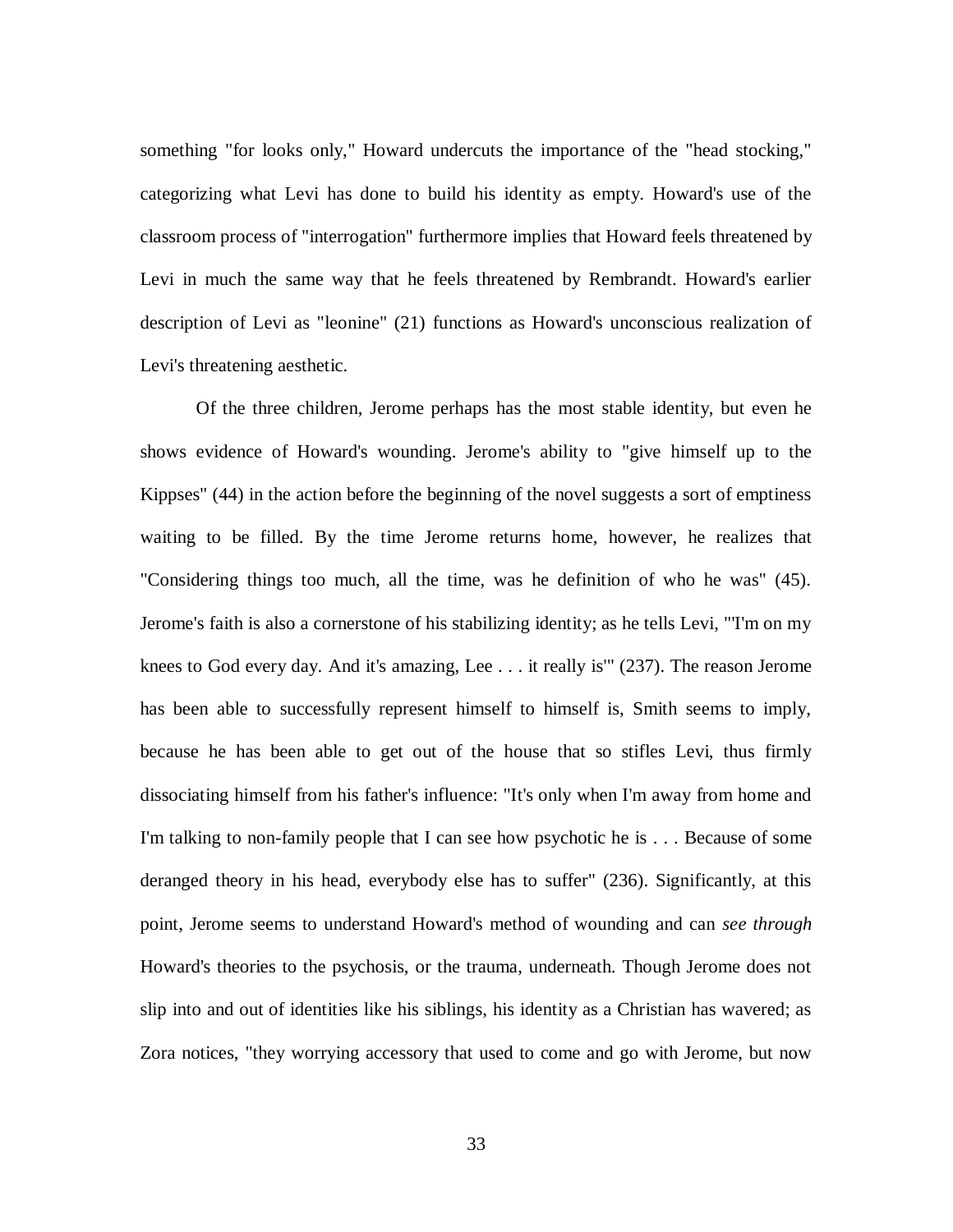seemed to be here to stay: a little gold cross around his neck" (239). The smallness of this accessory parallels the extent to which Jerome's wounds have healed. He does not seem to need, like his other family members, to bandage himself quite as thoroughly.

Kiki's wounding, unlike Jerome's, is complex, as it is a wounding exacerbated by Howard's affairs with Claire Malcom and Victoria Kipps. Although these affairs also wound the children, Kiki is the most directly affected. Howard's affairs seem to be like his other unexpected encounters with the aesthetic; as Claire, at least, makes clear, Howard is "surprised by" his "desire" for her because it represents "an aspect of himself with which he was unfamiliar" (224). That Howard and Claire "never even met with a bedroom" (224) only logically fits with Howard's limited engagement with the aesthetic, for any premeditation would necessarily result in his preempting the *punctum*; in his affairs, obviously, this wounding instrument is his own phallus. Unsurprisingly, then, when Victoria prepares Howard for a sexual encounter with her by sending him a "series of e-mails . . . liberally illustrated with the kind of home-made digital camera pornography that every teenage girl now seems so expert at" (379), Howard is unable to go through with the intersubjective engagement with Victoria as aesthetic object. Although we never find out Kiki's exact reaction to Howard's affair with Victoria, her reaction to his affair with Claire is based, importantly, upon the image of Claire, and how Howard's treatment of Claire's image wounds Kiki's image: ''Could you have found anybody less like me if you'd *scoured* the *earth*? . . . What have you made me *look like* in front of everybody in this town?'" (206). That Smith leaves out Kiki's reaction to Howard's affair with Veronica suggests that Kiki's wounding is perhaps what Arlene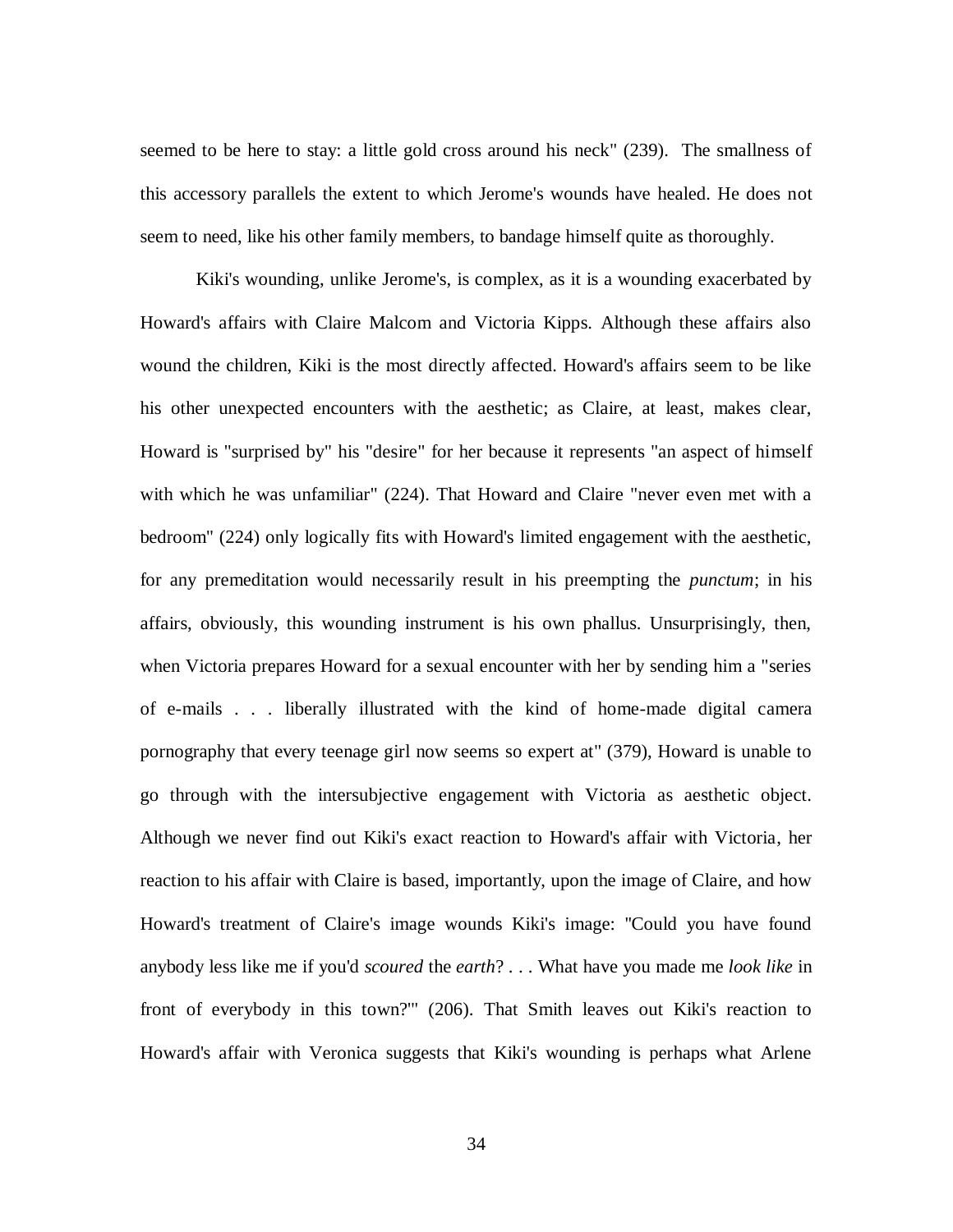Croce might term "'undiscussable'" (qtd. in McHugh 245). Indeed, Smith does not even describe the actual revelation as carried to Kiki by Zora. The gap between the implicit revelation and its legal results (separation) is a wound in the very text itself.

Despite these complications to Kiki's wounding, her wound, like her children's, manifests itself as a lack of identity. Kiki's lack is evident in that she takes on the identities others impose upon her rather than adopting any identity of her own free will. As Tracy Walters has argued, one of these identities is the "mammy stereotype" (132): "They find you funny. But then, thought Kiki, they were brought up that way, these white American boys: I'm the Aunt Jemima on the cookie boxes of their childhoods, the pair of thick ankles Tom and Jerry played around" (51). This particular stereotypical identity points to the fact that it is Kiki's body that determines how she is viewed, and in turn, how she views herself. As Tynan argues, "In a process of reverse interpellation, Kiki's chest always precedes her, as it were. It directs her personality, denying her the possibility of shyness or meekness" (85). In denying her "shyness and meekness," Kiki's chest also forces upon her a host of identities she must assume at any given time, depending upon who is viewing her: "And so her chest gave off a mass of signals beyond her direct control: sassy, sisterly, predatory, motherly, threatening, comforting—it was a mirror-world she had stepped into in her mid forties, a strange fabulation of the person she believed she was" (47). Although Smith never explains the exact reasons for Kiki's weight gain, I would argue that she has gained weight, on a subconscious level, to protect herself from Howard's preemptive wounding. We first learn of Kiki's weight, after all, in tandem with learning how Howard treated her like a carpet when she was thin: "Kiki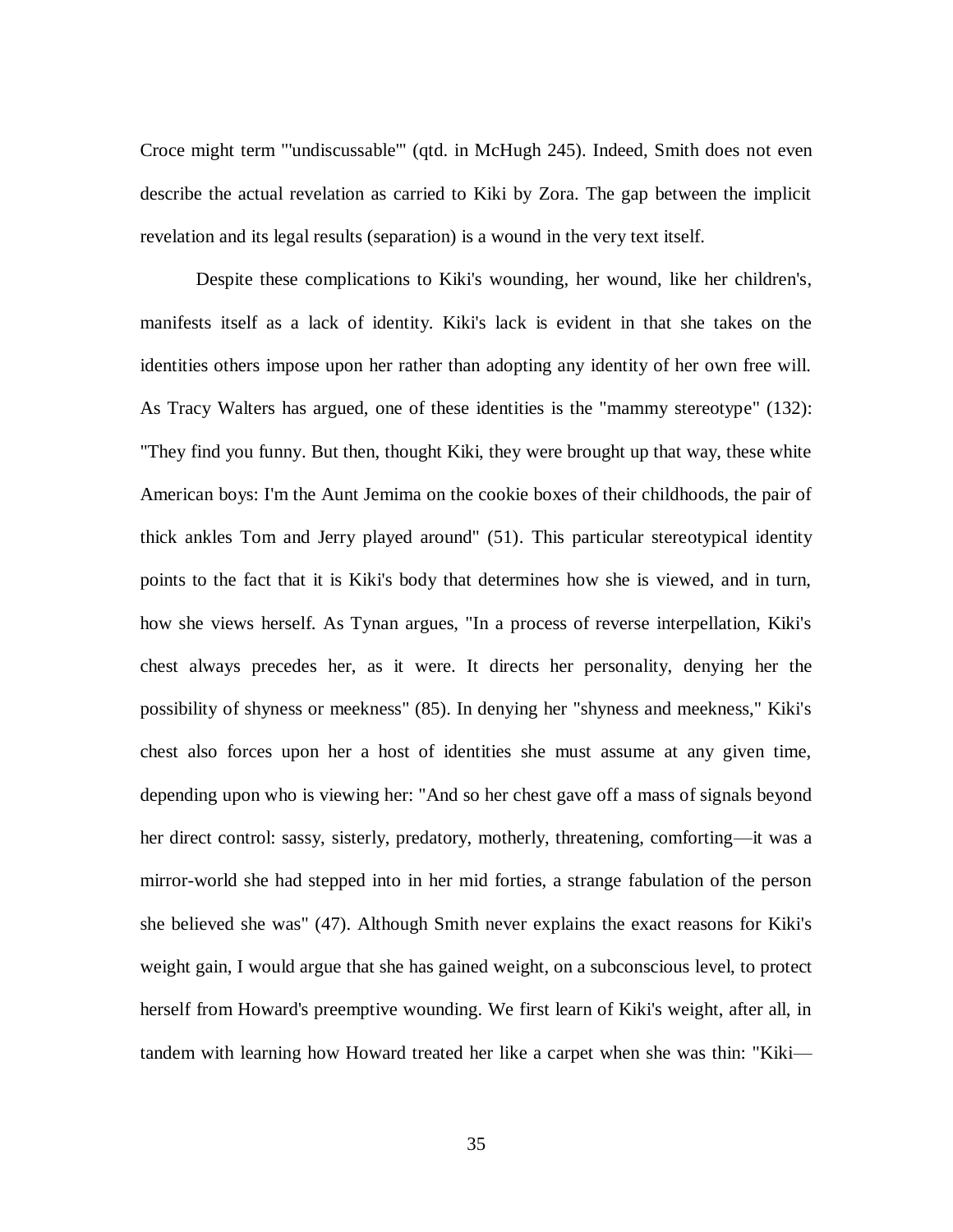whom Howard had once, twenty-eight years ago, thrown over his shoulder like a light roll of carpet, to be laid down, and laid upon . . . was nowadays a solid two hundred and fifty pounds" (14). This particular treatment reduces Kiki to a utilitarian object, perhaps in Howard's effort to prevent her from wounding him in their first sexual encounter.

Kiki, like Zora, Levi, and Jerome, relies upon clothing for protection from Howard's wounding and for protection for her developing identity. The first instance of Kiki's wrapping occurs, significantly, just after Levi has asked his parents to stop fighting, reinforcing the notion that wrapping—or in this case re-wrapping—is a strategy to bandage wounding: "'We're not arguing, honey,' said Kiki . . . Without looking up she evened out each side of the material, threw her head back once more, spun the material twice round and retied it in exactly the same manner but tighter" (14). Just as one would tighten bandages to stem the flow of blood, Kiki tightens her head wrap to stem her own metaphorical bleeding. Her discussion with Howard about Jerome has, in a sense, widened the wound caused by Howard's infidelity, as she connects Howard's impulsive desire to stop Jerome's engagement with his impulsive extramarital desires: "'Whatever – either way it's me who's going to be dealing with it, with the consequences of your actions, as usual'" (14). Kiki's wrapping also provides her with a "new, authoritative face"; like Zora, she is "prepar[ing] her face to meet the obstacles she expects to encounter.

Like her children, Kiki must also encounter Howard's attempt to strip away her aesthetics of wrapping. Howard attacks that part of her aesthetic that cannot, like her clothing, be removed: he belittles her for her weight, classifying it as *outside* of the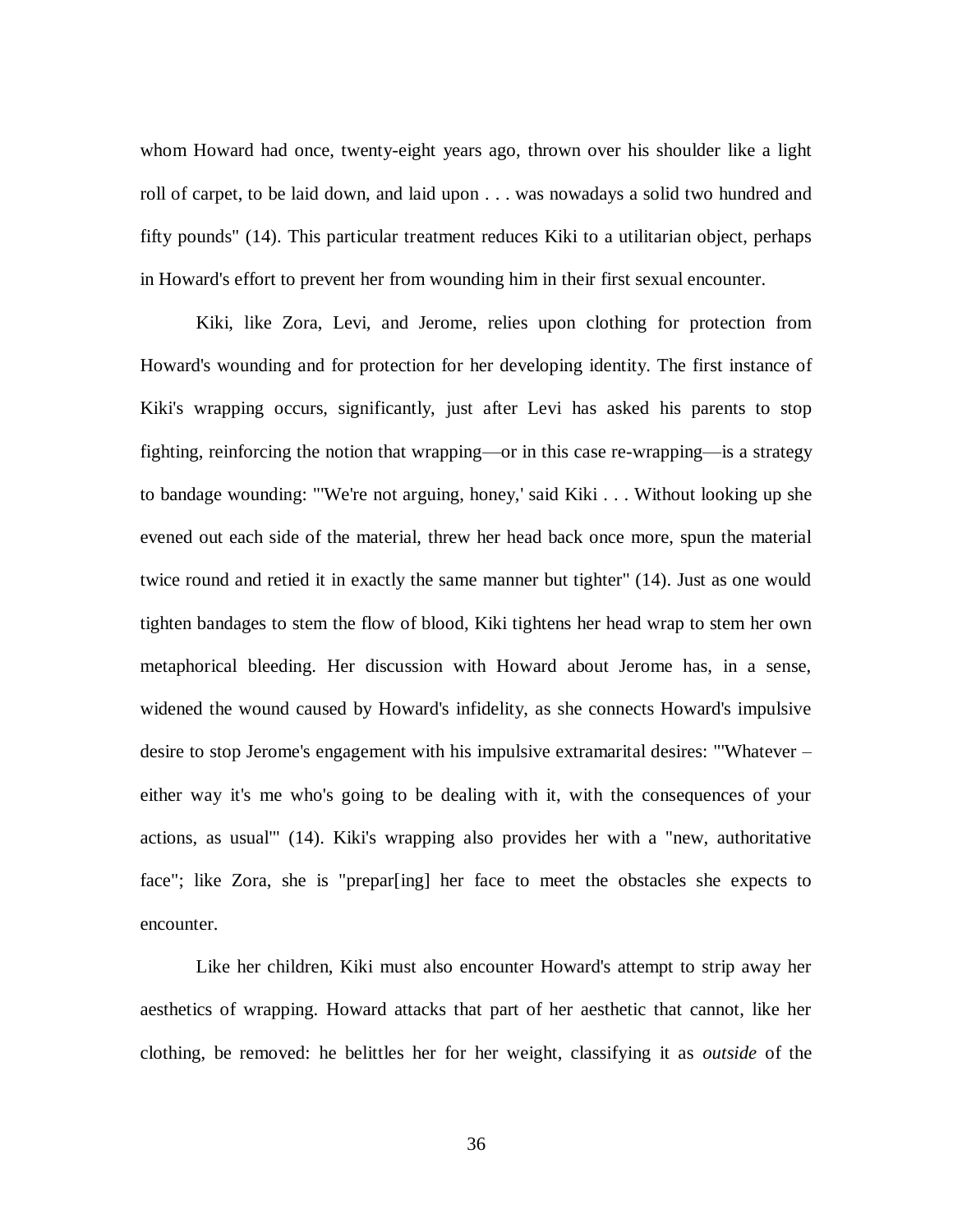aesthetic realm. When Kiki accuses him of marrying " a big black bitch" and "run[ning] off with a fucking leprechaun" (206, brackets mine), Howard explains that he "married a slim black woman, actually" (207). To further justify himself once this remark makes Kiki begin crying, he says, "It's true that men—they respond to beauty. . .it doesn't end for them, this. . .this *concern* with beauty as a physical actuality in the world . . ." (207). In more forthright terms, Howard's excuse for having an affair is that Kiki, because of her protective aesthetic, is no longer beautiful, no longer actually *within* the realm of the aesthetic. It seems significant, at this point, that when Howard leaves, a certain abstract painting resembling a bandage falls to the floor: the abstract painting's "main feature was a piece of thick white plaster, made to look like linen, crumpled up like a rag someone had thrown away" (206). The falling of this painting mirrors the falling away of Kiki's bandaging.

Eventually, Kiki, like Jerome, is able to cope without her aesthetics of wrapping. At the end of the novel, we find her attending Howard's lecture on Rembrandt with a "scarlet ribbon threaded through her plait" and "bare shoulders" instead of a head wrap (442). Because Howard is late to his own lecture and because he has forgotten his notes, Howard is once again unprepared for and thus wounded by the artwork he is showing. He is rendered, in fact, speechless, his experience having become, in Croce's terms, "undiscussable." He simply goes through the slides without saying anything. However, because Kiki is there, Howard does not flee. Although he cannot speak initially, he shares his wounding with the audience by "croak[ing]" (442) the title of the last painting in the series, *Hendrickje Bathing*. Howard also takes the next step toward understanding his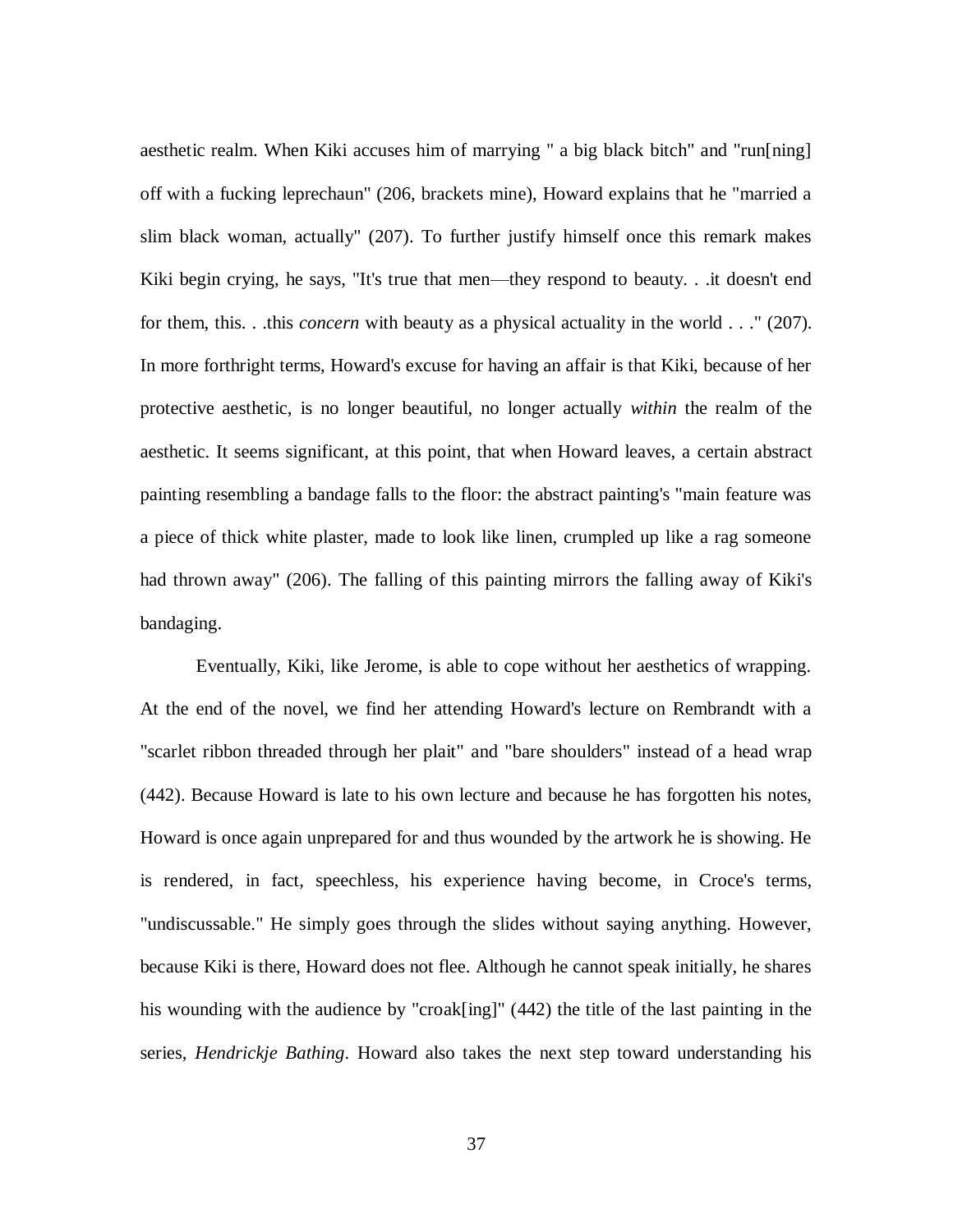experience; finally allowing himself to discuss, through a series of exchanged glances with his wife, his initial wounding, the wounding he experienced in his interaction with *The Staalmeesters*. Indeed, his series of glances shared with Kiki seems to be a reenactment of the series of exchanged glances he has experienced with *The Staalmeesters*, except that this time, he allows his personal feelings to come into play: "Howard looked at Kiki. In her face, his life. Kiki looked up suddenly at Howard—not, he thought, unkindly" (442). Howard's ability to willingly engage with the painting *Hendrickje Bathing*—he looks from the painting to his wife and back, as if linking "Rembrandt's love" for Henrickje to his own love for Kiki—suggests that Howard is finally free, through the process of wounding and discussion, from the trauma *The Staalmeesters* caused him so long ago. The continuity of Hendrickje's skin, as Smith describes it, seems to suggest, in fact, that all wounds have been healed.

Thus, though *On Beauty* initially offers Katie as the exemplary reader of the aesthetic, Howard, by the end of the novel, becomes such a reader himself. *On Beauty's*  project seems to be, consequently, to express how appreciation for the aesthetic and the critical fairness which results from such appreciation might be retrieved, even in instances where beauty might seem altogether lost. More particularly, this novel offers an alternate model for criticism within academia. Smith, like Elaine Scarry, seems to believe that "A University . . . can be destroyed" (Scarry 8) by its refusal of the aesthetic. While Elaine Scarry's project is to point this problem out, Smith's is to offer a corrective.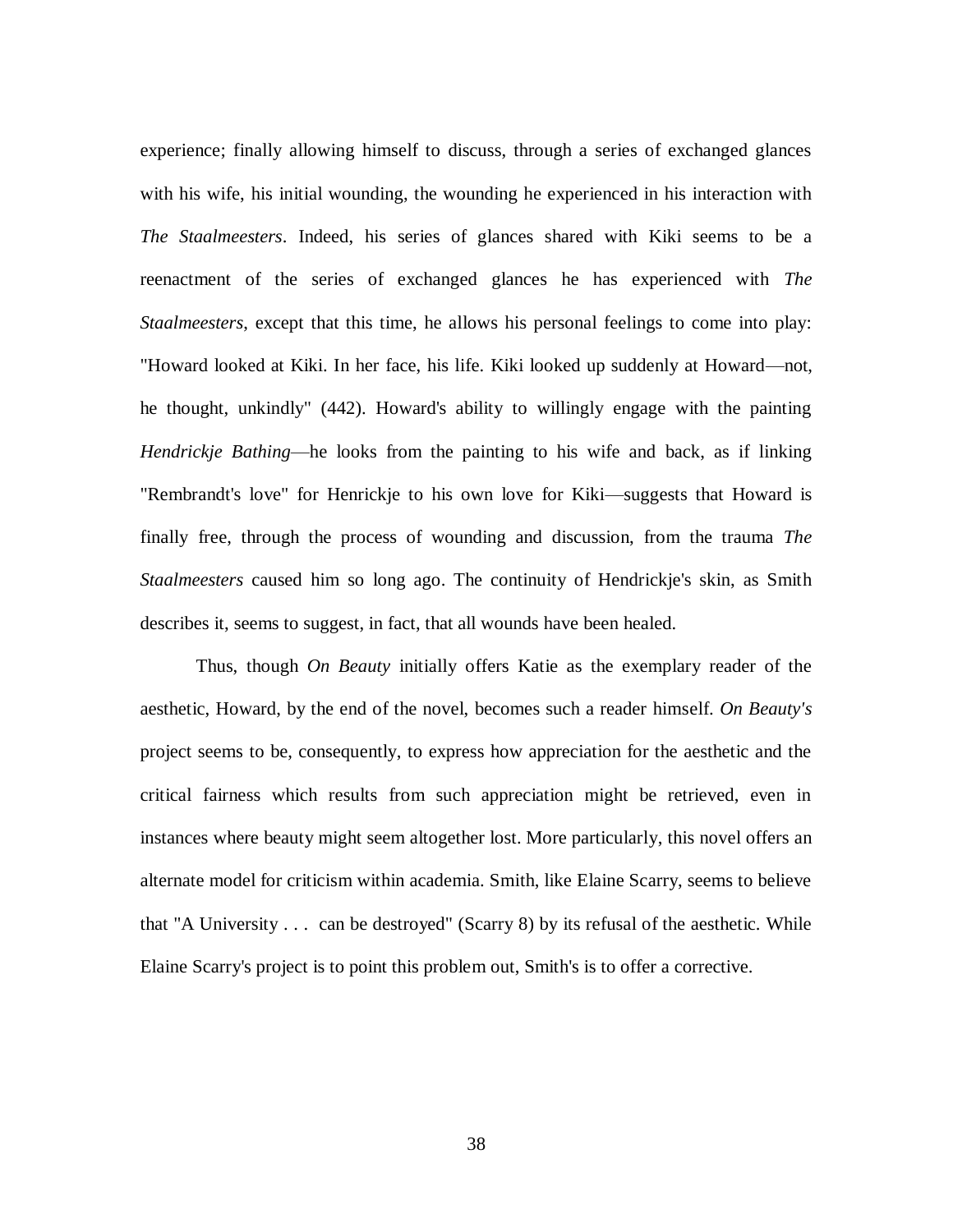## CHAPTER II:

## MISREADINGS OF THE AESTHETIC: PERFORMANCE AND PRESENTATION IN *WHITE TEETH*

While *On Beauty* is concerned primarily with analysis of the social and ethical value of canonical art (paintings by Rembrandt, compositions by Mozart, etc.), *White Teeth* is much more concerned with everyday aesthetic encounters. Aesthetics, in this everyday sense, is not limited to the consideration of objects or performances that have been legitimized as art through tradition. Instead, the aesthetic is identifiable by the intent to create an experience that is "ordered." Forster calls this intent to order "internal order" (26). In *White Teeth*, such aesthetic encounters primarily involve performances rather than objects; I use *performance* here to mean a grouping of human gestures, as Smith, like R. G. Collingwood, seems to suggest that "every gesture that each one of us makes is a work of art" (qtd. In Graham 34). This is not to say that every bodily movement constitutes performance; the word "gesture" presupposes intention, fabrication—in other words, *artifice*. Indeed, in early usage, the word "gesture" is defined as "the employment of bodily movements, attitudes, expression of countenance, etc., as a means of giving effect to oratory" ("gesture," def. 3a). The gesture as segment of performance thus contains a formal beauty which functions not only to signify content but also to make that content more palatable, as is suggested by the gesture's original function to increase the effectiveness (e.g. convincingness) of oratory.

As Johnathan P. A. Sell implies with his statement, "identity is never more than a particular configuration of gestures at a given moment in time" (38), what these

39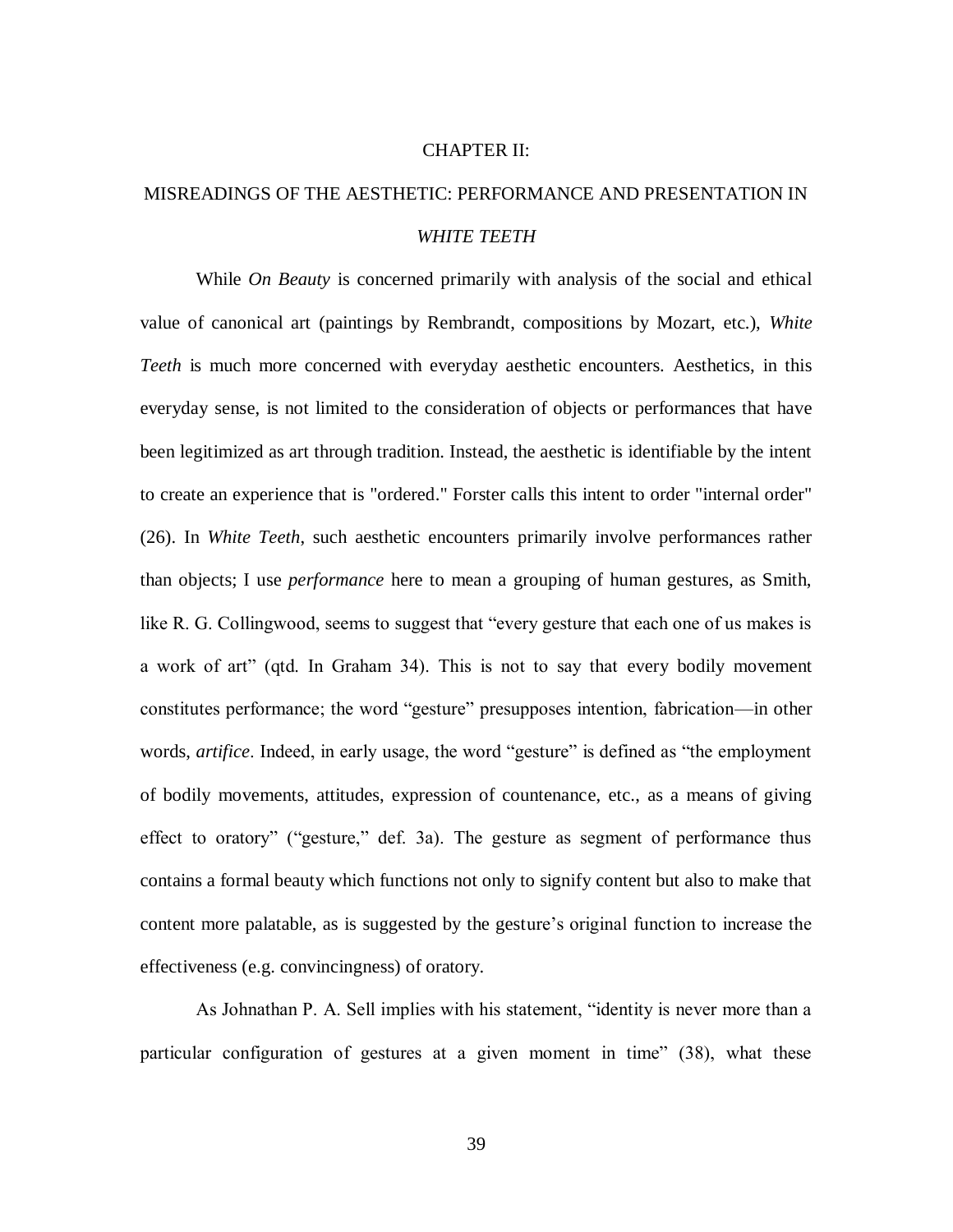groupings of gesture signify is identity content. While I would not agree that identity is limited *only* to its manifestations in gesture, Sell's linking gesture to identity is an important insight, though he fails to consider gesture as performance. When identity as gesture is considered as part of a performance, what arises is the concept of *performative identity*, a term I have gleaned in part from Judith Butler's identification of "performative" gender (136). Butler's initial use of the term "performative" has, as Elin Diamond's *Performance and Cultural Politics* seems to suggest, inspired critics to expand the concept of performativity to include any number of identities. For the purposes of this discussion, I am using the term *performative identity* in this expanded sense. With this definition in mind, it is clear that *White Teeth*, like *On Beauty*, construes the importance of the aesthetic as in its social function—it is a means of constructing identity.

However, while *On Beauty* focuses almost exclusively on how our attitudes towards art shape our attitudes towards our families, our communities, etc.—so that a man who "wounds" art is likely to "wound" people too—*White Teeth* is more so a novel about how misreadings of performance tend to proliferate because of the accidental elements of the presentation space, which, though technically separate from the performance itself, nonetheless affects content. The complex relationships among presentation, form, and content are very clearly illustrated by much postmodern art, which has increasingly veered away from form alone as a means of signification. When Arthur Danto investigated, for example, how it was that Andy Warhol's Brillo boxes became art, his answer was ultimately that the Brillo box becomes art when it is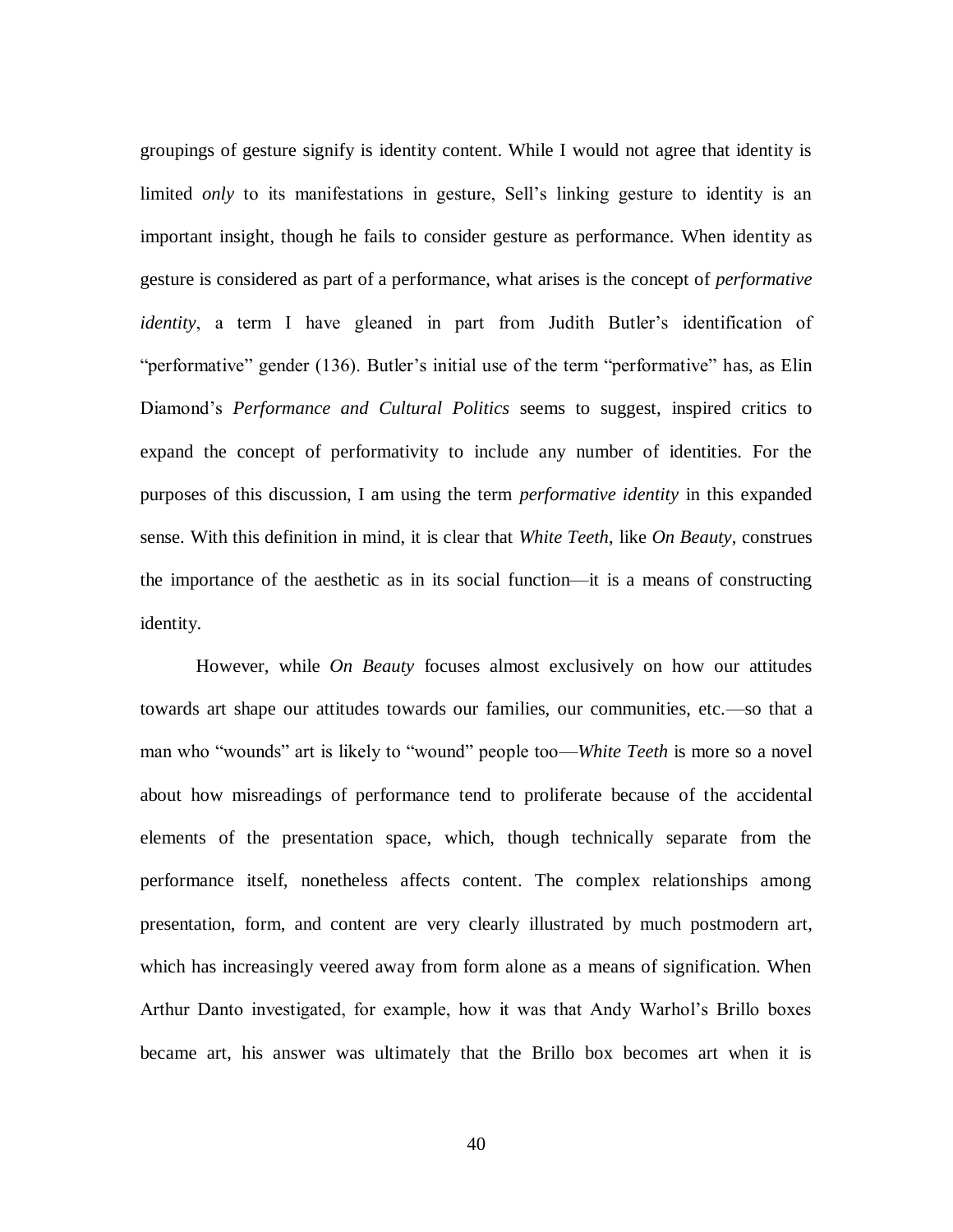presented as such by being placed in an art gallery (32). The work of art as such becomes highly dependent upon the space surrounding it, and while Warhol was quite conscious of his presentation space, it is clear that a performance seeking to communicate identity content through gesture is likely to accrue additional or contradictory messages because of the unpremeditated effects of such presentation. In other words, presentation, unlike performance, cannot be fully calculated; as the contextual backdrop of performance, presentation will either contain accidental elements or will be entirely accidental. Even the carefully-controlled gallery space is subject to such accidents, though it is impossible to know, in Warhol's case, what those accidents might have been. With any performance, therefore, there will always be a part of the presentation that exceeds the intentions of the performance itself. Thus, while many aesthetic theorists, like Benjamin and Adorno, operate on the assumption that form *expresses* content (Bahri 90), Smith's novel questions the stability of that relationship.

*White Teeth*, then, is a novel about how presentation—which I define as a work's context, whether spatial or otherwise—is a destabilizing influence upon the aesthetic, separating form from the content it expresses without any obvious signaling of this destabilization. Thus, while *On Beauty* functions to warn us about the dangers of reading the aesthetic without allowing it to touch us personally, or "wound" us, White Teeth enacts the dangers associated with the failure to analyze the relationships among performance, identity, and context. Put another way, there is always the accidental element to presentation, it always skews performative intent, and it is only by keeping this disruptive element of presentation in mind that misreadings can be diminished in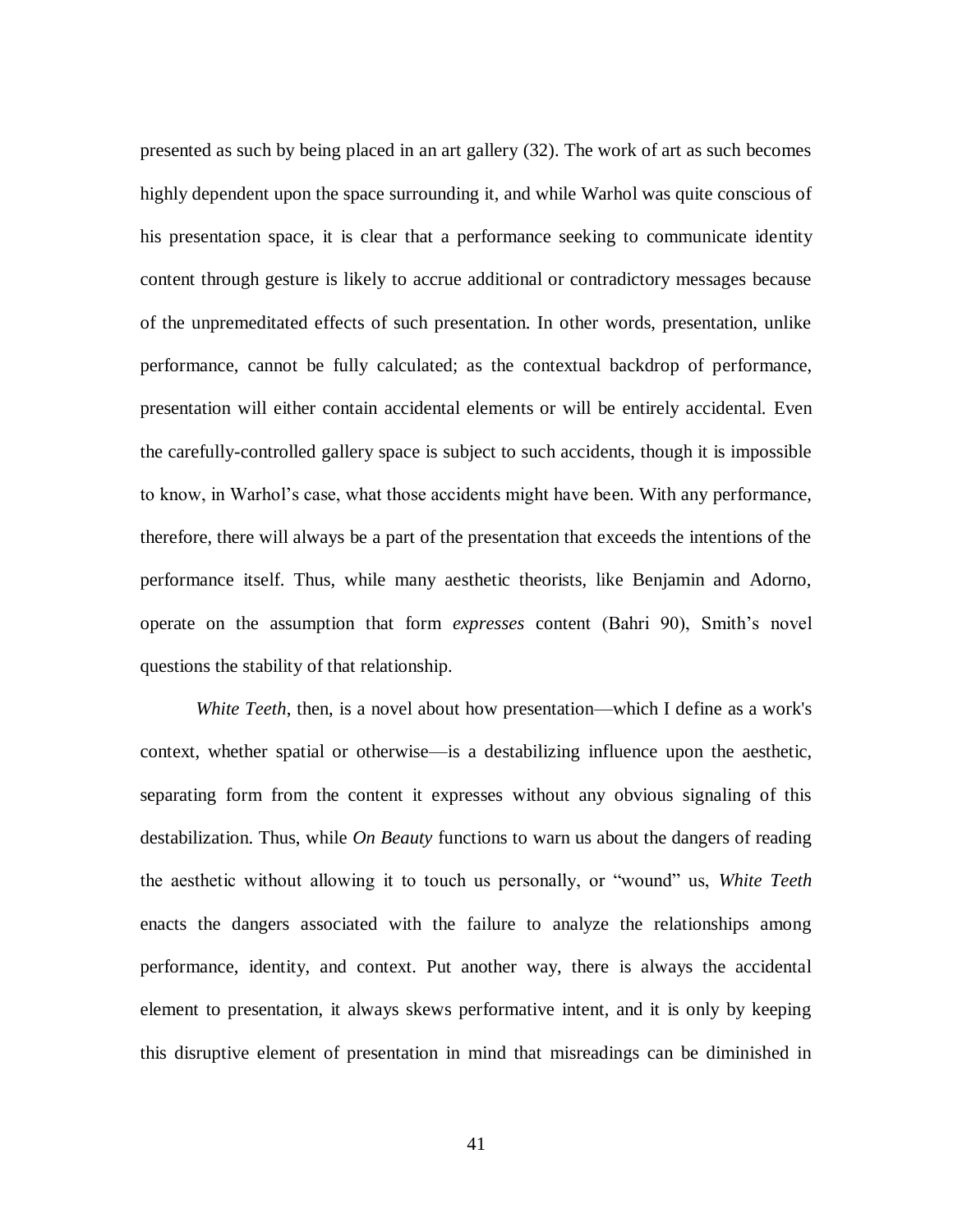magnitude. This scaling back of error is of course necessary in order to understand others on their own terms—not doing so constitutes a kind of social unfairness conducive to unsatisfactory human relationships.

*White Teeth* opens with a dramatic illustration of the way presentation disrupts the connection between form and content. Archie Jones, one of the two primary patriarchs of the novel, decides, as a New Year's resolution, to commit suicide. His motivation is, ironically, that the form and content of his marriage did not coincide, a fact which resulted in divorce: "Archie's marriage felt rather like buying a pair of shoes, taking them home, and finding they don't fit. For the sake of appearances, he put up with it" (7). Archie'*s* theory of aesthetics thus might be said to coincide with the medieval view, held by Thomas Acquinas among others, that beauty, even the relative beauty of a marriage, is dependent upon fittingness. As Umberto Eco elegantly explains, "The principle is that things must be suited to the purpose for which they are intended, and so Acquinas would not have hesitated to define a crystal hammer as ugly. . . " (88). As if to rectify this lack of fittingness, Archie attempts to control all aspects of his suicide including the context in which its performance occurs. He chooses the grimy, run-down Cricklewood as the site for his death because "It made sense that Archibald should die in this nasty urban street where he had ended up, living alone at the age of forty-seven, in a one-bedroom shop above a chip shop" (4). And indeed, the form of the performance, Archie's final articulation of identity, is initially entirely supported by the selection of this site. We see Archie lying "in a prostrate cross" with his "army service medals" and "his marriage license," all formal elements which acknowledge his "mistakes," i.e., the lack of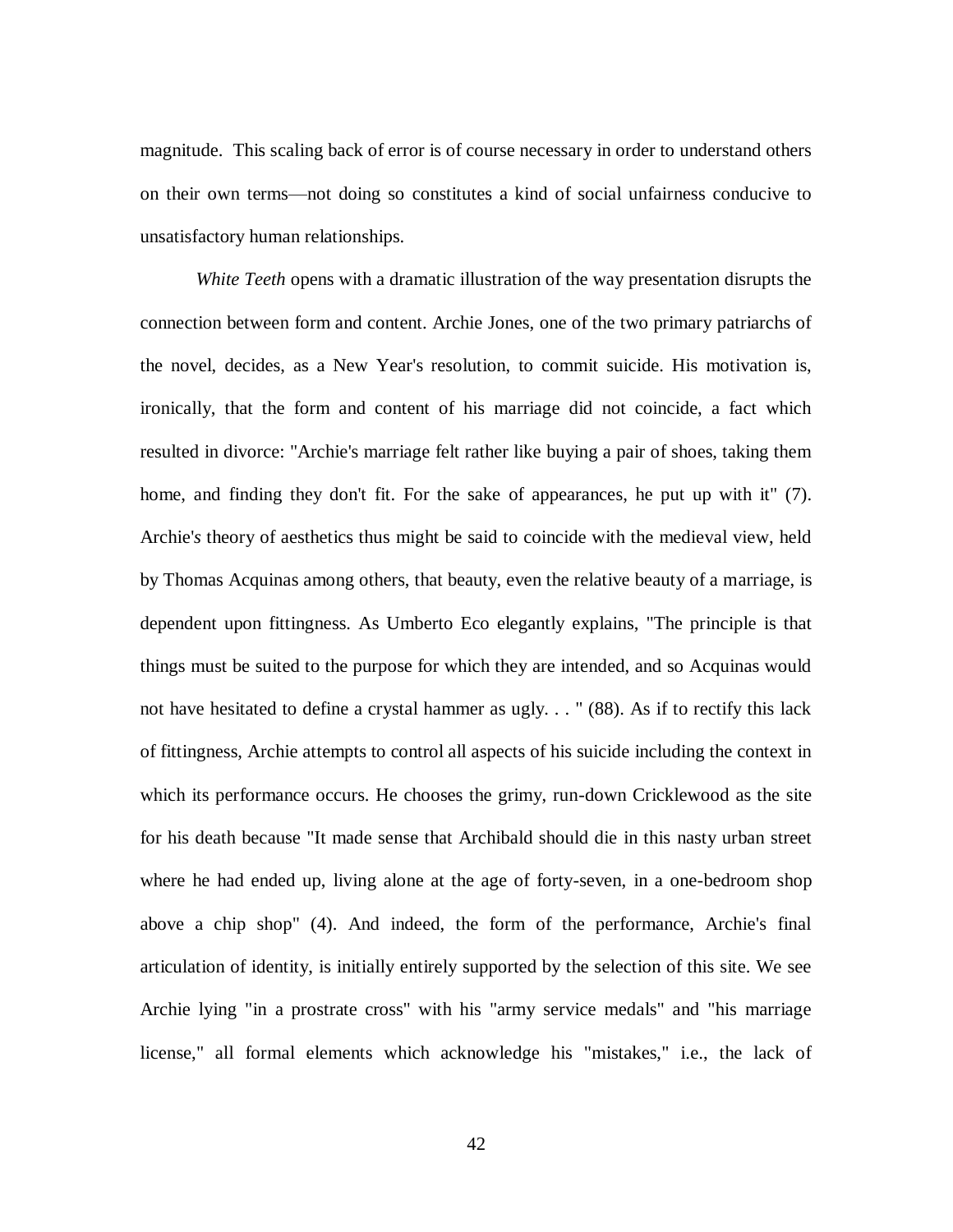fittingness in his life; Archie's military medals function in this way because, just like Archie's marriage, they are tokens of a performance that Archie never actually fully enacted. Archie's crucified gesture lends a beauty and a pathos to these failures, reminding us that they are not entirely Archie's fault: Archie is innocent—life has crucified him. The instruments of death seem to be yet another attempt to rectify the lack of fittingness in his life: in the capacity to which Archie puts it, his idling car is not performing the function for which it is designed and thus is a fitting mode of death for a man whose life has been characterized by a lack of fittingness. Similarly, that the hose hooked to the exhaust is from a broken vacuum that spewed out dust instead of sucking it in indicates a desire to find the proper function for such a defective vacuum—the hose as synecdoche restores the vacuum's fittingness, since, as suicide instrument it must discharge rather than intake. As if all of these correspondences were not enough to convince us, Smith further emphasizes the coincidence of form, content, and presentation with Archie's appropriation of the cliché, "*In death as he was in life*" (4). As Forster might argue, Archie's performance is aesthetic precisely because it contains an "internal order," and this order is, furthermore, demonstrated through "external form" (26).

Despite this careful orchestration of performance, the accidental elements of the presentation interrupt, and thus drastically alter, the content of Archie's performance. Our first hint of this interruption occurs when Archie notices pigeons defecating on a white wall. This incident is not only inappropriately humorous but it also has the added effect of breaking Archie out of character, since he watches them "with a warm internal smile" (4). The pigeon incident also tends to disrupt the grimy modernist aesthetic of the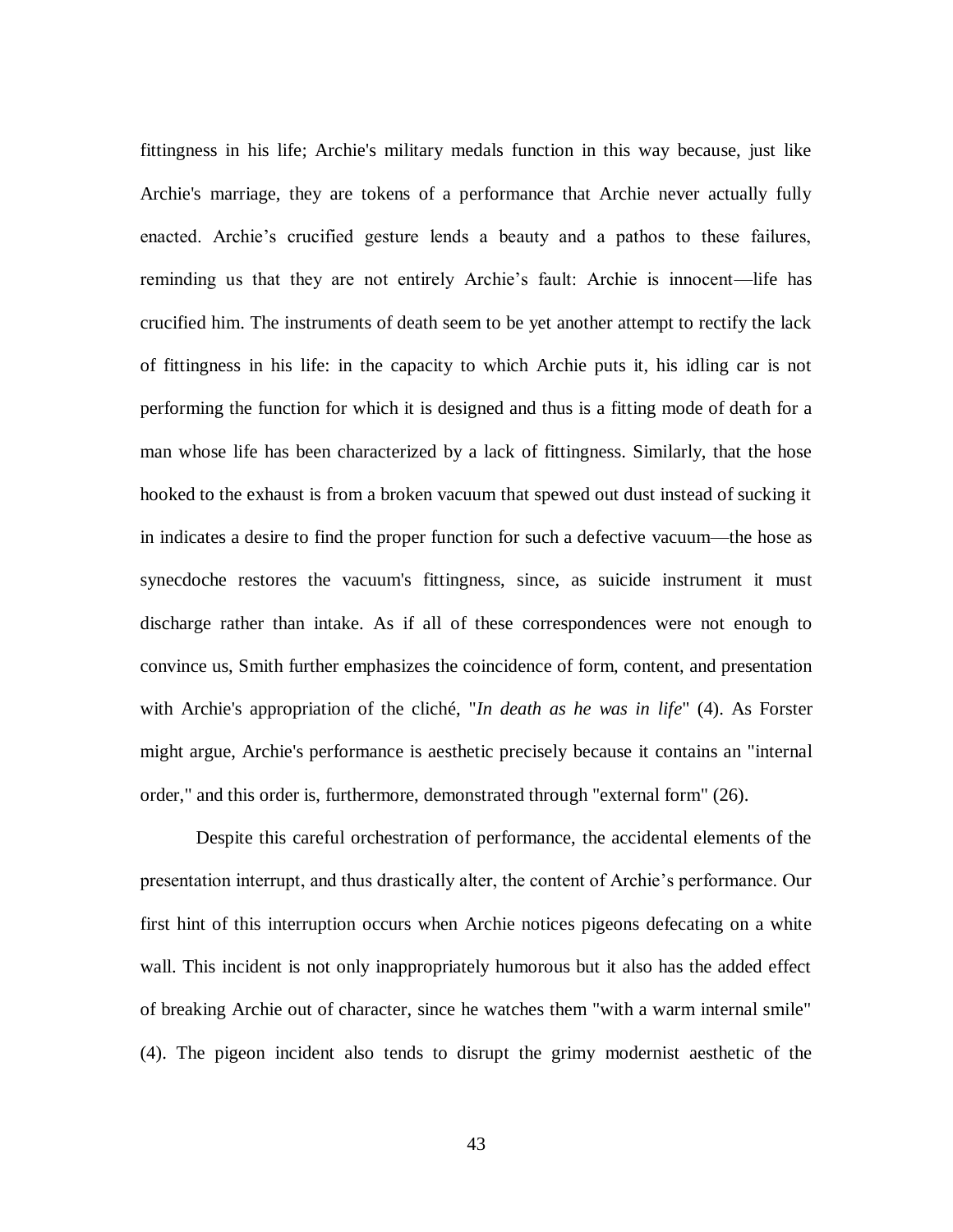performance's backdrop; the "streaking" of "white walls" with "purple" brings a shot of bright color into an otherwise dreary monotone environment.

Another part of setting that Archie did not and could not have considered completely is one of timing. Though he calculates his suicide attempt so that it will occur before the shops open in Cricklewood, he does not consider the variable of deliveries. Mo Hussein-Ishmael, the owner of the halal butcher shop in front of which Archie has parked, interrupts Archie's performance so that the delivery van will have a place to unload. This particularly disruptive moment not only ends the performance prematurely but also changes its nature from one of fittingness to one of ridiculousness, as Mo's joke—"'If you're going to die around here, my friend, I'm afraid you've got to be thoroughly bled first'" (6)—makes clear. Mo sees Archie as a fool and misses entirely the pathos of the situation. Form no longer expresses content, as the text encourages us as readers to re-envision the whole episode as yet another of Archie's mistakes. While this disruption gives Archie the "freedom to reinvent the self," as Jonathan Sell might argue (39), it also sets up a dangerous precedent in Archie's reading of performance. Rather than viewing the disruption as accidental, Archie reads it as a sign that "Life wanted [him]" (7). Though Archie was from the first a fatalist, this incident sharpens this aspect of Archie's make-up so that it is disproportionately prominent. This distortion carries over into Archie's misreading of Clara Bowden, whom he meets shortly after he leaves Mo-Ishmael's establishment.

Clara, though a Jehovah's Witness by upbringing, is gradually led away from her faith by her affair with Ryan Topps. Ryan is significant because he functions as Clara's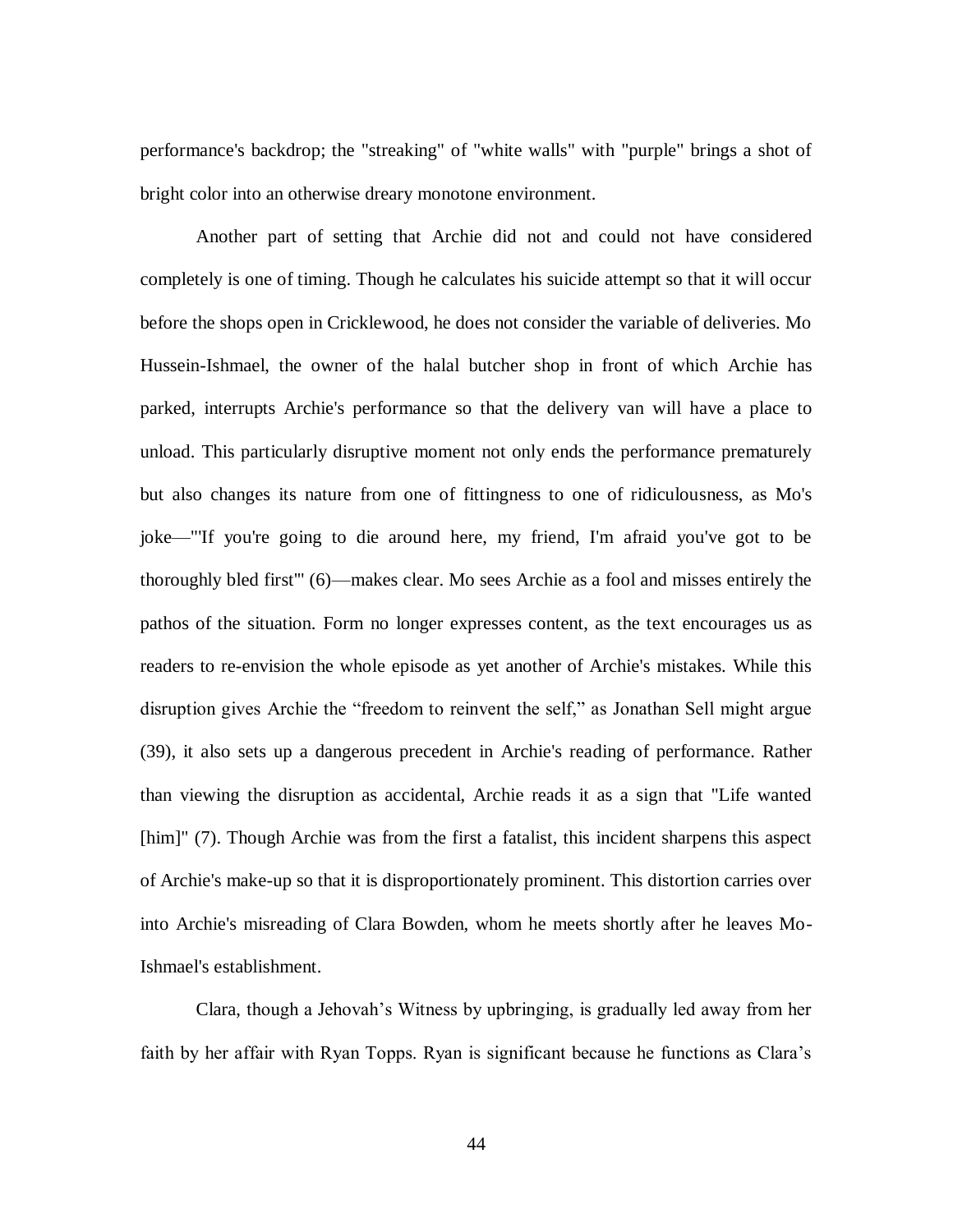gateway to the possibility of other identities: his own clothing, music, and laconic behavior are all enactments of his identity as a "mod"; furthermore, Ryan introduces Clara to the free-floating identities of his commune friends and to the altered identity states possible through the use of marijuana. And although Ryan is converted to Clara's bygone religion by Hortense, Clara's mother, Clara has already learned that identity is a choice, rather than being, as Emily Apter might put it, a "stereotype" that is externally "*imprint[ed]*" (17, brackets mine) upon her. Clara thus chooses, against the reformed Ryan's wishes, to enact an identity independent of that "imprinting" originating from Hortense's version of the Jehovah's Witness faith. Just as it was for Zora and Levi in *On Beauty*, for Clara identity is enacted partially through clothing; in the section concerning Clara's New Year's Eve party, Smith describes Clara as wearing "yellow flares and a red halter-neck top"  $(37)$ , an ensemble which is quite the opposite of the uniform of her religious leaflet-toting days: "a white shirt complete with throat-ruffle, [a] plaid kneelength skirt, and [a] sash that proudly stated NEARER MY GOD TO THEE" (30). However, Clara goes much further than this with her performativity by appropriating the theme of the aforementioned New Year's Eve party from her cast-off religion. As a Jehovah's Witness, she had believed that the New Year, 1975, was to be the date of the apocalypse and, as a way of departing from her old identity, Clara intentionally takes this idea from its original context and places it in a much more permissive one—that of the commune she and Ryan used to frequent together. This "END OF THE WORLD PARTY" (16) thus functions simultaneously as presentation and performance—it is both the context for Clara's liberation from her old self and the performance of that liberation.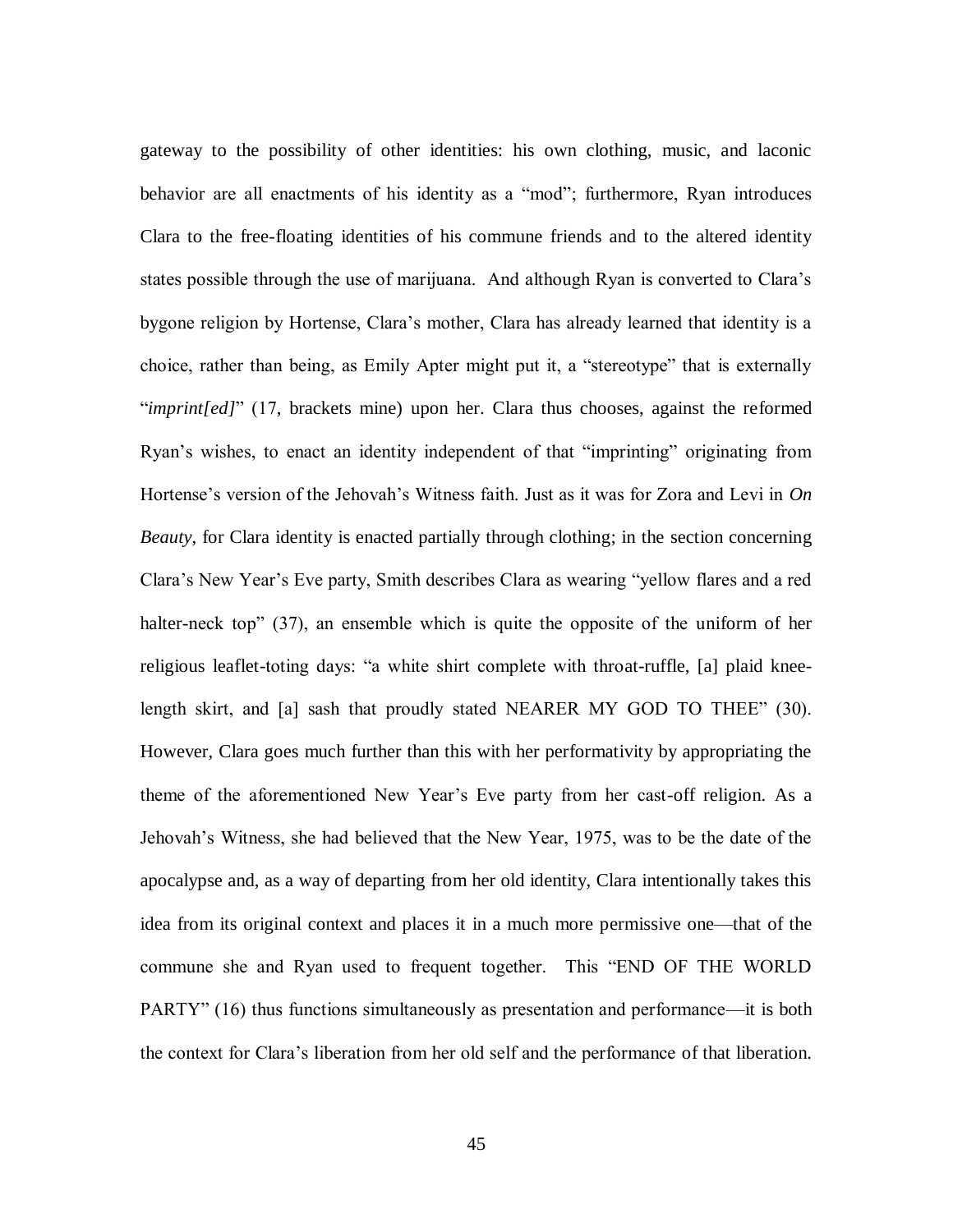The presentation and Clara's performance seem to coincide so perfectly, in fact, that a misreading of Clara's performative identity would seem difficult to achieve.

Nonetheless, in the moment when Archie and Clara meet, the accidental elements of the presentation override those created by Clara herself. The incidental lighting and Clara's accidental whereabouts during this moment create, instead of an effect of liberation, an effect much softer, that of cinematic glamour. While Clara's form does communicate some of its content—Archie sees her bra-lessness as a sign of her independence (19)—most of Clara's content is dramatically occluded by her surroundings so that Archie cannot do otherwise than to misread her:

Now, as Archie understood it, in movies and the like it is common for someone to be so striking that when they walk down the stairs the crowd goes silent. In life, he had never seen this. But it happened with Clara Bowden. She walked down the stairs in slow motion, surrounded by afterglow and fuzzy lighting. And not only was she the most beautiful thing he had ever seen, she was also the most comforting woman he had ever met. Her beauty was not a sharp, cold commodity.

 $(19-20)$ 

That Archie sees her within the accidental presentation as a "thing" suggests that Clara has lost agency in Archie's eyes and has instead become an aesthetic object. This loss of agency is only exacerbated by the fact that Archie, having just survived a suicide attempt, views the meeting as somehow fated, despite Smith's description of Clara as an "accident" that happened to Archie (19). Worse, while Clara's form is not a "sharp, cold commodity" it is nonetheless implicit that she has become a commodity, not only a thing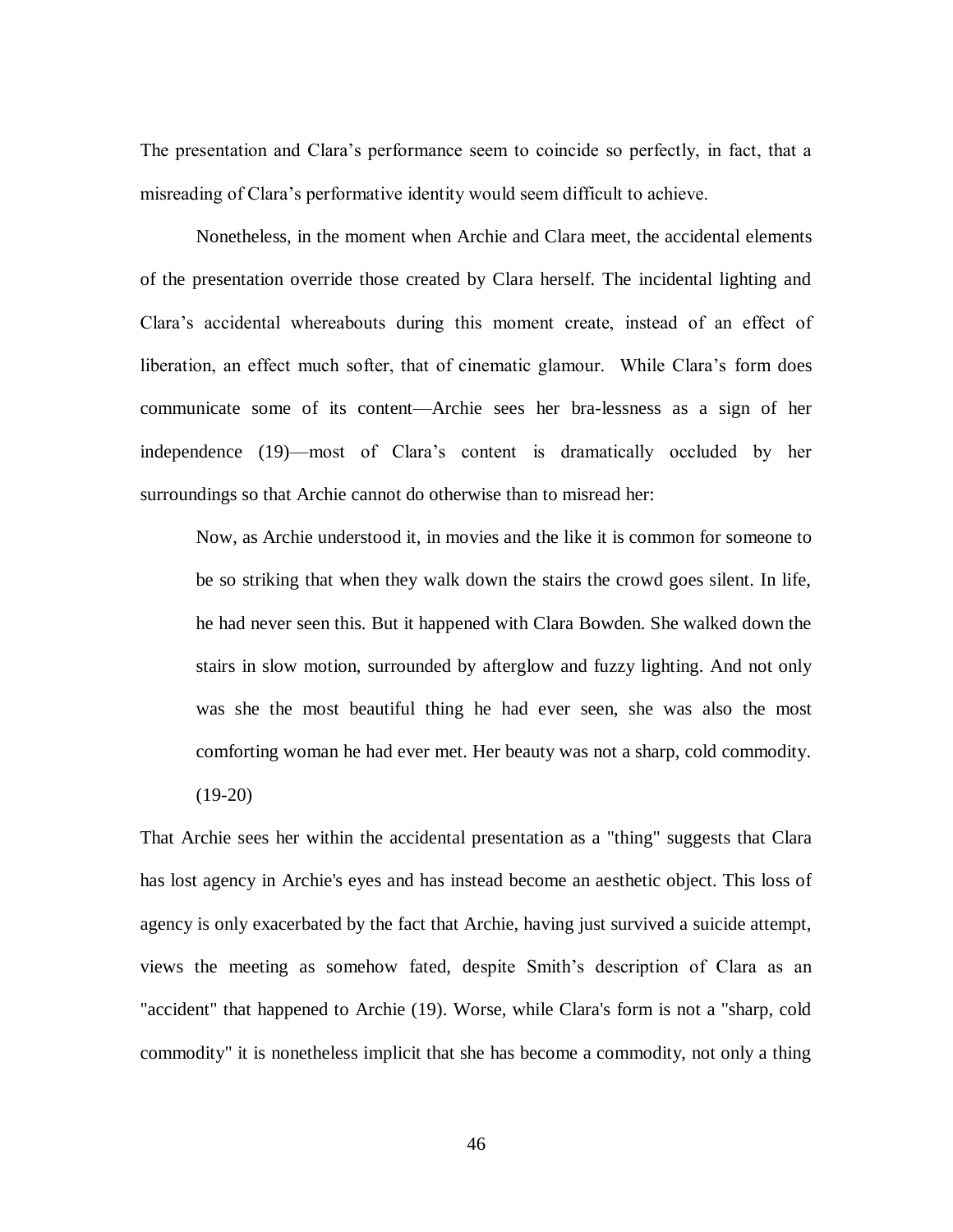but a thing to be bought. The cinematic presentation would seem to lead to this kind of commoditization, if only because to enter the cinema, one only need buy a ticket. As Laura Mulvey has explained, the cinematic context makes what Freud has called "the controlling and curious gaze" even more potent as the woman cinematically portrayed is controlled by the gazes of both the male participants within the narrative and the male spectators (172-3). Archie here, aided by the inadvertent cinematic presentation of Clara, is both spectator and, uncharacteristically, leading man.

That Clara's content has been drastically altered and reduced is reinforced by Smith's own authorial intervention. She writes, "And it's about time people told the truth about beautiful women. They do not descend, as was once supposed, from on high, attached to nothing other than wings. Clara was *from* somewhere. She had *roots*" (23). Smith is here demonstrating the type of reading that must occur in order for the damaging effects of accidental presentation of the performance to be diminished. While it may be inevitable that, since the accidental can never be excised, there will always be distortion of content, Smith's intervention suggests that this distortion can nonetheless be minimized. In explaining Clara's roots, she is thoroughly questioning whether the presentation of Clara accurately reflects content. Of course, the conclusion that Smith comes to is that it does not.

While it might seem that Clara's content is only altered superficially by this encounter with Archie, the accidental presentation has graver consequences. Clara's identity is ultimately *permanently* altered by the projection of Archie's fantasy of her as commodity, since, in the end, he does in a sense purchase her love with the promise of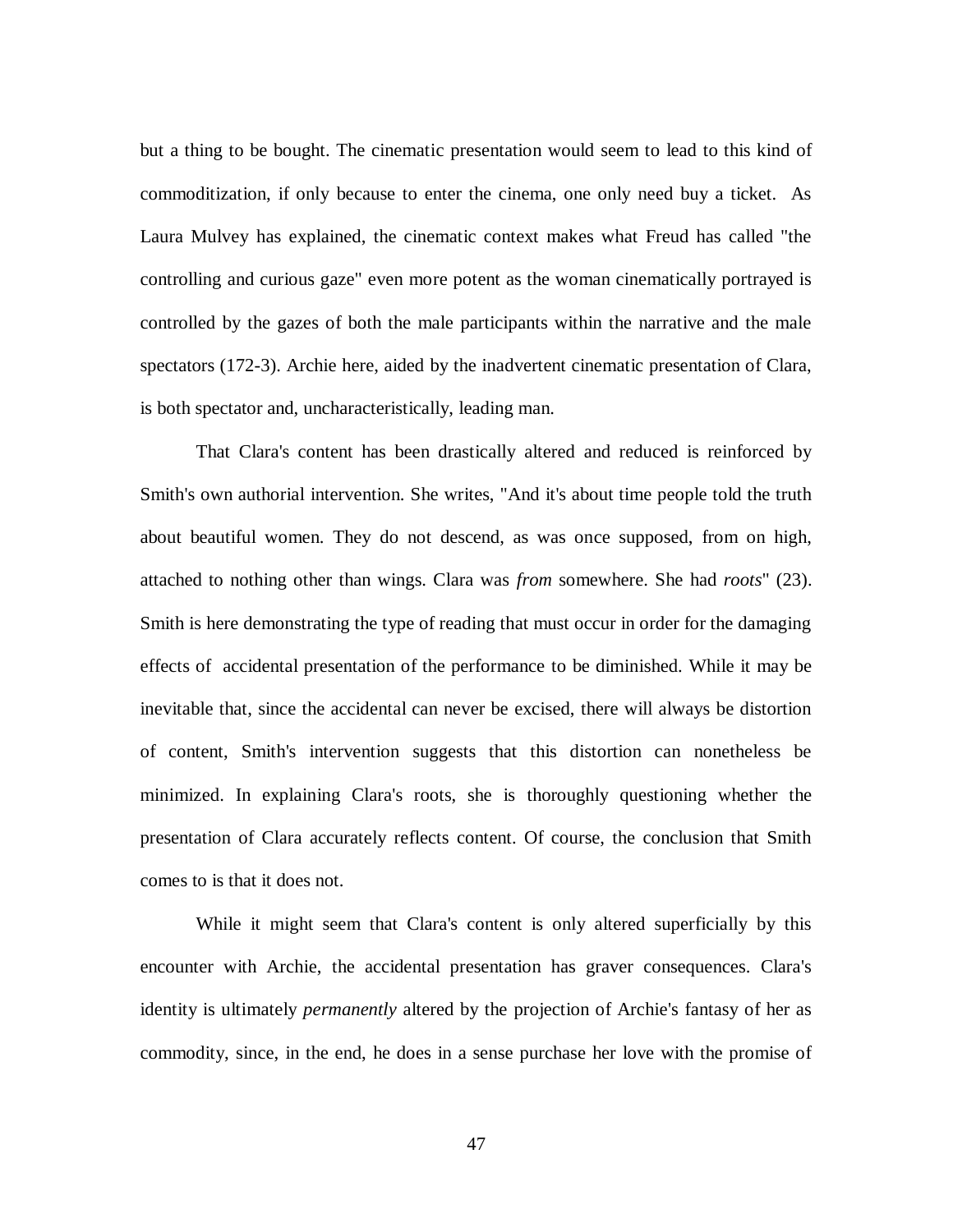taking "her as far away from Lambeth as a man of his means could manage—Morocco, Belgium, Italy" (39). As Clara admits when she arrives at their home in Willesden, "It was *nice*, not as nice as she had hoped but not as bad as she had feared; it had two small gardens front and back, a doormat, a doorbell, a toilet *inside*…And she had not paid a high price. Only love. Just love" (40). What's worse, Archie's valuation of Clara as beautiful, which seems to be, on Archie's part a total re-evaluation of *what is beautiful—* Archie had never considered "blackness" beautiful before this encounter—cannot survive outside of this accidental presentation, which Clara, not being aware of it, can never recreate. As Smith writes, "One month into their marriage and he already had that funny glazed look men have when they are looking through you‖ (41). Both Clara and Archie are thus deceived about the very nature of their relationship; she believing that he loves her because of her beauty, he believing that Clara is fate's offering.

The relationships between the members of the Iqbal family, whose patriarch Samad befriended Archie during WWII, are similarly fraught with problems deriving from the accidents of presentation. Nonetheless, Samad, unlike Clara, is hyper-aware of the relationships among presentation, performance, and identity creation. This awareness not only allows Samad to read the aesthetic with greater accuracy but also allows Samad to *correct* others' misinterpretations of his own performative identity.

Samad's explanation of the East to Archie illustrates, almost perfectly. the kind of reading *White Teeth* promotes:

―. . . if you ever hear anyone speak of the East, and here his voice plummeted a register, and the tone was full and sad, *'hold your judgement.* If you are told 'they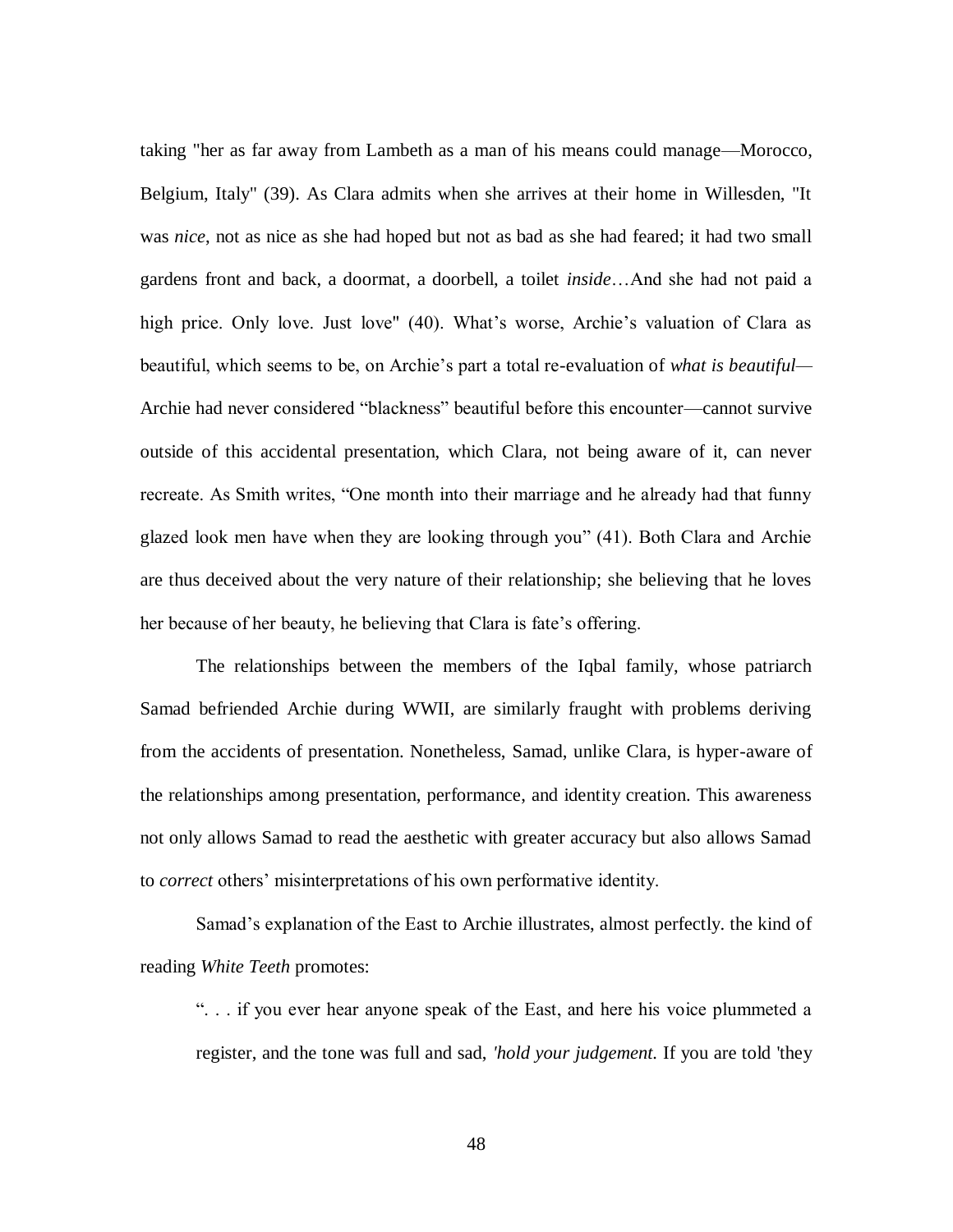are all this' or 'they do this' or 'their opinions are these,' withhold your judgment until all the facts are upon you. Because that land they call 'India' goes by a thousand names and is populated by millions, and if you think you have found two men the same among that multitude, you are mistaken." (85)

Clearly, Samad is conscious of the variety inherent in any geographical site of presentation as large as a country. He seems to know, in other words, that as the presentation space expands, the possibilities for error multiply. It is thus necessary to "*hold . . . judgment*," to doubt, in other words, our initial impressions of identity. The one mistake Samad makes in his reading here is the assumption implied that it is *ever* possible to have access to "all the facts." This particular error will haunt Samad later in his life.

Given Samad's intense desire for identity to be understood, implicit in the above passage, it is unsurprising that Samad has an almost unhealthy preoccupation with forging his own identity and controlling presentation. As a young man, Samad's performative goal is to somehow reach the greatness of his ancestor, Mangal Pande. That Mangal Pande was not in actuality great does not, in any way, disturb Samad's imagining him as the epitome of greatness and is not, thus, the reason Samad's attempts at greatness are foiled. Samad's desire to perform this greatness has been thwarted by the accidental factors, of which Samad is actually aware, of his performative context.

First and foremost among these is, of course, his injured hand. Any greatness Samad might hope to enact is hindered by this aspect of its presentation. Yet, Samad, aware of the effects of his injury, thwarts misreading of his identity content through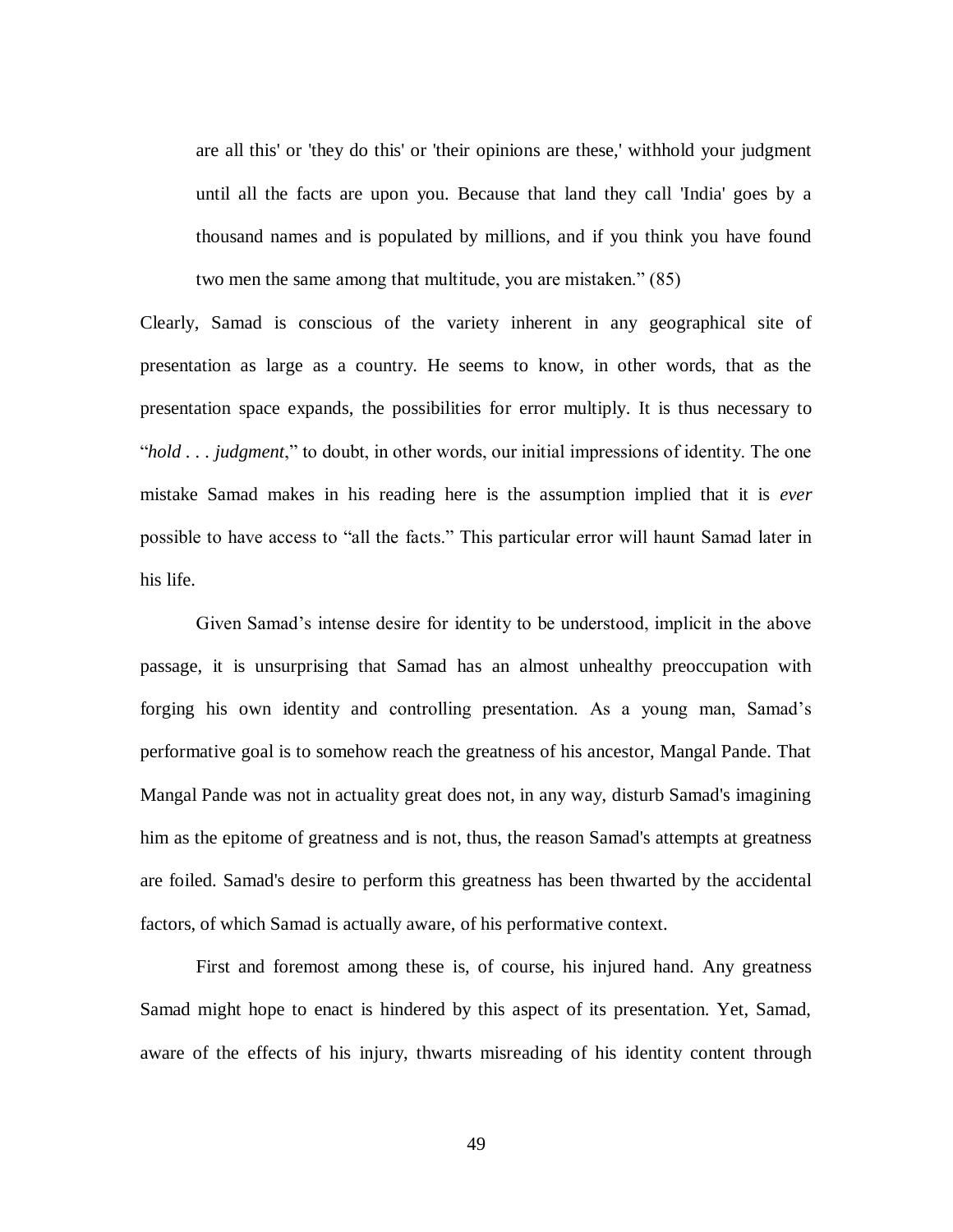careful post-performance explanation. As Samad tells Archie, he was meant to achieve his hoped-for identity by serving in the Royal Air Force, but, by accident, this performance was cut short: "A bastard Sikh, Sapper Jones, a bastard fool. As we stood in a trench, his gun went off and shot me through the wrist" (76). As a consequence of this injury, Samad is forced to serve on a "bridge-builder" tank away from the "real war" (74). The tank's function is rather to clean up after battles, and Samad finds himself with few opportunities for greatness.

When such an opportunity *does* in fact present itself—a unit of Russian soldiers informs Samad and Archie that there is a Nazi doctor in the area—the two future patriarchs find themselves stranded in a small village in Bulgaria whose formal attributes undercut heroic action. As Smith explains, "The strain of having to be continually at war in such a pleasant village began to pull at Archie and Samad, and bit by bit they relaxed more into a kind of civilian life" (81). The town's upstaging of potential heroics is only made worse by the fact that the war is actually *over* in Europe.

Nonetheless, Samad fights the un-heroic atmosphere. He dresses the part, wearing the grand uniforms of the departed Captain Dickinson-Smith, and as the group heads towards the hideout of "Dr. Sick," he dramatically enacts his heroism by standing atop the tank as it advances. This image combined with Samad's previous explanations of himself is is enough to convince Archie that Samad is a hero, a conviction Archie will hold for the remainder of their friendship: "But Samad, as he stood up there with his shiny officer buttons glistening in the moonlight like coins in a wishing-well, had struck the seventeen-year-old Archie full-square, an uppercut in the jaw that said: here is a man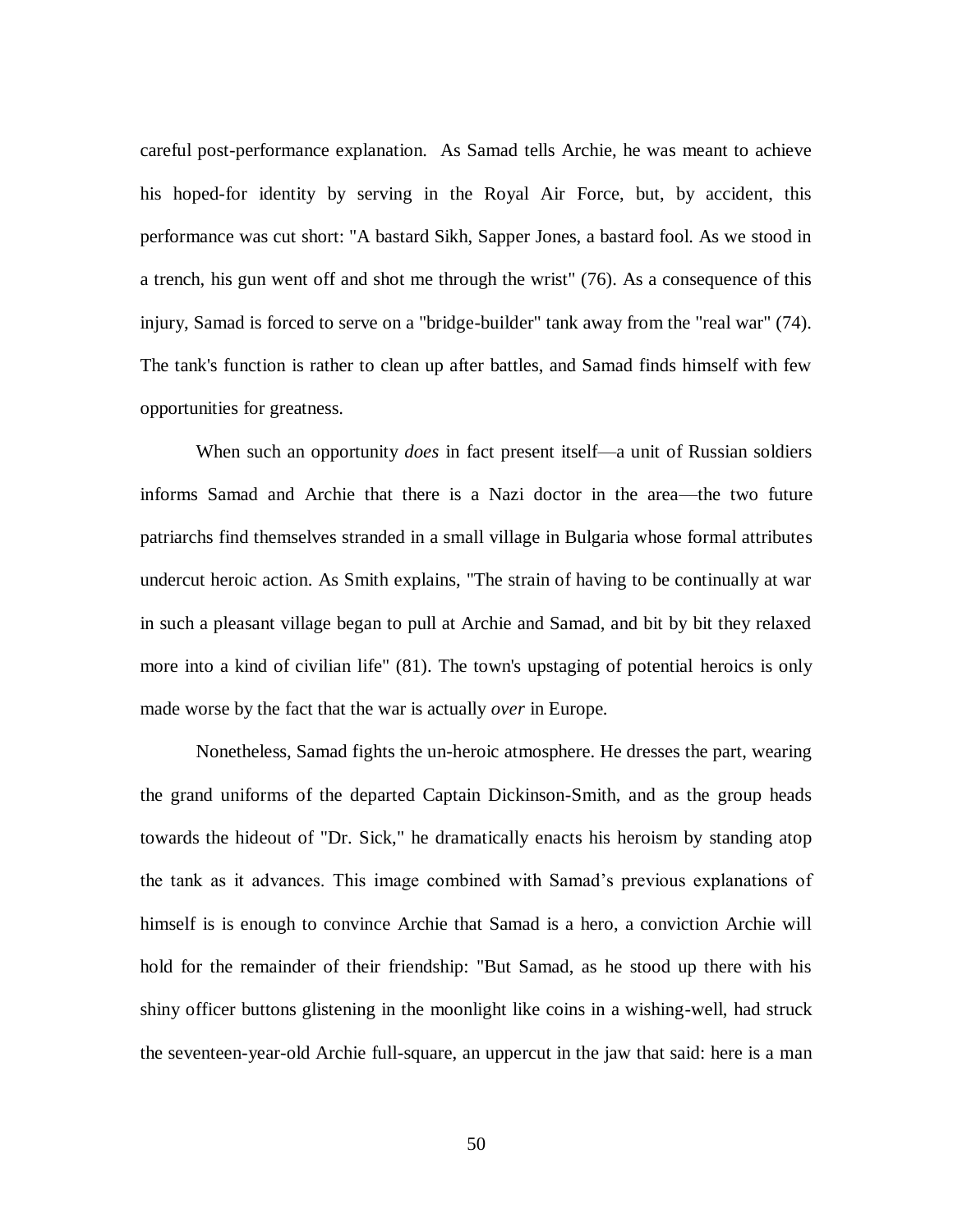for whom no life-path is too steep. . . .here was a friend, here was a *hero* . . . ." (92). Samad's limited success is, in the face of his circumstances, impressive. After making this impression, however, the narrow roads of the Bulgarian town cause the tank driver to brake, and Samad falls backward, becoming ridiculous. Moreover, "Dr. Sick," or Dr. Perret, is in a condition befitting his sobriquet, a condition that also makes Samad's heroic gestures nearly impossible. Smith writes, "The war that twelve men expected to find in the grand old house on the hill, the war that Samad wanted pickled in a jar to hand to his grandchildren as a souvenir of his youth, was not there. Dr. Sick was as good as his name" (96). Though Samad decides that it is necessary to have "blood on [his] hands" (99), he never actually kills Dr. Sick; he leaves it to Archie, ostensibly because Archie's Englishness makes it more his quarrel than Samad's. While Samad seems to be voluntarily relinquishing his chance to become heroic, it seems clear that, by this point, that the stage as set will not support such action, and Samad knows it. Samad has won Dr. Perret from the Russians in a poker contest, and, instead of killing Dr. Perret in full-view, Samad and Archie are reduced to killing him secretly in the dark: there is, in short, no audience aside from Archie, and Archie is already convinced of Samad's greatness.

Samad's mistake here is in his failure to realize the extent of his success. He has become a hero in his friend's eyes, though not in the world's, and it is in part because of his awareness of how presentation affects the content he has performed. He has explained himself to Archie is such a way that the accidental impact is mitigated—for Archie. However, despite this limited success, Samad allows himself to become bitter over what he sees as an absolute performative failure. Like Archie's vacuum hose pre-Clara,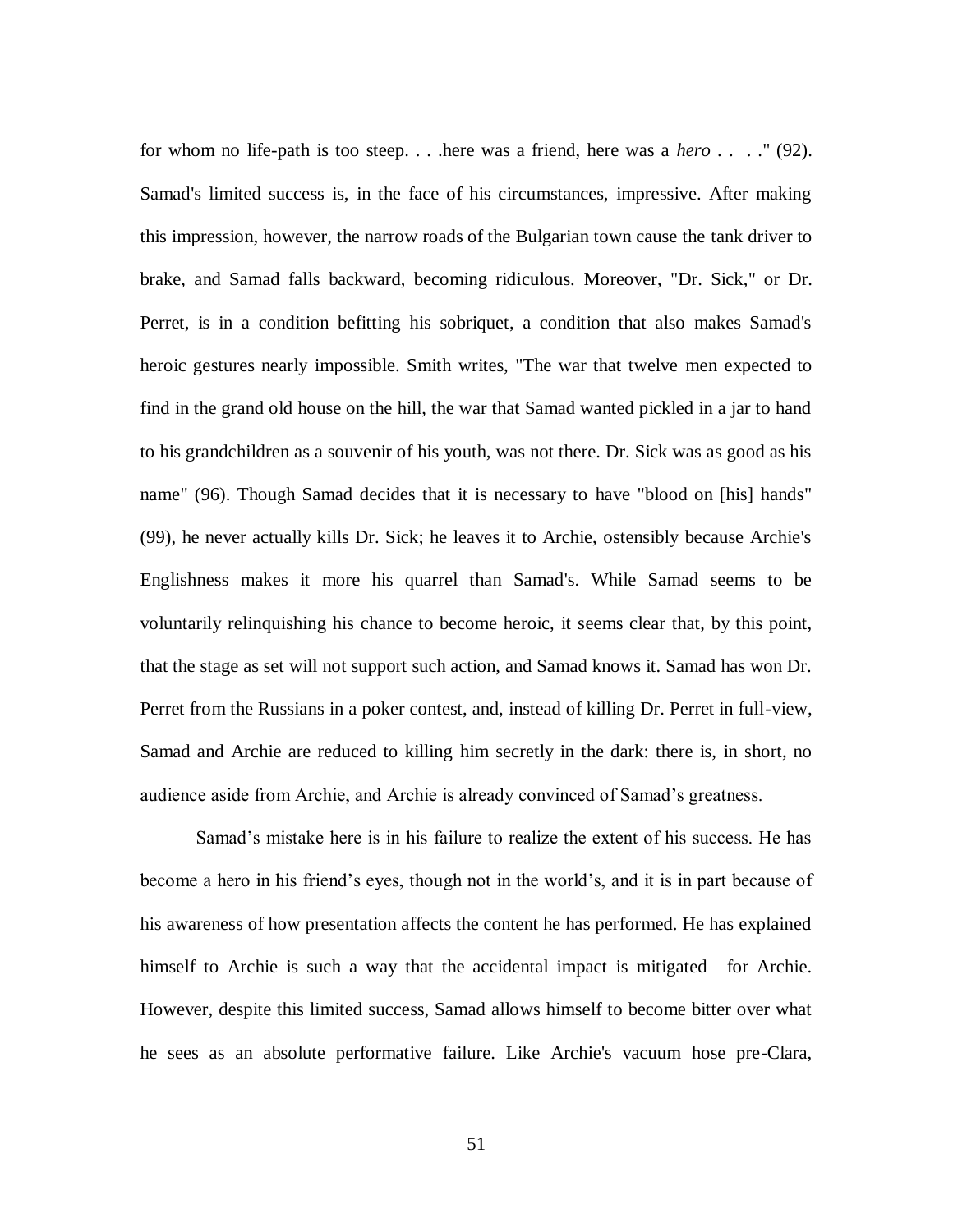Samad's damaged hand thus becomes a kind of synechdoche for his life. All of his later performative efforts are now distorted and negated by his assumption that accidental presentation will necessarily always make the achievement of a performative identity impossible. Willesden, the district in which the Joneses and the Iqbals live, only exacerbates Samad's now deterministic view of presentation, which boils down to *you are where you live*. Indeed, Willesden's formal qualities make articulating Willesden's content, or the *type* of place it is, exceedingly difficult; thus, as a presentation space Willesden radically disturbs the relationship between form and content in its residents' performances of identity. As Clara reflects upon arriving in Willesden:

What kind of place *was* this? That was the thing, you see, you couldn't be *sure*. Traveling in the front passenger seat of the removal van, she'd seen the high road and it had been ugly and poor and familiar . . . but then at the turn of a corner suddenly the roads had exploded in greenery, beautiful oaks, the houses got taller, wider, and more detached, she could see parks, she could see libraries. And then abruptly the trees would be gone, reverting back into bus stops as if by the strike of some midnight bell  $\dots$  (40)

Like the Bulgarian village, Willesden is unstable, caught between extremes without successfully mediating between them: the transitions between the nice and run-down areas are sudden and seemingly random. Samad eventually reacts to this environment's instability by dismissing *everything* as accidental: "'. . . and I begin to believe that birthplaces are accidents, that everything is an *accident*. But if you believe that, where do you go? What do you do? What does anything matter?" Although this completely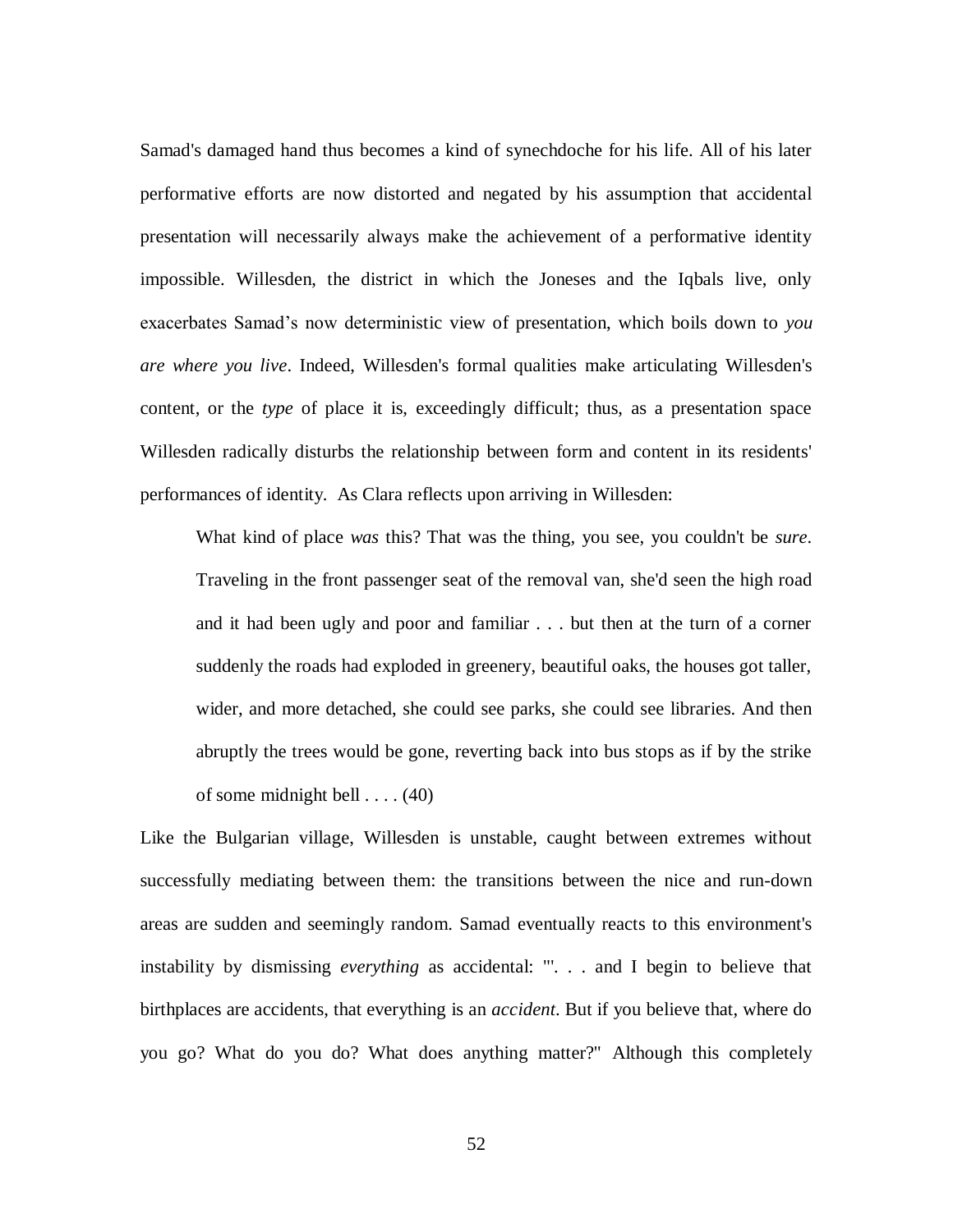hopeless attitude does not set in fully until the latter part of the novel, it is clear that Willesden is a place of accidents, a place not conducive to performing identity. Samad seems to realize this about Willesden early on and adopts a hopeless attitude toward Willesden itself without initially extending this attitude universally. Early manifestations of Samad's eventual hopelessness (the idea that nothing matters) concerning Willesden are evident in Samad's diminished vigilance concerning the effects of presentation upon form and content. His performances become shoddy, ill-conceived, and poorly staged; for instance, Samad aspires to be the ideal Muslim and yet positions himself most frequently within the context of O'Connell's bar.

Samad's mitigated awareness also allows his previously minute mistake—the idea that all the facts can be obtained—to develop into a much larger error. In desperation to be master of something, *anything*, Samad assumes that, while the presentational space of Willesden may be hopeless, the presentational space of his homeland is not. In a blinding nostalgia, he assumes that he really *knows* his homeland fully. This assumption derives from the fact that his performative identity in Bangladesh "took," so to speak, because of the limitedness of the performance space and audience: "... he *longed* for the East.... and longed for the man he once was: erudite, handsome, light-skinned Samad Miah; so precious his mother kept him in from the sun's rays, sent him to the best tutors, and covered him in linseed oil twice a day" (94). In Bangladesh, Samad was not only able to perform an identity of "preciousness" but was also aided in his performance by his own mother, the oil she lathered upon him becoming a formal manifestation of worth that Samad could count upon. Unable to return to Bangladesh and recapture this identity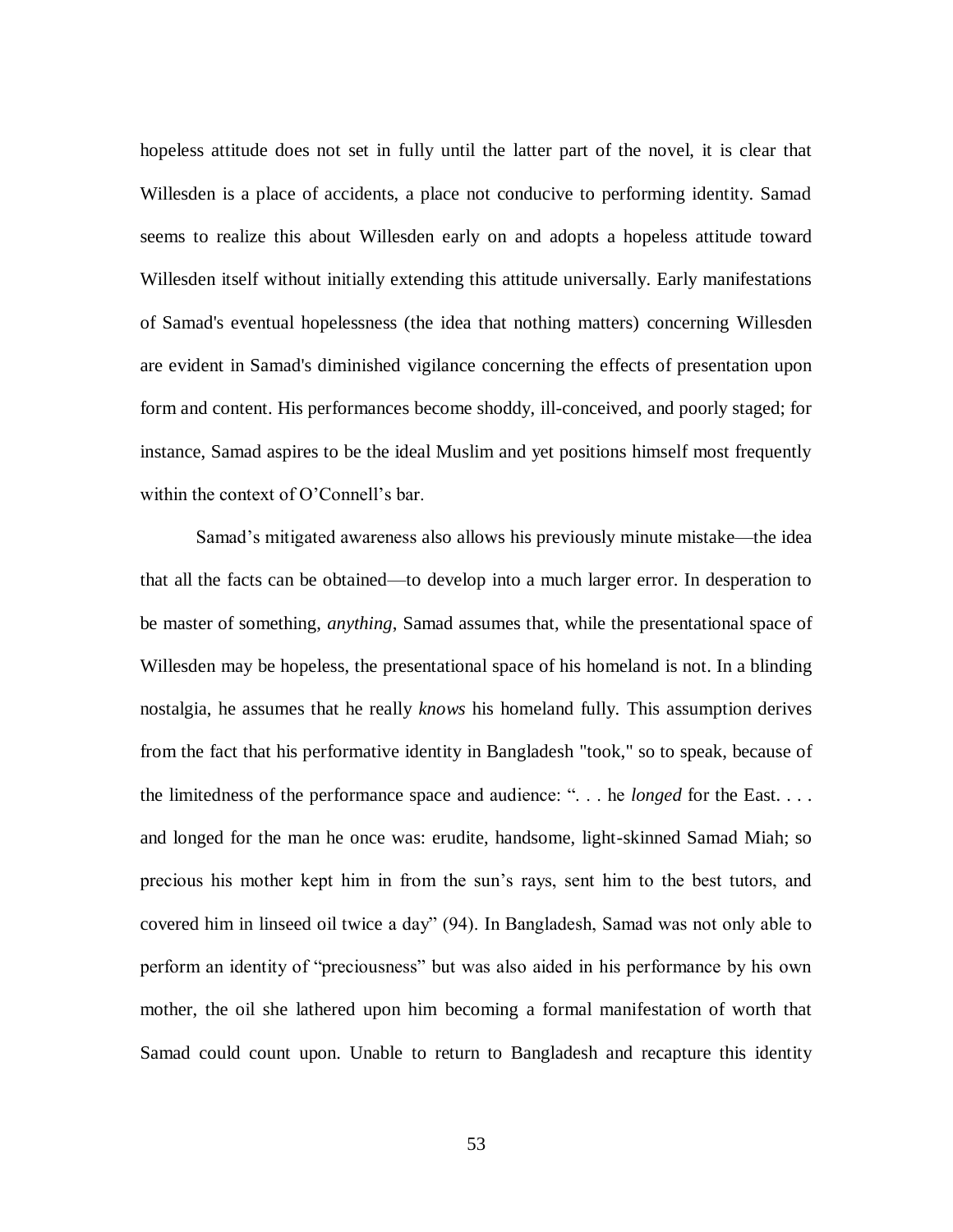himself, Samad determines that he will prevent his own corruption from recurring in his children, Magid and Millat, by sending them instead. It is as if Samad has been convinced that Bangladesh's nature will subvert any and all attempts his sons might make to forge their own identities so that they will each become the perfect Muslim traditionalist Samad has failed in becoming. Despite Samad's hopes, financial constraints make it necessary to send only one son, Magid, to Bangladesh.

Many critics, among them Johnathan Sell, have pointed out the irony in the fact that Magid returns from Bangladesh "a true Englishman" while Millat, who stays in Willesden "is transformed into a militant Muslim" (Sell 30). Similarly, Ashley Dawson has written, that *White Teeth* in this way "satirizes Samad's belief in cultural determinism" (164); for Dawson, Samad's separation of his twin sons is, unintentionally, "an experiment similar to that used by biologists . . . to assess the impact of genetic inheritance" (163). But Samad, upon sending his son to Bangladesh, is already aware that genetics cannot determine identity, and, had Bangladesh been what he believed it to be, his son Magid might have turned out exactly as he wanted him to turn out. Bangladesh, however, is no more knowable than is Willesden. As Smith writes, "It is different for the people of Bangladesh . . . They live under the invisible finger of random disaster, of flood and cyclone, hurricane and mudslide . . . The facts of disaster are the facts of their lives" (176). And indeed, is the physically chaotic nature of Bangladesh that is formative for Magid, as, during a hurricane, a vase falls on Magid's nose, breaking it. Magid's reaction to this occurrence is to fashion himself as a person who will "*eliminate the random*" (309): "It seems to be that a vase should not be in a such a silly place where it can fall and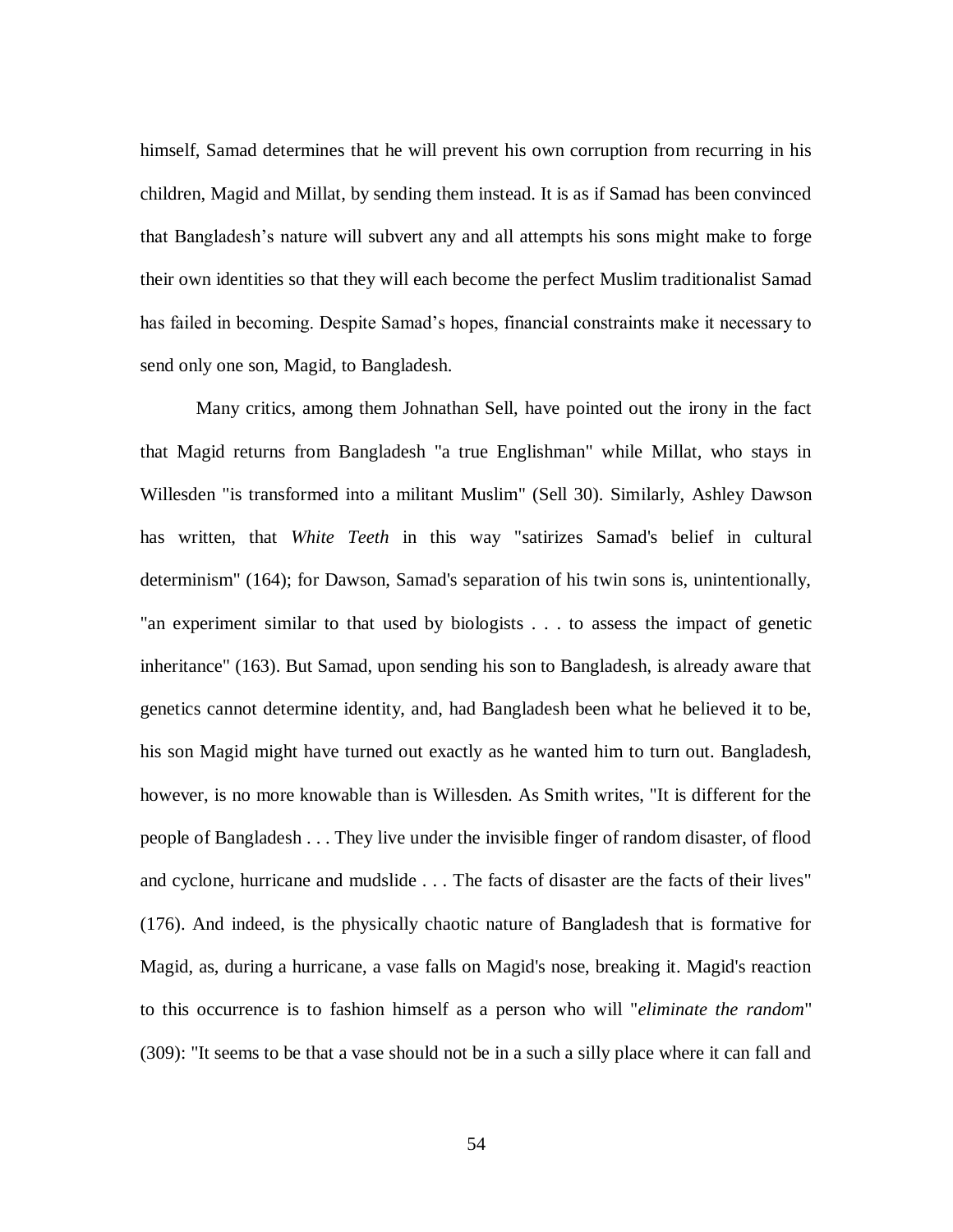break a boy's nose . . .When I grow up I think I should like to make sure such vases are not put in such silly places where they can be dangerous . . . " (179). This desire eventually leads Magid to the pro-English writings of Sir R. V. Saraswati, who teaches him that "'*The English fight fate to the death*'" (240). Magid's seeming "Englishness" is then, a performance meant to assist him in fighting fate, which is, for Magid, simply another term for randomness, or accident. Magid's identity is thus an irony curled in on itself—it is a thing generated by randomness fighting the random. Ultimately, Magid joins forces with Marcus Chalfen, the geneticist, in order to fight the random on a cellular level.

Millat, in contrast, is left to the ambiguity of Willesden, where the backdrop to performance is, as in Bangladesh, incalculable. Millat is a master of performative identity creation, much like his father as a young man, but none of the identities he performs adhere because of Milat's complete lack of awareness concerning the competing presentational claims of Willesden. Millat thus becomes an amalgamation of competing identities; Raggastani gang member, the "dark prince" of girls' fantasies (226), and, finally, the militant Islamist member of the organization KEVIN ("Keepers of the Eternal Victorious Islamic Nation") (245). As Millat's Aunt Neena puts it, Millat "doesn't know his arse from his elbow" (237).

Millat's final settling on KEVIN as the backdrop for his performance of identity is perhaps a function of the large, sweeping gestures KEVIN encourages, as if large gestures might overwhelm the indeterminacy of Willesden. Indeed, the profusion of leaflets the organization provides are suggestive of the programs one might receive at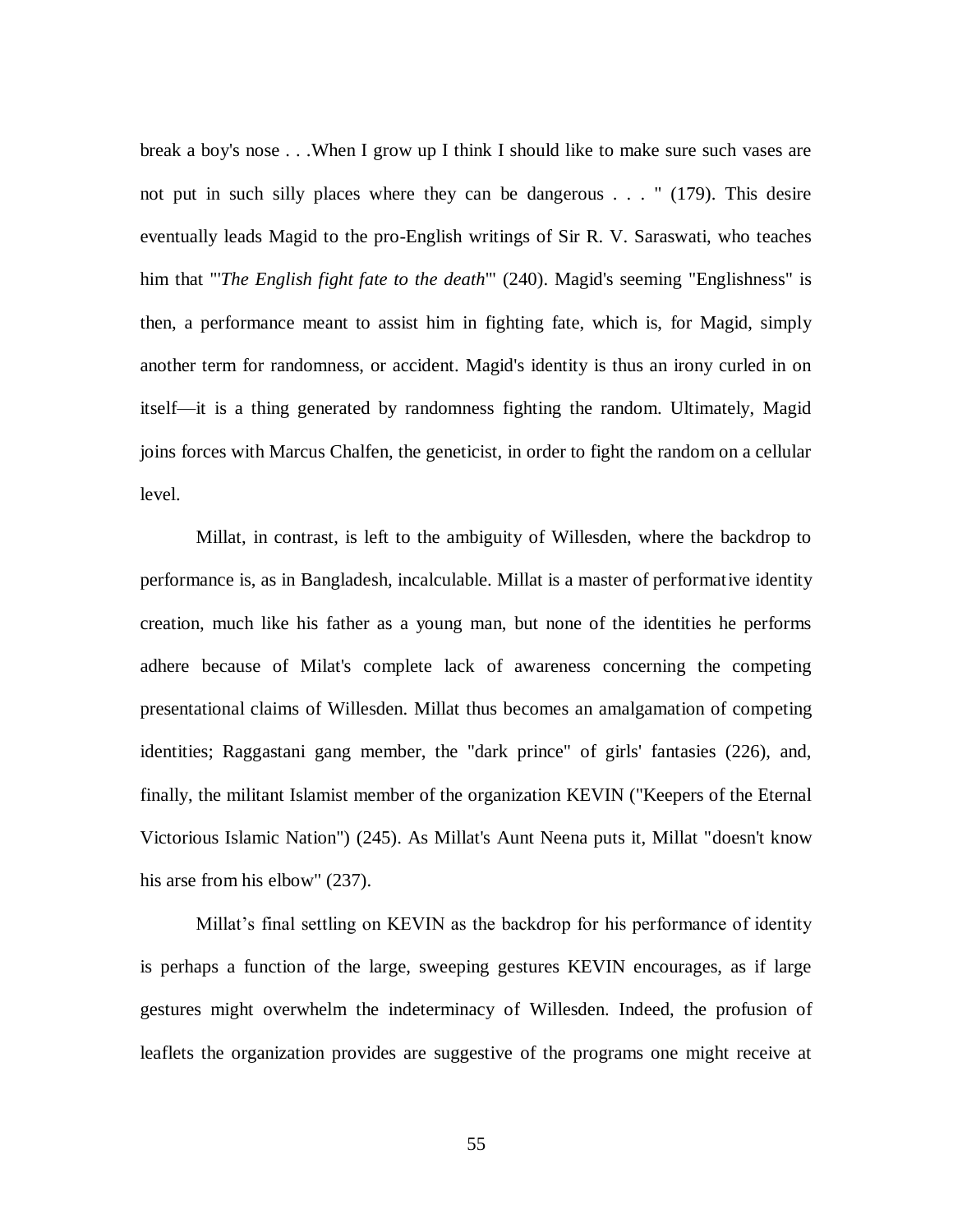various plays, each one suggesting a new and radical way to perform identity as a member of KEVIN. The uniform itself also appeals to Millat because of its similarity to a gangster's outfit, which might seem to incorporate his previous identity as a Raggastani. However, Millat's lack of awareness concerning the influential role presentation takes soon causes him to begin growing disenchanted with this identity. Millat ends up performing those facets of KEVIN that he does not wish to perform, dumping the one girlfriend with whom he had a substantive relationship simply because she wore clothing that revealed her body in ways that did not meet the approval of the leaflet, "*The Right to Bare: The Naked Truth About Western Sexuality*" (309). Millat thus goes from approving of his girlfriend's appearance to *misreading* it entirely:

There was something welcoming about Karina Cain's little belly . . . He loved it when she wore things that revealed it. But now the leaflets were making things *clearer*. He started noticing what she wore and the way other men looked at her . . . But it seemed to Millat that she was encouraging it; that she positively *wanted* men to look at her, that she was—as *The Right to Bare* suggested—‗prostituting herself to the male gaze.' (309)

Clearly, Millat has failed to realize that the presentational milieu he has chosen is manipulating not only his reading of Karina but also his reading of himself. The leaflet, unassuming enough in its appearance, seems to suggest to Millat that he is acting of his own agency. His later regret, which he of course cannot pinpoint, suggests otherwise.

Irie Jones, Clara and Archie's daughter, has a problem that is the diametric opposite of Millat's. While Millat has far too many performative contexts to consider,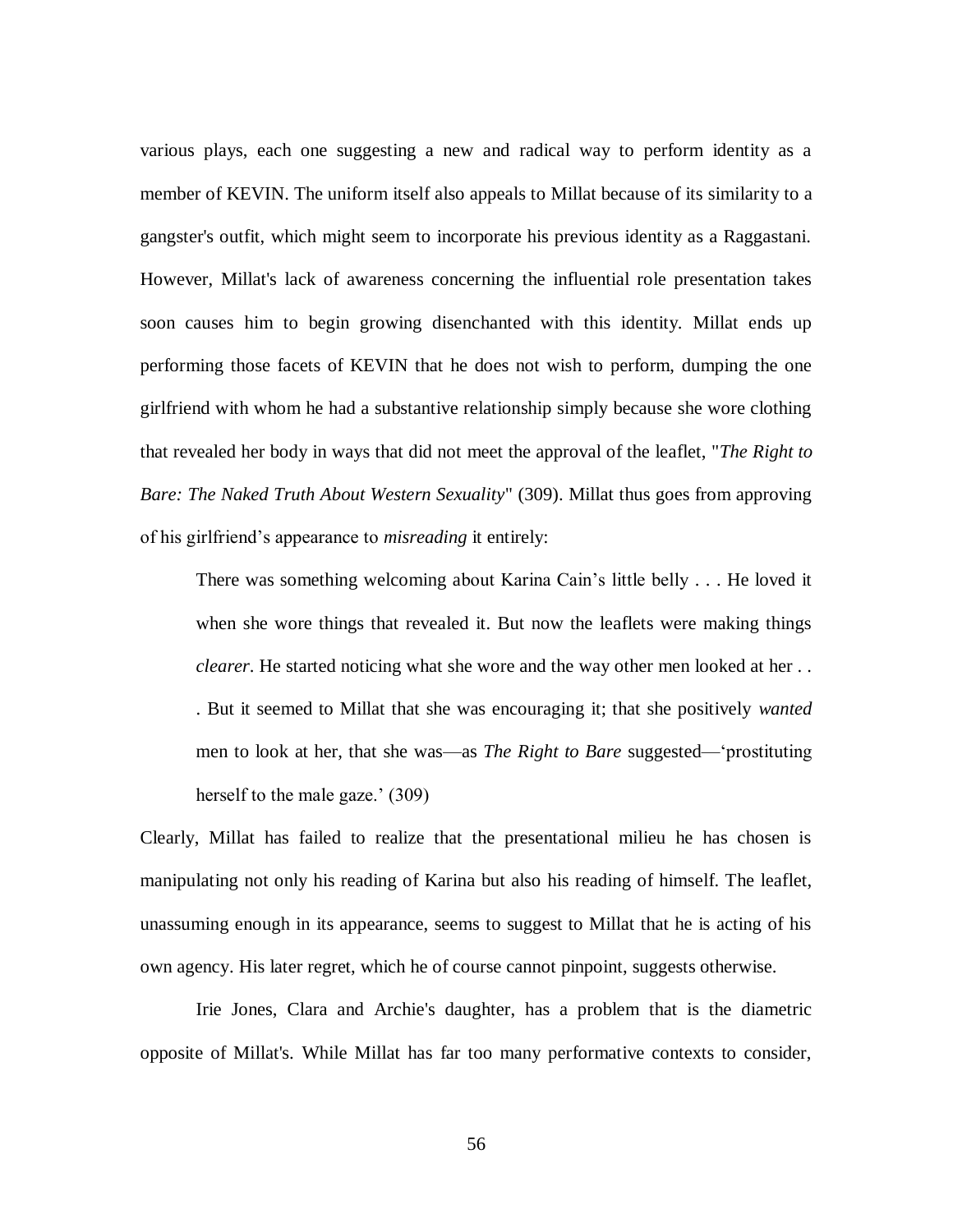Irie, because of her body type, feels she has none: "There was England, a gigantic mirror, and there was Irie, without reflection" (222). The multiplicity of Willesden suggests that there *ought* to be such models in abundance, however, and Irie thus begins to see herself as "*wrong*" (224). Irie longs for "Englishness," in large part because Millat seems to prefer this type. However, despite her wish to enact a "transformation from the Jamaican hourglass" to the "*English Rose*" (222), she is ultimately unable to change her body type, which is, in itself, an accident of genetics. Unfortunately, Irie finds a model for perfomativity in P. K.'s hair salon, having decided that to become more "English," she should straighten her hair: "the female section of P. K.'s was a deathly thing. Here, the impossible desire for straightness and 'movement' fought daily with the determination of the curved African follicle; here, ammonia, hot combs, clips, pins, and simple fire had all been enlisted" (229). The pain implicit in this process is thus presented as a kind of rite of passage that will lead to the performative moment of straight hair, or "Englishness." However, Irie's painful rite is more painful than most and she loses all but two inches of her own hair due to the causticity of the ammonia.

The answer P. K's comes up with is straight hair extensions—not English at all, but rather Indian. Nonetheless the environment of P. K.'s encourages this kind of ironic performativity and Irie ends up with what she thinks of as "beautiful," "straight," and "unkinky" hair (236). Having had, formally, no presentational space in which to perform, Irie is understandably ill-equipped to understand how such spaces function. Of course, in the space of P. K.'s, where straight hair is a commodity traded for money, Irie's performance of identity is accepted. Here the disruption of form and content works a bit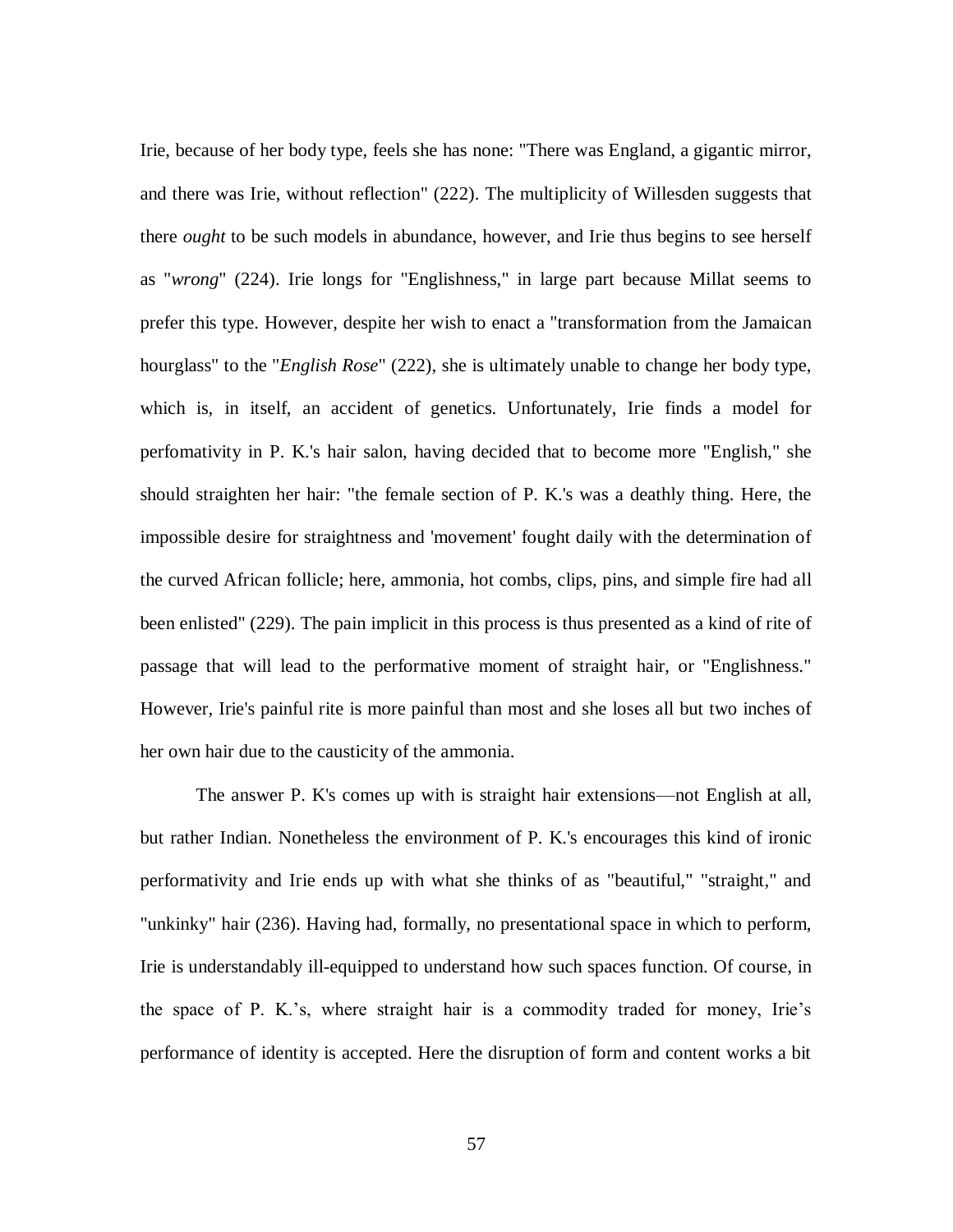differently; P. K.'s suggests to Irie that her formal transformation now denotes "Englishness," when, in actuality, Irie's performance of "Englishness" is inadequate to suggest the stereotype she wishes to embody. Irie therefore does not consider, when she goes to Millat's house hoping to impress him, the "possibility that she looked anything less than terrific" (236). Neena, who is particularly attenuated to the relation between form and content due to her profession as a shoe designer, reads Irie's new form correctly; in saying "'You look like a freak'" (236), Neena is pointing out that the new form does not match Irie's content at all, though P. K.'s may have convinced Irie otherwise. That Irie understands how she has been misled by presentation is clear in her decision, shortly afterward, to tear out all of the extensions.

Joshua Chalfen, who becomes friends with Irie and Millat when they are forced to benefit from Joshua's family as a means of atoning for smoking marijuana in school, is singular in that, unlike any of the other characters (aside from Samad as a young man living with his mother), he has the kind of narrow presentational space that would seem to secure a stable identity: "Like clones of each other, their dinner table was an exercise in mirrored perfection. Chalfenism and all its principles reflecting itself infinitely" (262). However, as Smith shows, through Joshua's storyline, even the claustrophobically uniform atmosphere of the Chalfen home is subject to accidental intrusions. Of course, Irie and Millat (particularly Millat) are the accidental elements of the presentation. Joshua finds that, because of Millat, his home no longer supports the identity he has been accustomed to performing: "He [Joshua] had not bargained on the power of Millat's attractiveness . . . even his own mother seemed sometimes to take Millat as her only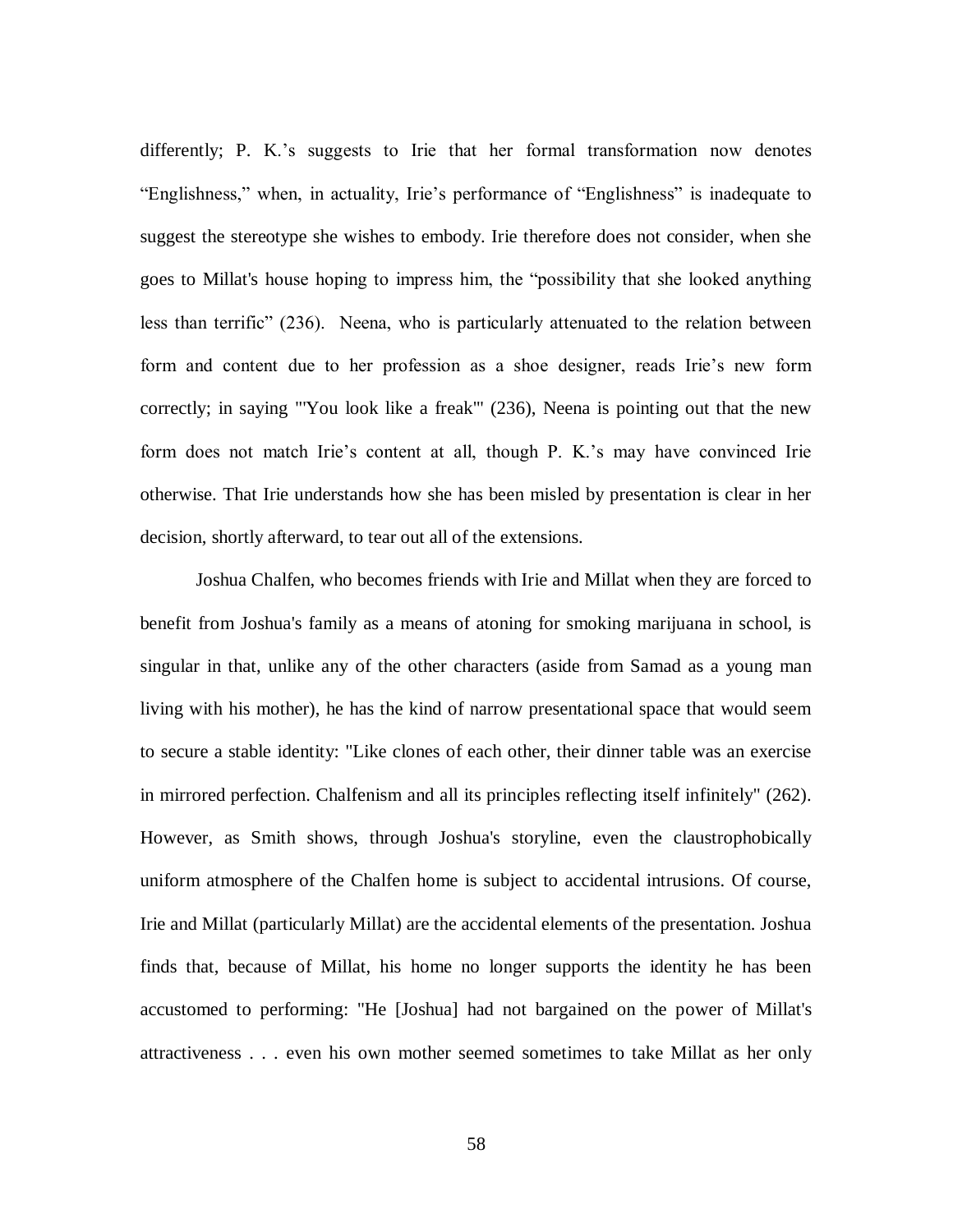focus; all her energy for her gardening, her children, her husband, streamlined and drawn to this one object like so many iron filings" (275). Millat's beauty functions as a sort of lens that exceeds Millat himself and colors the Chalfen presentational space. Joyce Chalfen's initial reaction to Millat would seem to support this lens function of Millat's beauty: "Puchritude: not just the concept but the whole physical word appeared before her as if someone had typed it onto her retina  $\ldots$  (263). Angry and hurt by this situation, Joshua is susceptible, more than ever, to accidental presentations, particularly of beauty, and their distortions of content.

Thus, Joshua is drawn to an animal rights activist group, FATE, by the incidental fact that one of the group's leaders, Joely, is incredibly beautiful. Her beauty seems to confer beauty onto the organization's principles, much in the same way that Millat's beauty glosses over the Chalfen household: "A month later he [Joshua] experienced a 'conversion' after hours of talk with Joely (hours of examining her breasts under those threadbare T-shirts)" (398). Joshua's initial failure to understand the relationships among presentation, performance, and content is clear once FATE's plot to upstage Marcus Chalfen's introduction of his FutureMouse draws near: "All this had distracted Joshua from the fact that FATE were busy plotting his own father's downfall. He had approved it in principle . . . and Joshua had so far failed to question himself in any coherent way . . . regarding the consequences of what was about to happen . . . he had lost the thread of his attention down Joely's T-shirt" (399). Clearly, Joshua has assumed that Joely's beauty denotes goodness and this perceived goodness is, like Millat's beauty, a lens that determines the shape of the presentation space, altering the content of the animal rights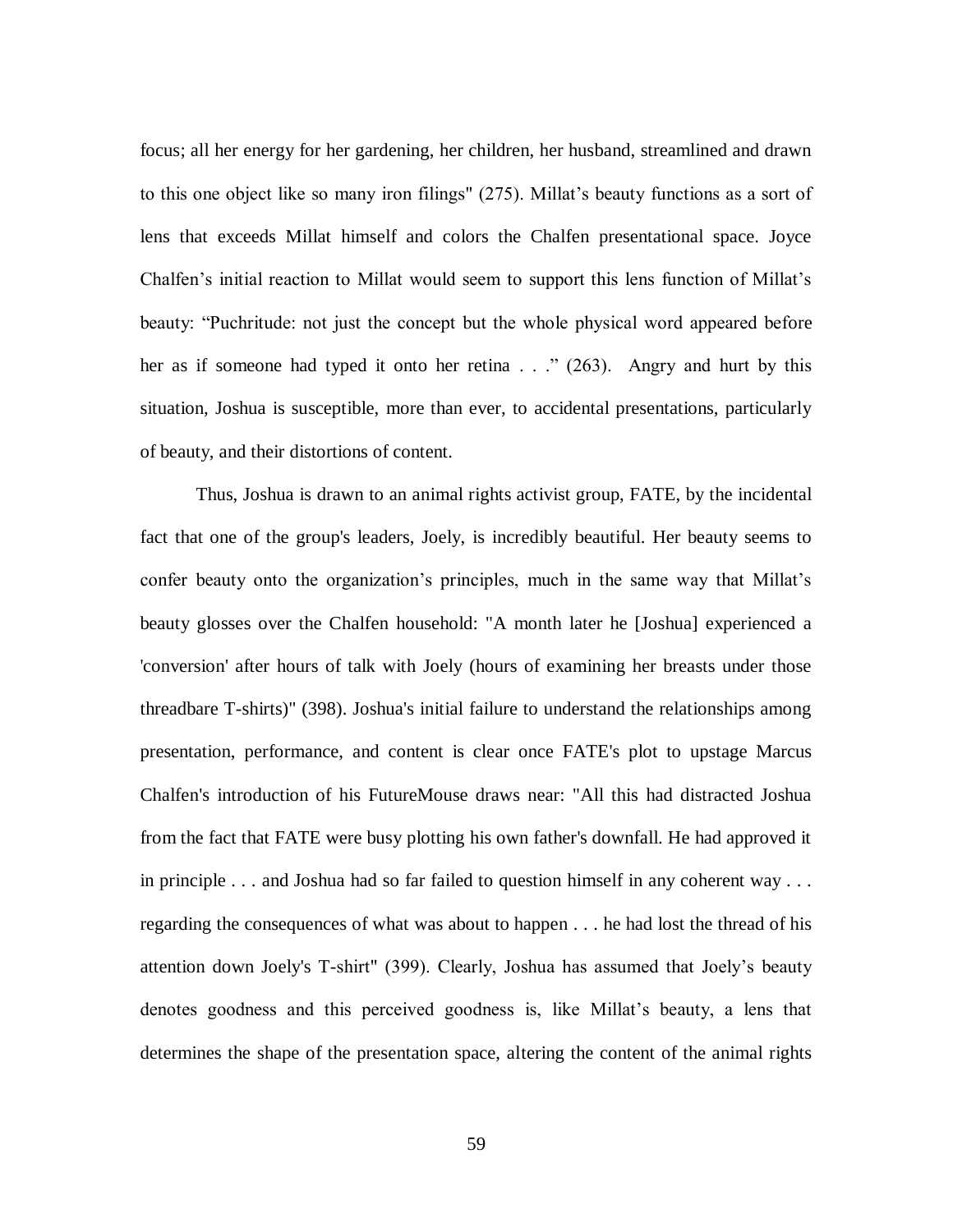group so that it is unequivocally just in Joshua's mind. Once Joshua can view the organization without Joely's beauty dominating the presentation, Joshua, like Irie, is able to re-evaluate his assumptions.

Indeed, during FATE's own performative attempt to define themselves by publicly vilifying Marcus Chalfen's genetic experiments, Joshua becomes convinced of the ridiculousness of what FATE is attempting to do. Because merely freeing the FutureMouse mouse would not have the performative flair to assert FATE's opposition clearly, Crispin, Joely's husband, decides that everyone will threaten Joshua's father with balaclavas instead. While this plan seems perfectly sound in the space of Joely's beauty, it becomes something else at the Perret Institute, where Marcus presents his research. Here again, the accidentals of presentation intervene; because the performance relied upon there being "some kind of middle aisle in the seating," which is missing, "the whole operation" is slowed down "when speed and shock tactics [were] the whole fucking *point*" (435). Thus, Joshua comes to reinterpret FutureMouse's content; instead of signifying the cruelty of humans to animals, it signifies instead Marcus's greatness:

So looking at Marcus up there with his magnificent mouse, celebrating the great achievement of his life and maybe *of this generation*, Joshua can't stop his own perverse brain from wondering whether it is just possible that he and Crispin and FATE have misjudged *completely.* (435)

Though Joshua's change of heart stems, once again, from accidental presentation, it seems clear that Smith is suggesting that one possible method for evaluating performance more fairly is to see the performance in more than one presentation space.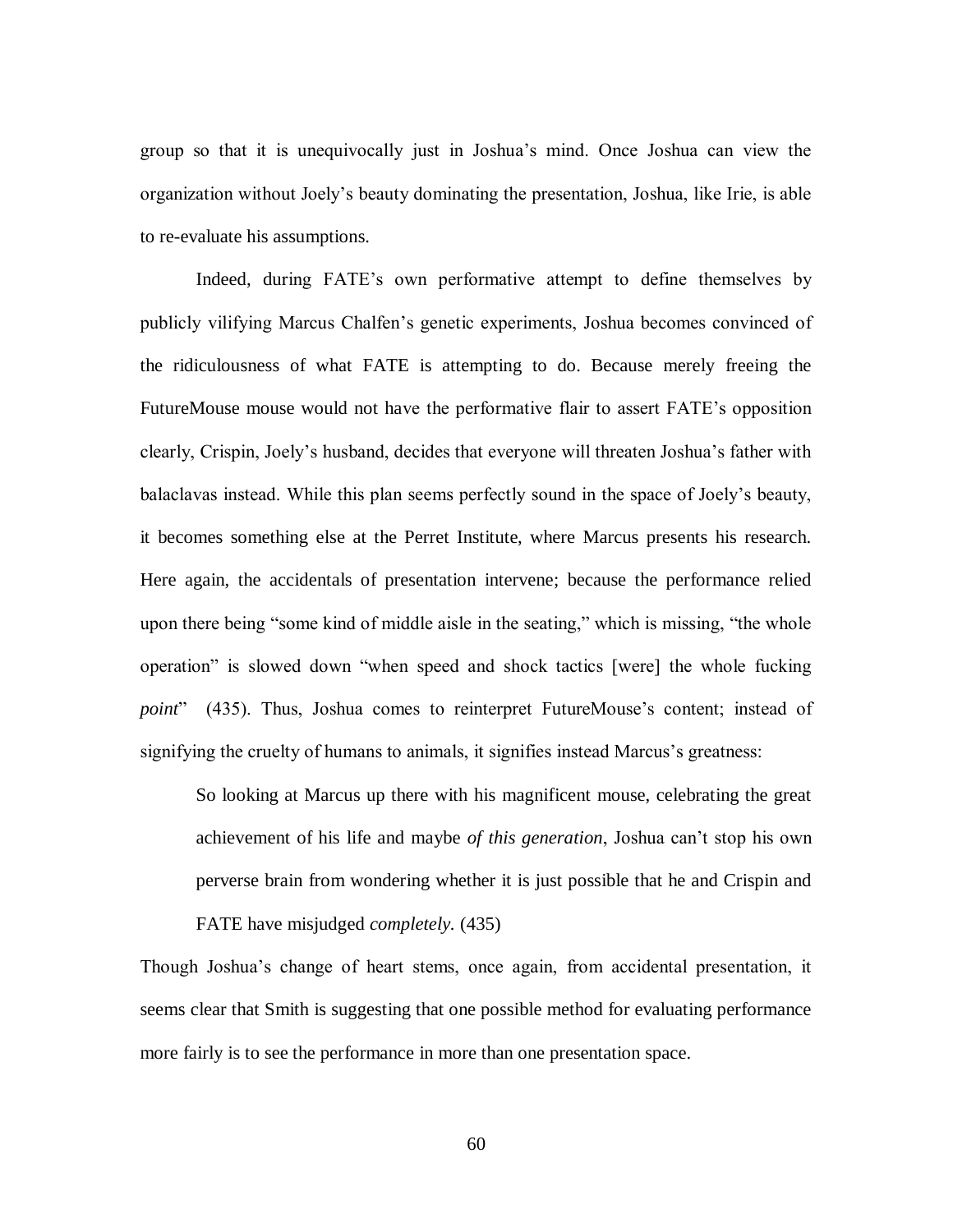The Perret Institute itself posits an interesting question: is neutral presentation space possible? Is neutrality the answer to the problematic interference of presentation? Smith's answer to both questions is, ostensibly, "No." However, the novel tests the possibility in two instances. The first, prior to the climax at the Institute, is when Magid and Millat, who have become enemies because of their opposed views of the FutureMouse, attempt to reconcile in a so-called "neutral space." As Smith explains as the brothers dive into the thick of debate, "they make a mockery of that idea, a neutral place; instead they cover the room with history . . . they take what was blank and smear it with the stinking shit of the past like excitable, excremental children" (383). As Millat and Joely's beauty had implied, people are just as much a part of presentation space as the space itself, at least in this instance. So why even bother with investigating the neutrality of the Perret Institute after the brother's have proven that neutrality cannot sustain itself once people enter the space? I would argue that the Perret institute's neutrality is testing the possibility that "neutral space" unlike "regular" space actual becomes less rather than more disruptive to the relationship between form and content as it grows larger; perhaps, in other words, it is possible that a large neutral space cannot be entirely "cover[ed] with history."

And indeed, the Perret Institute, unlike the small neutral room Millat and Magid face off in, is space as *space*: the very architecture of the building is drawn from surveys asking businessmen about what they "want" in corporate space, and "the answer to every questionnaire [was] nothing nothing space please just space nothing please nothing space" (429). The Perret Institute's exhibition room is meant to be space as nothingness,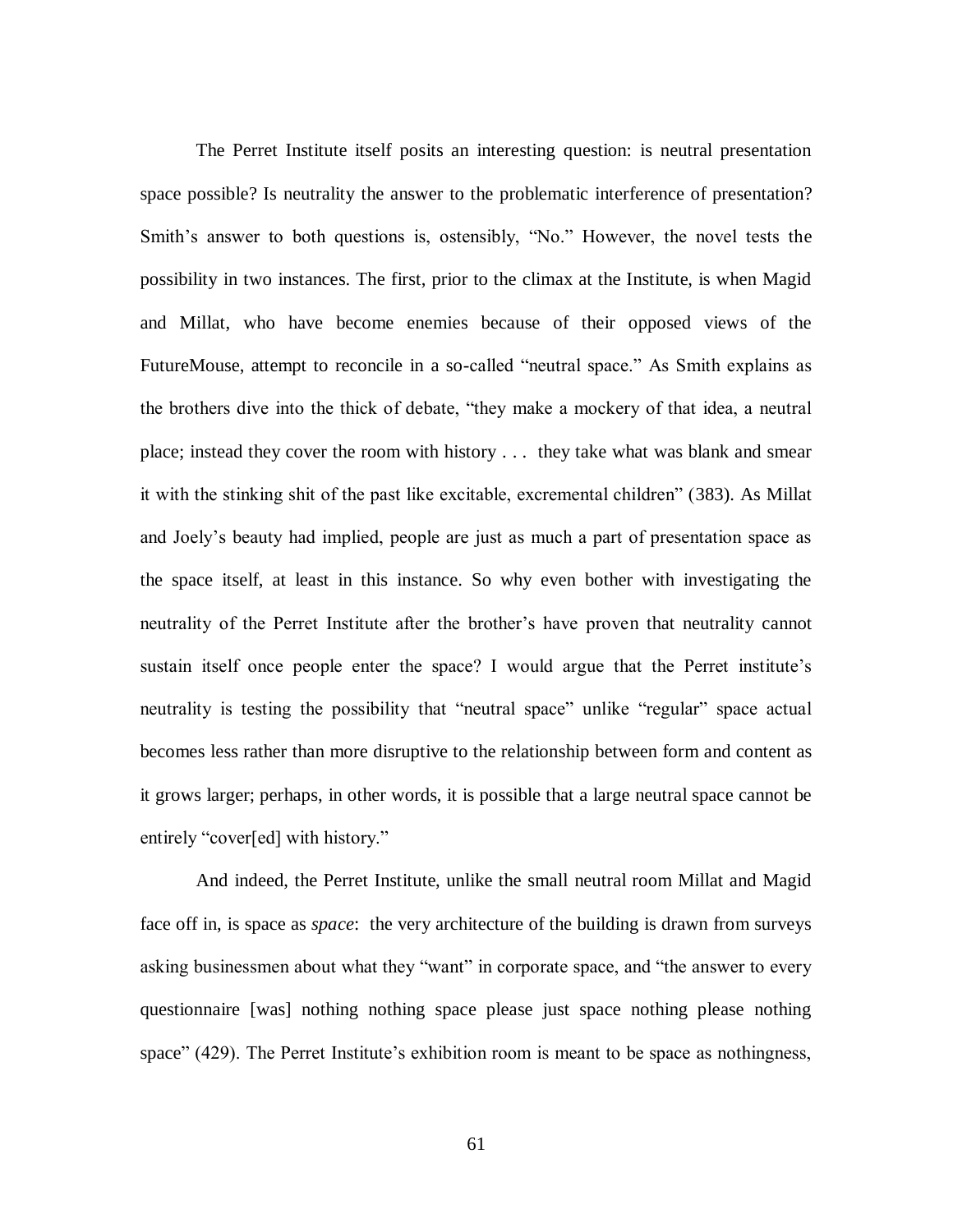or, in other words, space without power. Though FATE's seating debacle has already shown that "neutral" non-interfering space is not entirely possible, Millat's transformation in the exhibition room suggests that the attempt at neutrality does somehow contribute to clarity of thought. While it is Millat's original intention to attend the FutureMouse presentation in order to shoot someone—it is not clear, even to Millat, exactly whom—in order to perform KEVIN's resistance to genetic engineering, Millat is able, in this space, to understand that such a performance would result not only in identity creation but also in consequences with effects extending beyond KEVIN and MIllat himself: "... now he sees the great difference between TV and life, and it kicks him right in the groin. Consequences" (436). In other words, Millat realizes, perhaps because the space is *meant* for performance, that his performance of identity isn't *only* a performance; unlike the presentation space, his performance is not discrete. Though Millat takes the shot despite his doubts about what his performance will *really* mean, it seems clear that the attempt at neutral space does make a difference, for it forces a kind of questioning of presentation, the kind of questioning that is necessary to diminish misreading of the performative act.

A subcategory of "neutral" space is the concept of *imagined* space, which Smith illustrates through Irie. Irie is, ultimately, the only character who is able to perform identity without presentation getting in the way, and this is precisely because she has *internalized* the presentation of her performance. While visiting her grandmother Hortense, Irie finds articles about, pictures of, and letters written in Jamaica. Because Irie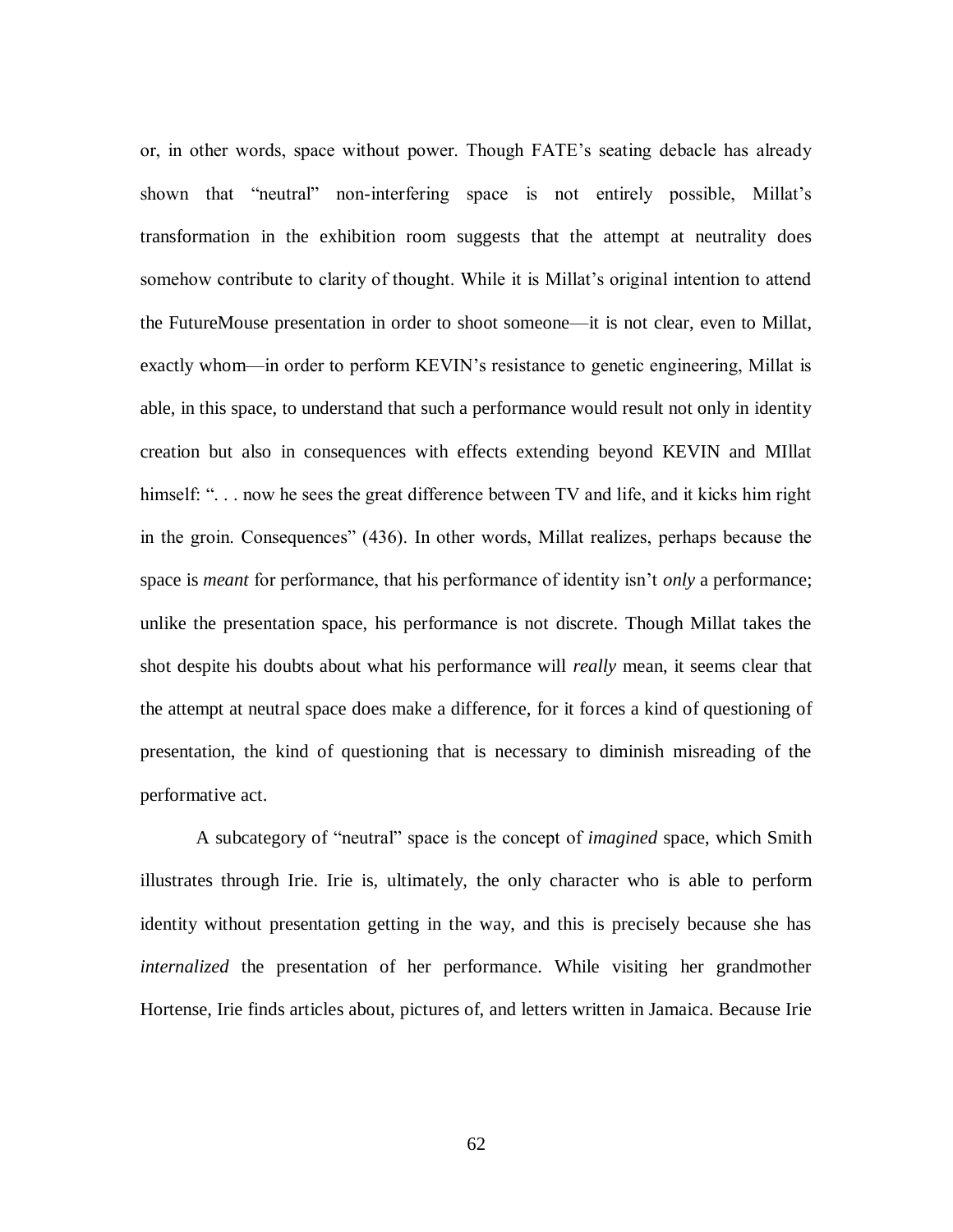has never been to this island nation, she can imagine Jamaica as the site of her developing identity. As Smith writes,

No fictions, no myths, no lies, no tangled webs—this is how Irie imagined her homeland. Because *homeland* is one of the magical fantasy words like *unicorn* and *soul* and *infinity* that have now passed into the language. And the particular magic of *homeland*, its particular spell over Irie, was what sounded like a beginning. . . . A blank page. (332)

The blankness here functions is a kind of neutrality, for it is a space that is only space, a space in which Irie can "write" herself without disturbance. Clearly Irie herself is not a neutral being, but the imagined space here is entirely under her control and is, as long as she does not visit Jamaica, free of the accidental presentations extant in the *actual*  Jamaica. The strength Irie gains from this "Jamaican" identity is clear in her coherent speech against the squabbling of the Jonses and Iqbals as both families ride the bus to the FutureMouse event. Having found quiet within her own mind, she insists upon its inherent usefulness, saying, "Try it. *Silence*. *Ah.* . . Isn't that something?" (425). Of course the problem with imaginative space, as with all neutral space, is that it is fleeting. Like the room in which Magid and Millat cover with their own histories, Irie's imagined space can only last as long as she does not force the imagined space into the actual space of Jamaica. And of course, the end of *White Teeth* suggests that Irie will in fact go to Jamaica. So, like "neutral" space, imagined space also requires questioning of presentation. It will be necessary, in other words, to *recognize* the space as imaginary, which, unfortunately, Irie is failing to do.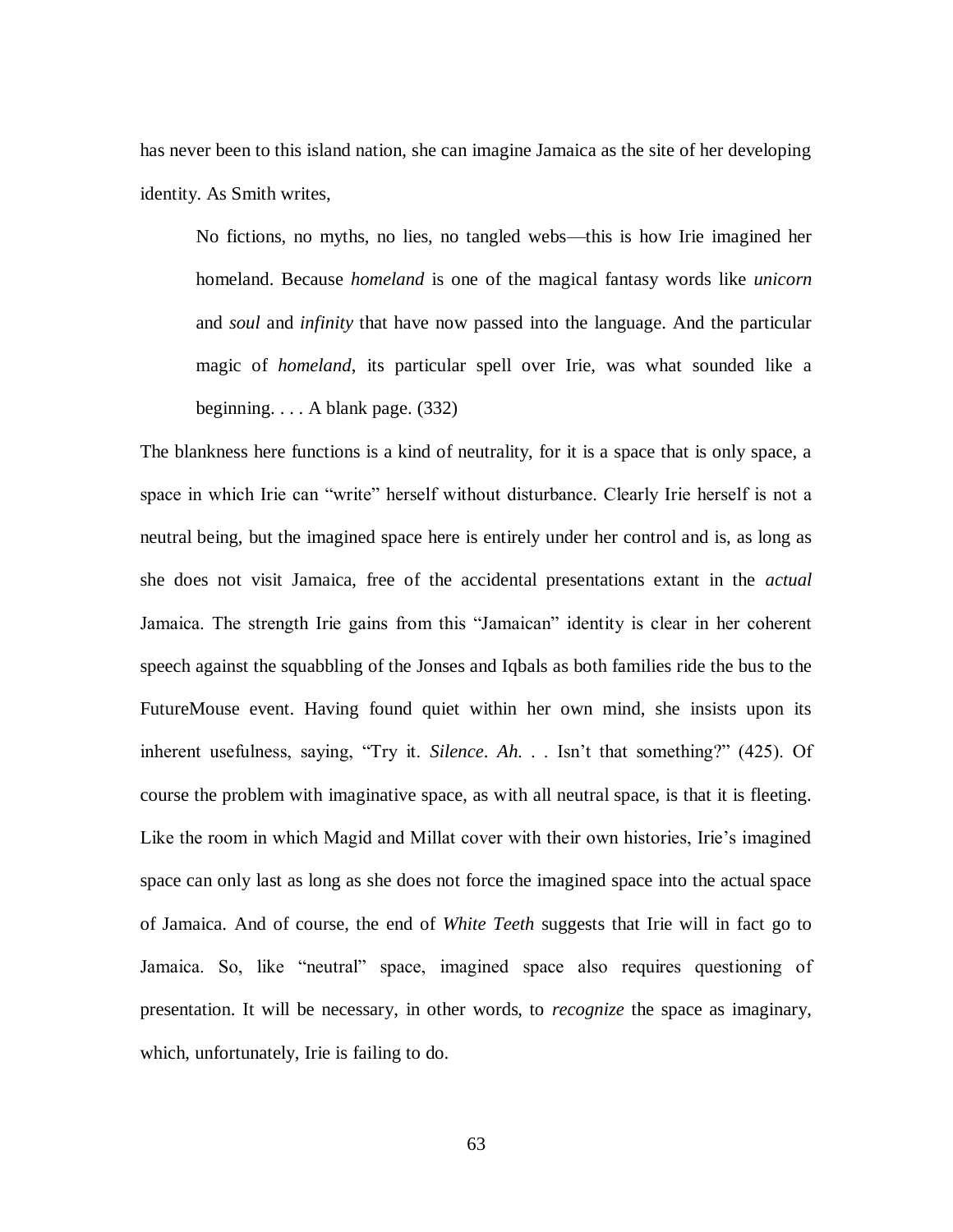Though constant questioning of presentation might seem to induce performative and interpretative paralysis, *White Teeth's* concern with the importance of admitting to the possibility of error in any given aesthetic situation is not meant to suggest that either performing identity or interpreting the performative are futile endeavors. Indeed, Samad's degeneration due to such feelings of futility suggests that paralysis is worse than simple error. The questioning of presentation is a means to diminishing error rather than eradicating it. In terms of our reading of Smith's novel, an awareness of the relationships among presentation, form, and content is essential to avoid the misreading of *White Teeth* that proliferated in the wake of the novel's marketing as multicultural novel. Unlike Warhol's Brillo boxes, *White Teeth* is not a multicultural novel because it has been presented as one. Its meaning, or "identity content" is rather more dependent upon its form. In suggesting that a truly neutral space might be located, if only temporarily, within the imagination, Smith is essentially asking for a suspension of external presentation in the reading of her novel. It is within the imaginative space, the space which the novel itself creates in the reader, that the novel can be most fairly read.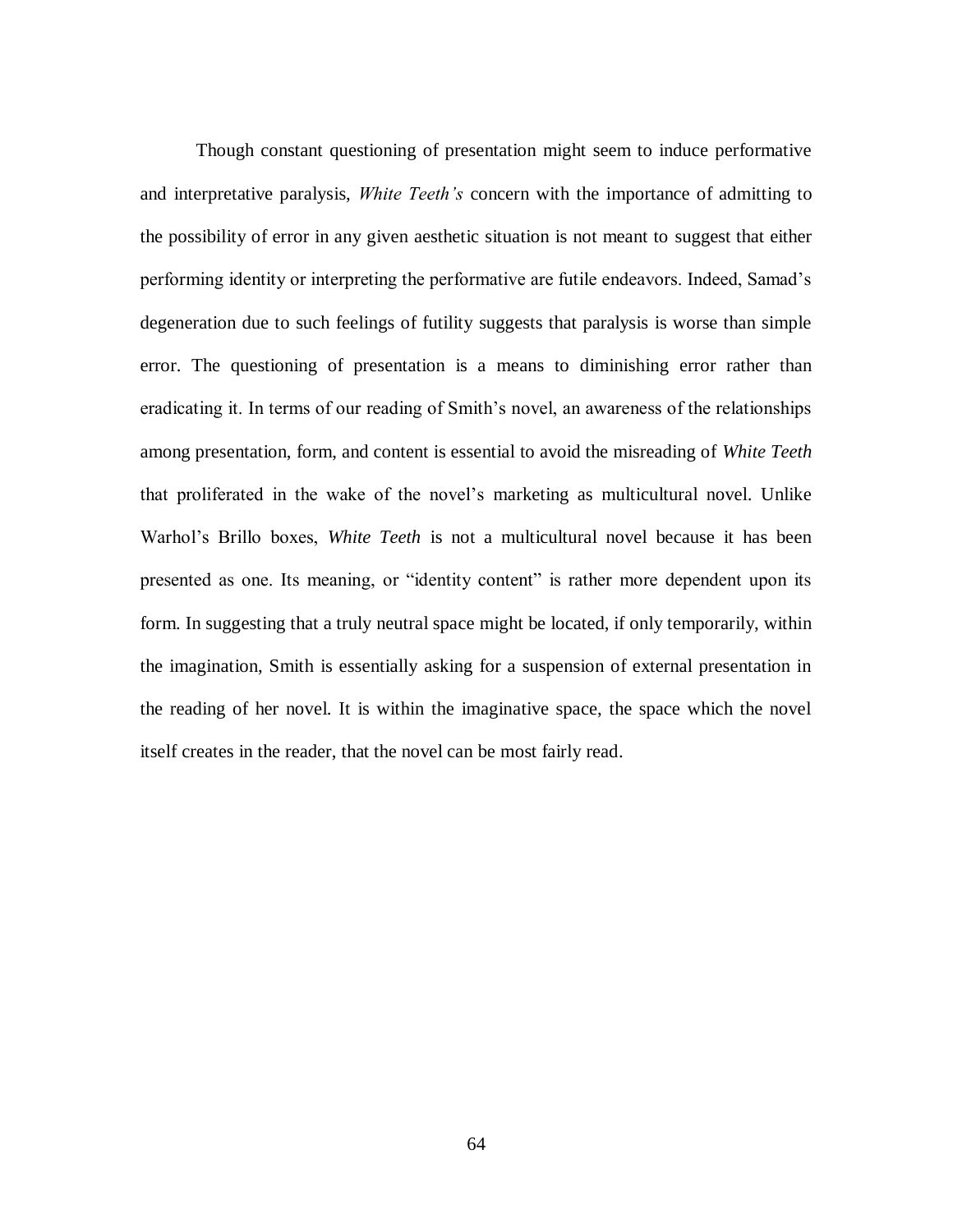## **CONCLUSION**

## ZADIE SMITH'S AESTHETICS IN CONTEXT

As the previous chapters show, Zadie Smith's system of aesthetics is complex. With *On Beauty*, Smith shows that an engagement with the aesthetic requires a willingness to be vulnerable, to feel deeply, and then to discuss those feelings with others. This approach to reading the aesthetic allows for a balance between personal response and neutrality—an approach resulting in critical fairness. Indeed, Smith shows that a lack of willingness to experience "wounding" by the aesthetic will result in the critical bias, as the only way to prevent such wounding is to "wound" the aesthetic. Smith also shows that our treatment of art proper has social ramifications, as we will tend to treat other aesthetic situations similarly; so if a man treats a painting unfairly by dismissing its aesthetic value, as Howard Belsley does, he is likely to treat people unfairly by dismissing their aesthetic defenses as unimportant. Interestingly, this mistreatment of the aesthetic inspires the creation of new aesthetic systems—in *On Beauty*, that system is the aesthetic of wrapping, which the members of the Belsley family adopt to shield themselves from Howard's reductive "interrogation." Thus, while Smith points out the fragility of the aesthetic, she also seems to argue that it is selfrenewing.

In *White Teeth*, Smith demonstrates that while everyday performances of identity may possess what Forster calls "internal order" (26), and thus have a certain form that *ought* to express the intended identity content, the external accidental presentation space or situation of the performance often disjoins content and form. This disjoining will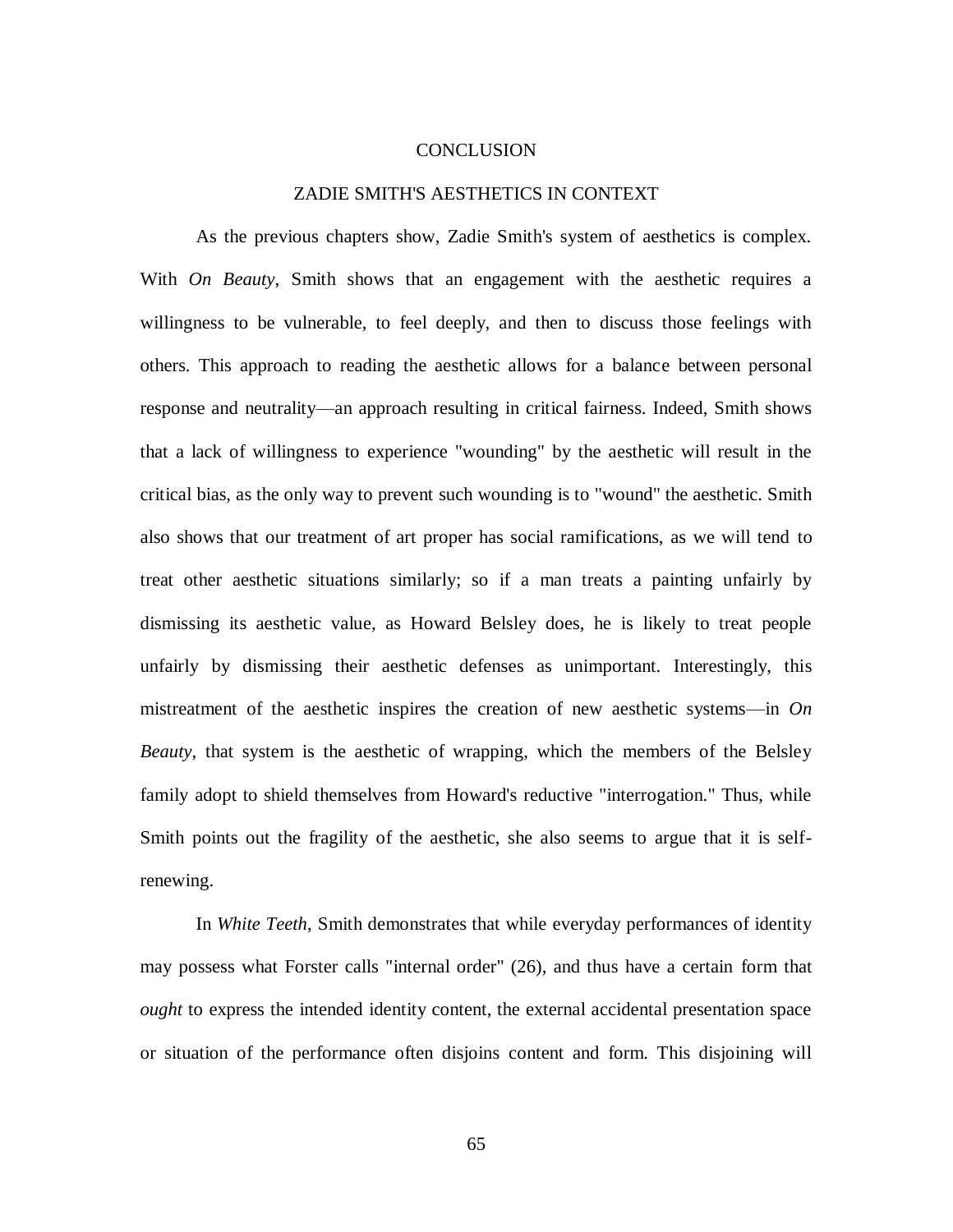subsequently lead to misreadings of identity from which the performer will suffer. Thus, Smith's argument is an attempt to make us aware of presentation and its influence upon the aesthetic. She also suggests possible correctives to the problem of presentation. One possible solution is to stage performances of identity in spaces that are as neutral as possible; and though this neutrality will necessarily be imperfect, it may still diminish misreading. The second and more perfect solution is to internalize performance so that the presentation space is an imaginative space not subject to accidental distortion. Both solutions are temporary because both types of space will only last as long as actual, nonneutral space is kept apart. People themselves, being present in neutral space, will necessarily diminish its neutrality, by bringing their own historical content and their own gestural forms to the space. Similarly, once a performer attempts to reconcile imagined space and actual space, the imagined space will lose its purity. *White Teeth*'s guidelines for reading thus demand, before all else, an awareness of the influence of presentation upon the aesthetic object or performance. In terms of reading literature, and of reading *White Teeth* itself, Smith's exploration of aesthetics suggests that to situate the literary work in a neutral or imagined space will diminish misreading of the work. Of course, this is not to say that error can be eradicated entirely.

The desire for critical fairness and for reading that is mindful of creative intent both stem from Smith's own reception by the critical community, a community that tended to reduce her work to being representative of multiculturalism, which is itself a reductive concept as it "represents a series of monoethnic individuals who combine to produce a multicultural nation" (Bentley 496). Because much of the publicity for *White*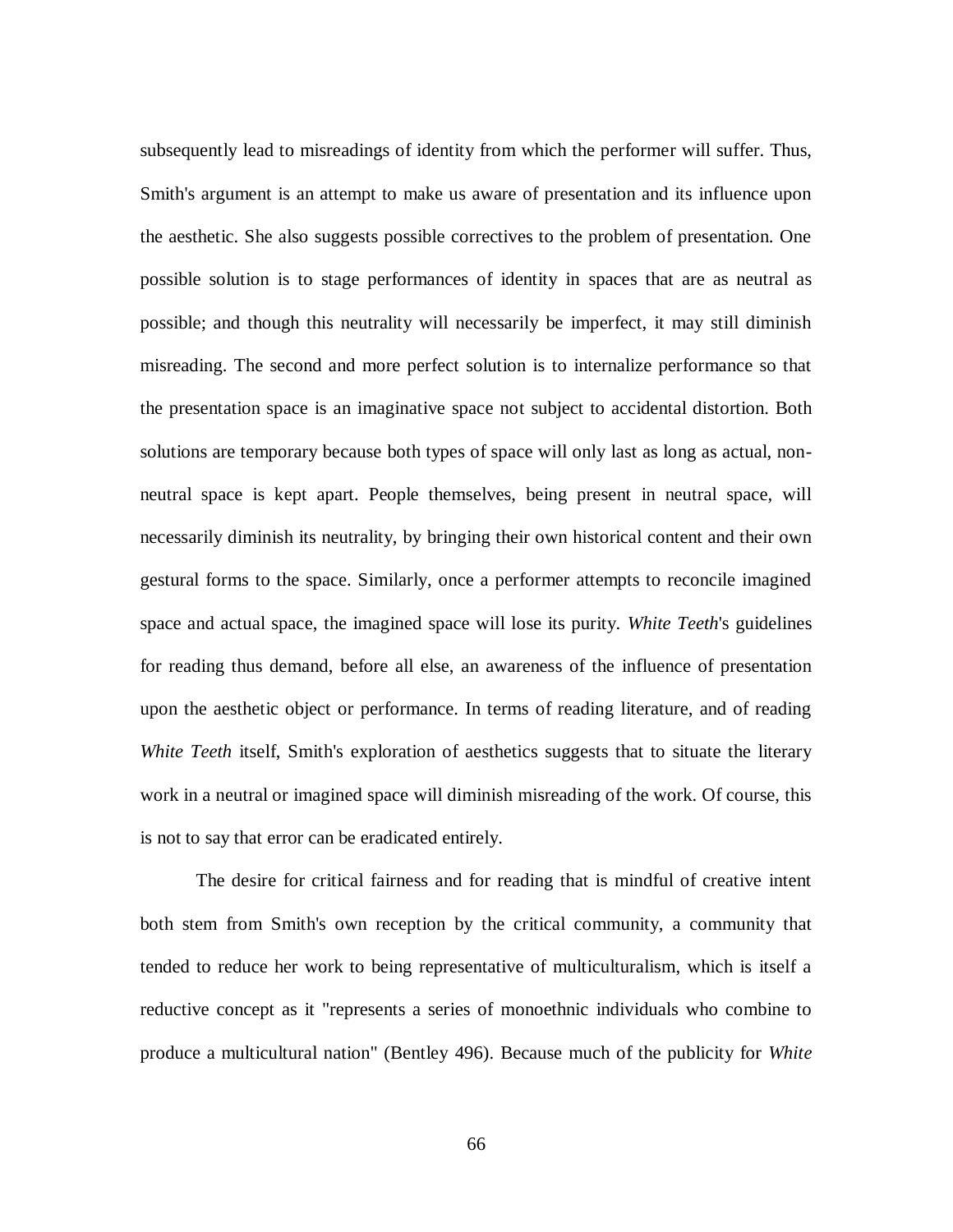*Teeth* occurred before the novel was actually complete (Tew 19), it is possible to argue that both novels I have discussed are a reaction to reductionist critiques. However, while *White Teeth* does provide cues for interpretation, such as its opening epigraph from Forster, *On Beauty*'s intent to guide its own readings is made more explicit within the novel's "Acknowledgments," in which Elaine Scarry and E. M. Forster feature prominently. Forster's influence is also made explicit in the structure of the text itself, which mimics, at times, the plot structure of *Howard's End*.

The parallels between *On Beauty* and *Howard's End* are, for the most part, blatantly obvious: Smith mimics the epistolary opening of *Howard's End*, as Catherine Lanone points out, by "simply switch[ing] to up-to date emails" (187); converts Helen's ill-conceived romance with Paul Wilcox to an equally ill-conceived romance between Jerome Belsley and Victoria Kipps; replaces the umbrella Helen inadvertently takes from Leonard after a Beethoven concert with a discman Carl inadvertently takes from Zora after a Mozart concert; and has Carlene Kipps befriend Kiki Belsley in much the same way that Ruth Wilcox befriends Margaret Schlegel—i. e., through a Christmas shopping trip. In both story arcs the "Ruth" character also attempts to get the "Margaret" character to go by train to see something dear to her heart; for Ruth Wilcox, it is Howard's End, and for Carlene, it is a gallery of Haitian paintings. The clash between conservatism and liberalism central to *Howard's End* is also obviously present in *On Beauty*; though it is not an exact parallel, roughly speaking the Kippses are to the Belsley's what the Wilcoxes are to the Schlegels. Some critics have reacted negatively to Smith's appropriation. Peter Kemp, for example, has written that *On Beauty's* "reworkings" are "[a]ll but daubed with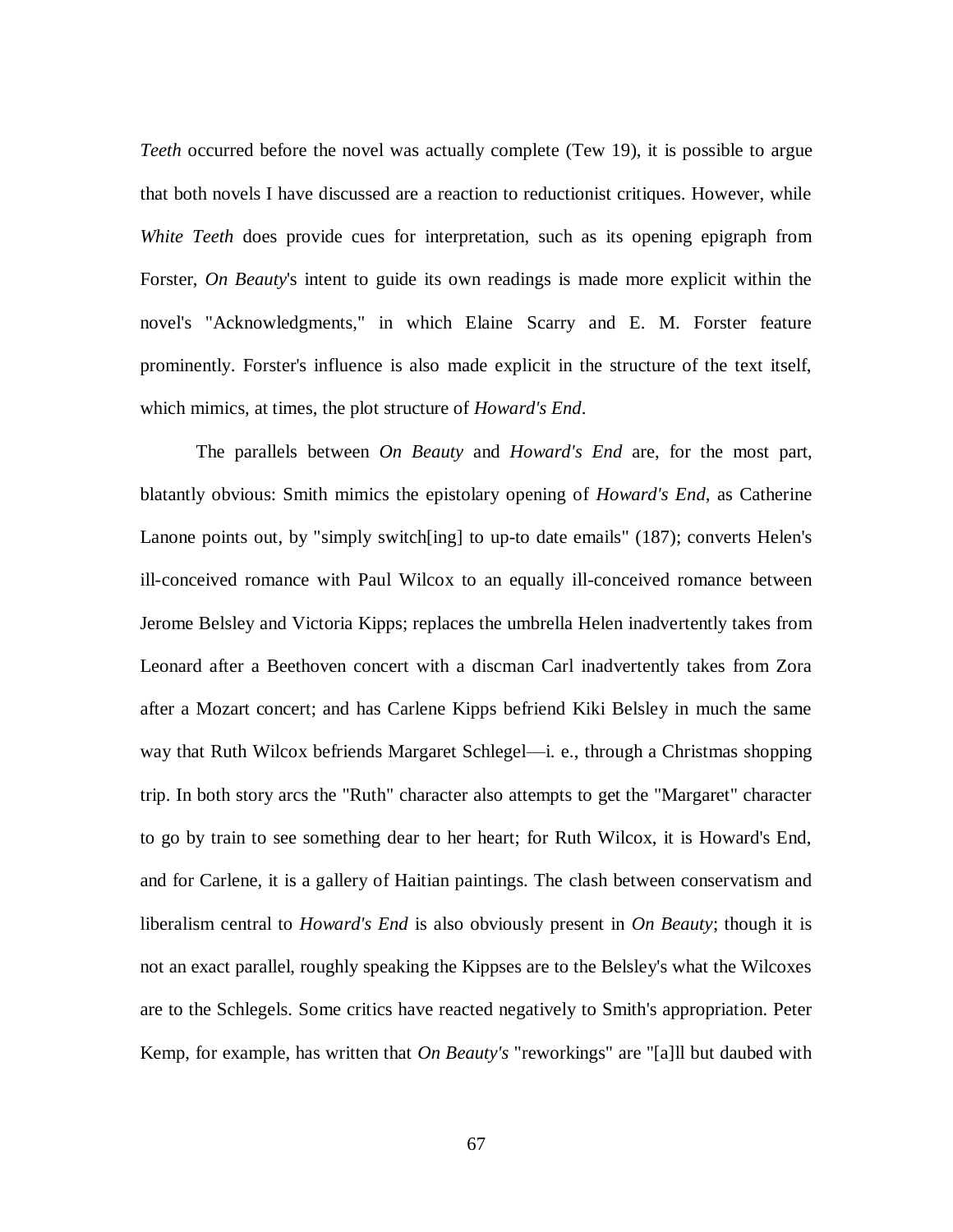a highlighter pen," and furthermore, that he fails to see "their purpose" (par. 3). Kemp's conclusion is that Smith's novel is essentially "cannibalising" Forster's (3). I would contend, however, that Smith's obvious parallels are, like her explicit acknowledgment of Forster's influence, an attempt to guide criticism. The plot parallels are there primarily to force us to see the thematic parallels. It is conceivable that Smith simply does not trust her critics to understand more subtle cues to interpretation.

Thematically, *Howards End* is about more than just the clash between conservatism and liberalism. As Perry Meisel has pointed out, "Central among the novel's dualities is the classic modernist antagonism between self and society, private and public . . ." (416). Indeed, Forster's novel is very much about the competing claims of the personal sphere of emotion which recognizes Leonard Bast's impoverished suffering as unjust and the public, more "neutral" sphere of business, where his joblessness is just another unavoidable side-effect of the workings of capitalism. This conflict is the thematic kernel Smith's aesthetics appropriates, and is, I would argue, the reason behind her appropriations of plot. For Smith's aesthetic system, as I have mentioned before, seeks to strike a balance between the personal and the neutral, as well as, in *White Teeth*, between the imagined space and the actual. Smith's balancing of the personal and the neutral (or objective) situates Smith's aesthetics between two historically significant approaches to aesthetics, which are, in some key ways, diametrically opposed: the Kantian and the Romantic.

Though Kant and the Romantics overlap temporally, and Kant's theory of the sublime was incredibly influential in later Romanticism (Eco 294-5), the two approaches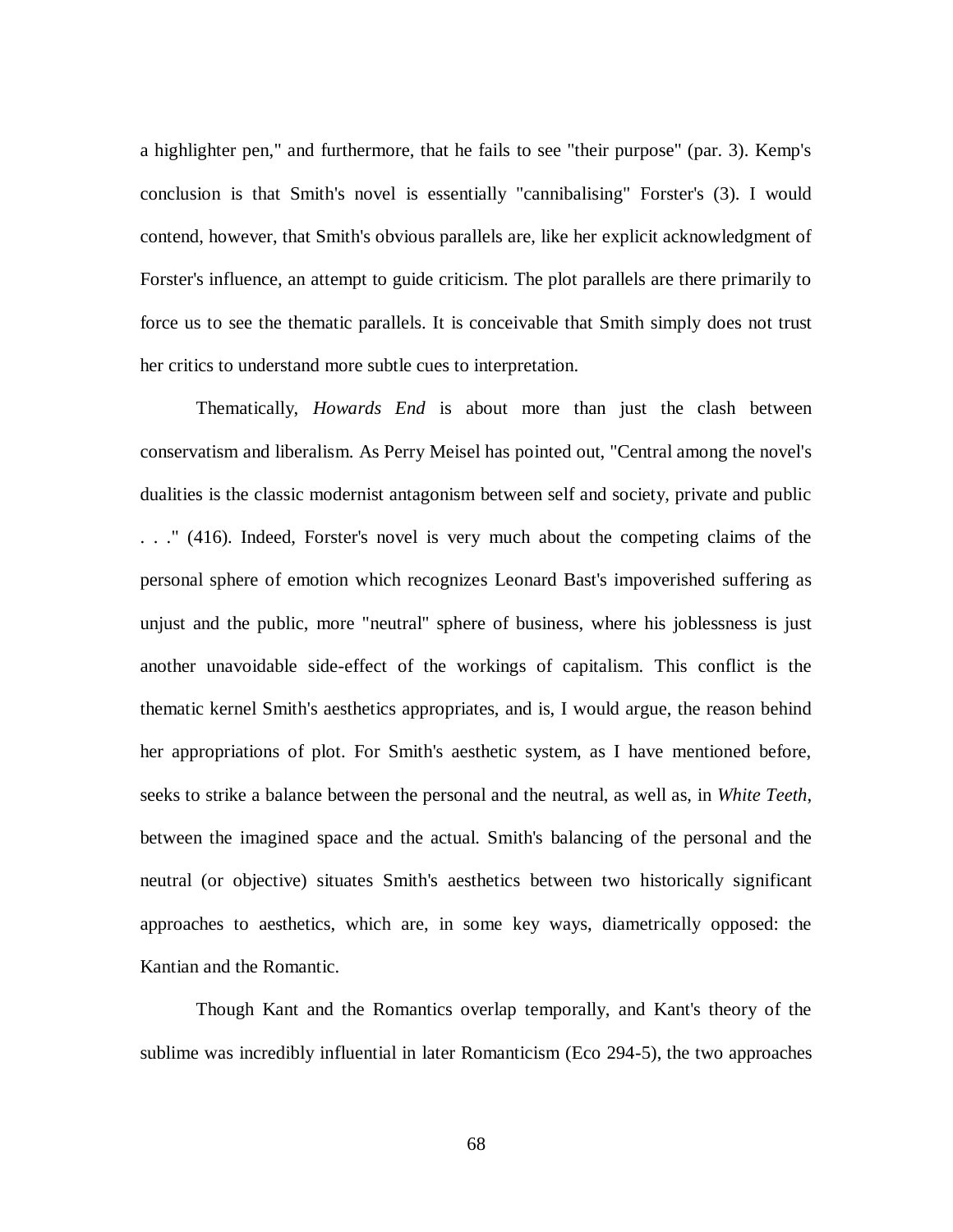are distinct in their evaluation of the role of emotion in aesthetics. As I will discuss, Kant excludes emotion almost entirely from his system, while the Romantics rely heavily upon it as a means of discussing the value of art. Kant's *Critique of Judgment* outlines three basic types of "delight," which might seem to indicate an exploration of emotion, but Kant's "delight" is not an emotion that is *felt* in the same way that happiness or sadness might be felt—it is an emotion that is only distantly felt. For Kant, there are three categories of this delight: delight in the "agreeable," delight in the "good," and delight in the "beautiful" (646-7). For Kant, the first two types of delight "involve a reference to the faculty to desire" (646), which means that both are delights of "interest" because they are connected "with the representation of the real existence of an object" (644). For our purposes here, it will be necessary to explain in brief the "good" and the "beautiful" delights in more detail. The "good" is that "which by means of reason commends itself by its mere concept" (646, brackets mine). Kant explains further that "[t]o deem something good, I must always know what sort of a thing the object is intended to be, i. e. I must have a concept of it" (646). In other words, to say that a painting is a good painting, it is necessary to consult the concept of "painting" to see if the actual painting lives up to the standards of the concept. Because this sort of judgment is reliant upon the actual existence of the painting, it is interested, and thus such a judgment of a painting would not be an aesthetic judgment despite the nature of the object itself. It is important to note that Kant sees the "good" in two separate ways, however. The example I have just given would fall under the category, "*good in itself*," as it "pleases on its own accord" (646). The second kind of goodness is "*good for something*," which points to an object's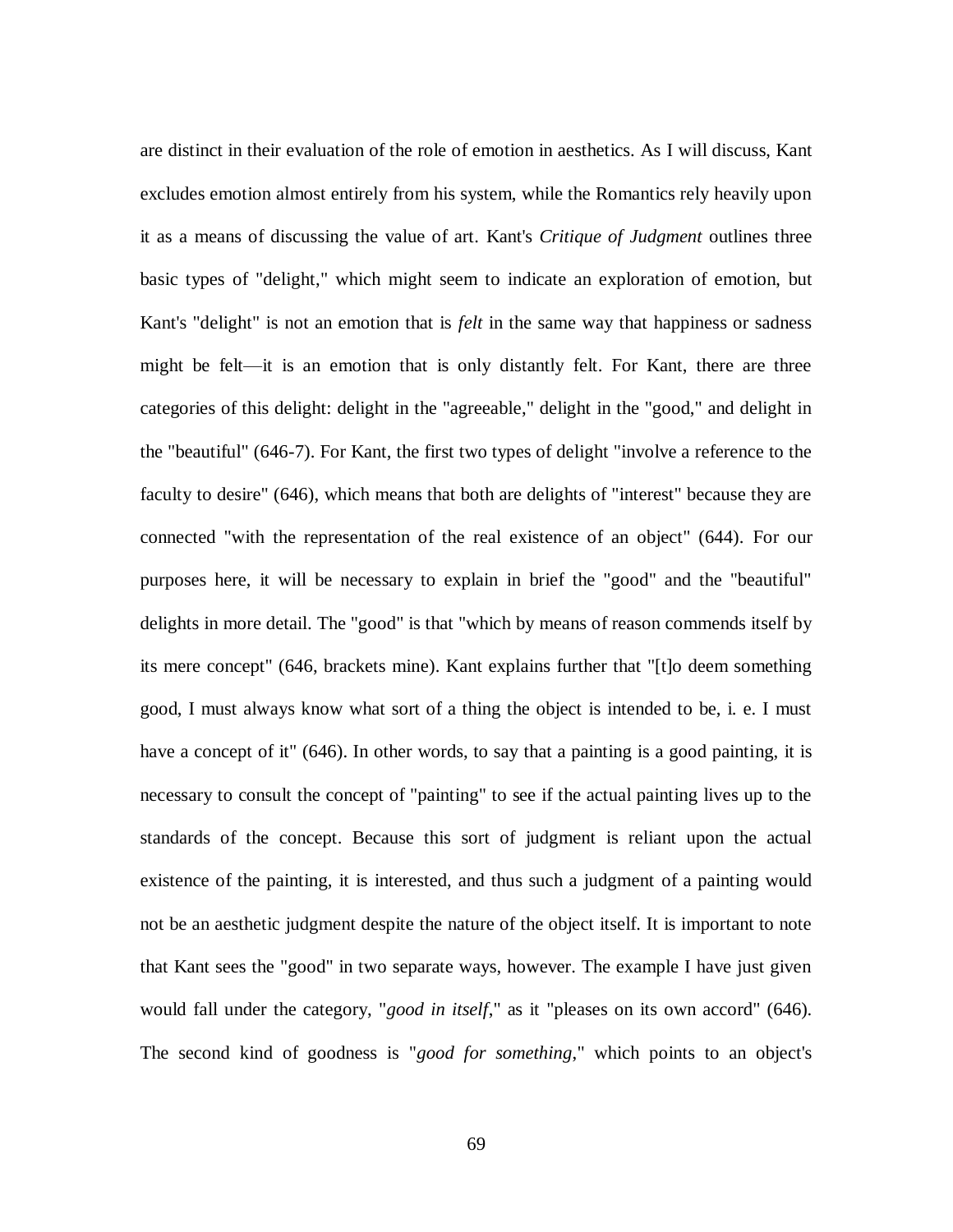usefulness and is, at least ostensibly, more clearly dependent upon the object's actual physical presence.

In contrast, delight in the "beautiful," which Kant also calls "the judgment of taste" is the only "disinterested and *free* delight" because our attitude towards the object is "simply *contemplative*" and is not concerned "as to the existence of the object" (646-7). Put another way, there is no sensual gratification or conceptual comparison going on in our contemplation of the beautiful—there is, in other words, no ulterior motive, either instinctual or cognitive. Because our delight in the beautiful object is "independent of interest," such an object, Kant says, will be seen as "one containing a ground of delight for all men" (647), so that our subjective judgment becomes, in a sense, simultaneously subjective and objective. While this reliance upon the notion of subjectivity might seem to allow for emotional response, it does not: "A judgment of taste is uninfluenced by charm or emotion" because either of these would disable the "claim" to a "universally valid delight" (655).

While it might seem that Smith's aesthetics are entirely divorced from Kant's, specifically because of Kant's exclusion of emotion, there is much in Kant that Smith seems to adopt. The concept of disinterestedness, as I have mentioned before, is similar to Smith's concept of "neutrality," which puts aside personal bias in the evaluation of an aesthetic object. However, while Kant views neutrality as sufficient unto itself as a method of evaluation, Smith's work suggests that to exclude emotion is to exclude the social usefulness of the aesthetic object or experience. As Howard's interaction with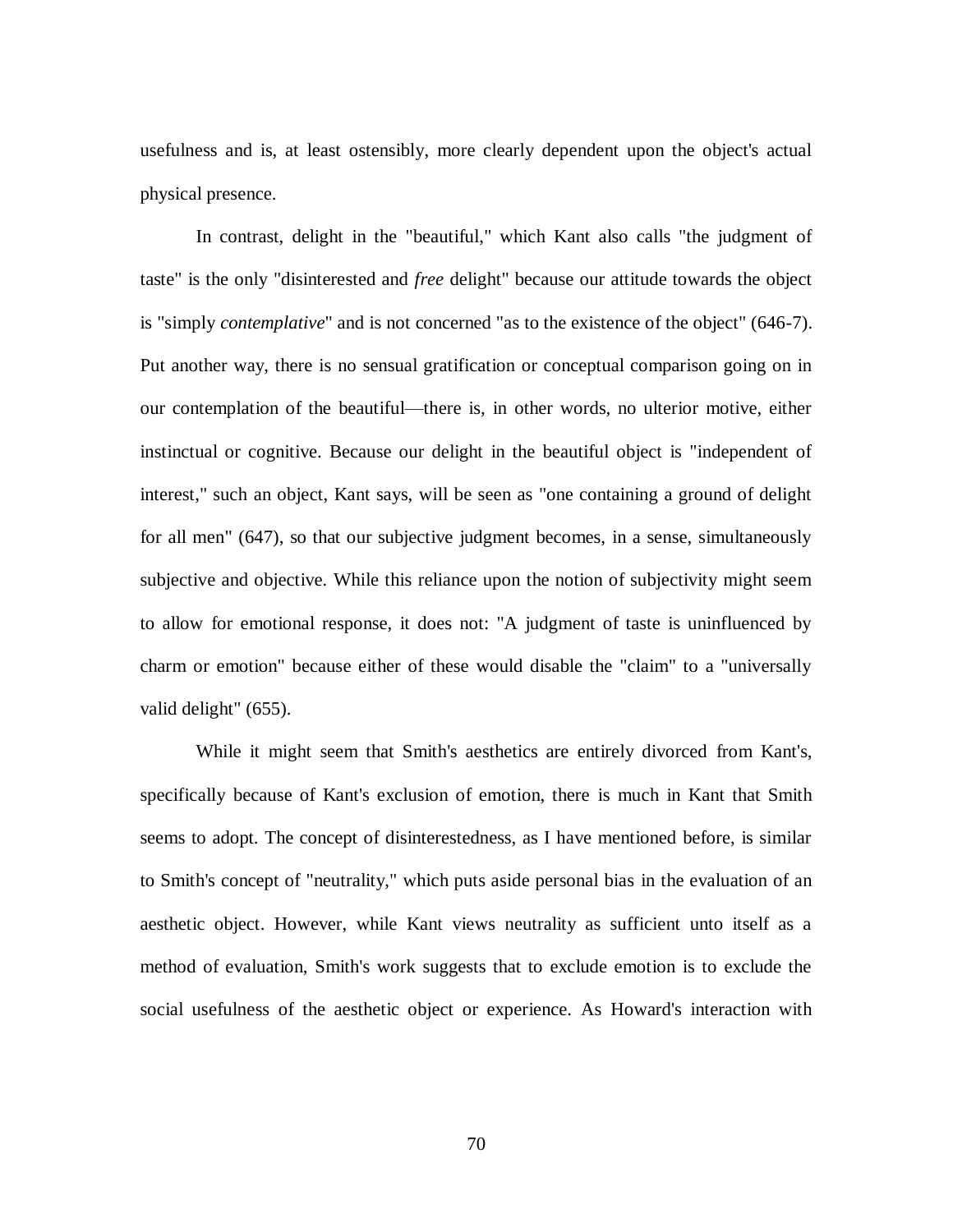Rembrandt's paintings show, aesthetic encounters can eventually lead to a sort of emotional education.

Like his concept of disinterest, Kant's separation of the "*good in itself*" from the "beautiful" is also applicable to Smith's work. The "*good in itself*" might be said to function, in Smith's novels, as a means of avoiding generalization. Katie, the exemplary reader of *On Beauty* does not, for example, judge Rembrandt's etching by a preconceived concept of what a Rembrandt should be; and, as a corollary, Smith does not wish us to read her novels based on the concept of what a Zadie Smith novel should be. Similarly, even the *idea* that subjectivity is valid, apart from *how* it is valid, is an idea that Smith's novels seem to insist upon. In other words, the personal response Smith encourages is subjective, though not in the Kantian sense of a subjectivity that is simultaneously disinterested. I will discuss this temporal difference at length shortly.

More importantly, the idea that the appreciation of the aesthetic derives from a lack of concern about the object's actual existence is relevant to Smith because it places identification of the aesthetic object apart from that object's physical characteristics; the aesthetic object is instead identified by our experience of it. For Kant this identifying factor is an attitude of disinterest; for Smith the identifying factors are Scarry's "mental conviction" (31), desire for "replication" (3), and impulse to "distribution" (97), and Forster's "internal order" (26). Of course, as is clear from the previous chapters, not all of these characteristics must be present for an experience to be deemed aesthetic. Each is by itself enough to suggest as much.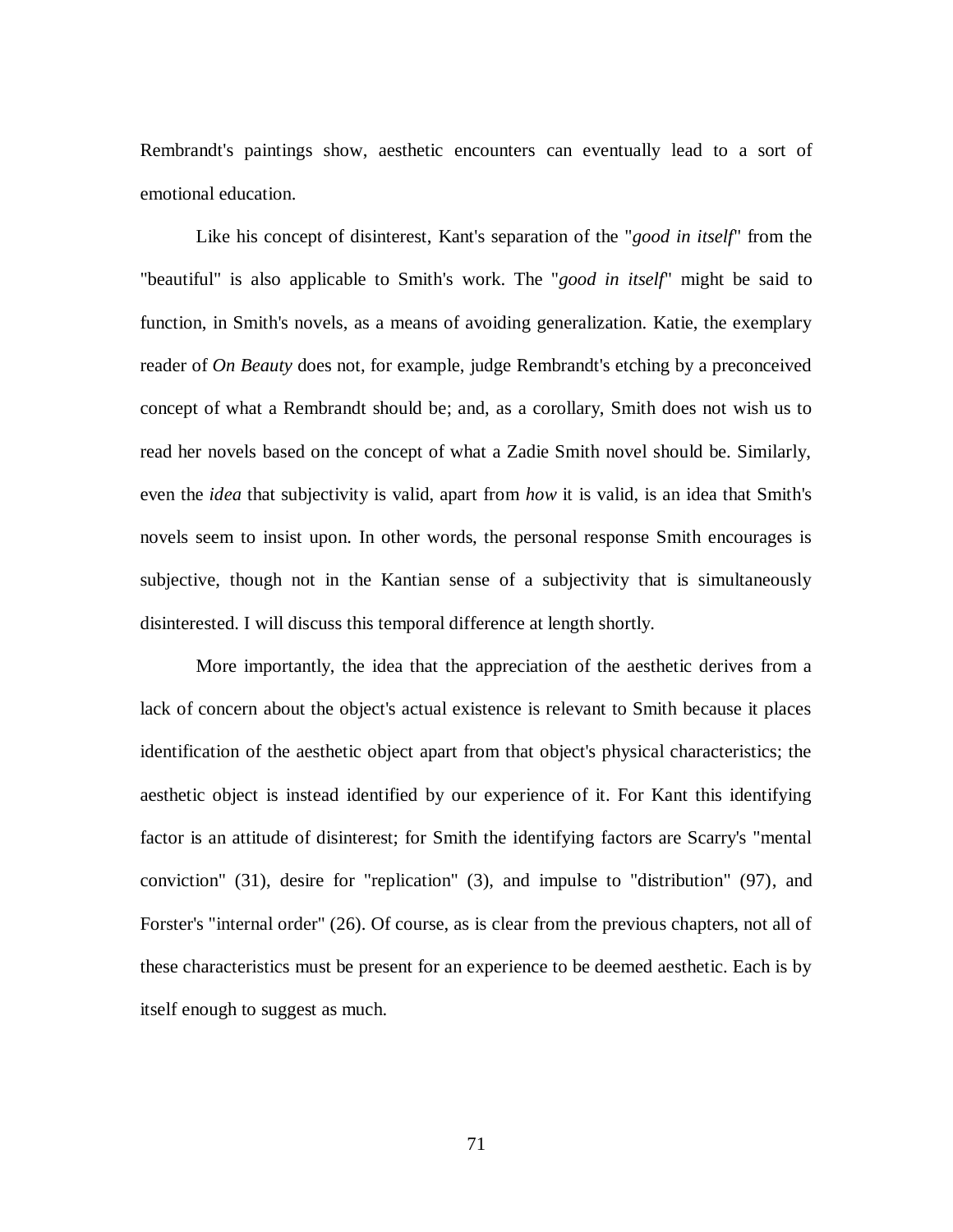However, there are two significant areas where Smith departs from Kantian aesthetics and moves towards Romantic aesthetics: (1) the role of emotion in the aesthetic experience and (2) the concept of *"good for something*." Kant's argument that emotion somehow negates the possibility of universal delight suggests a presupposition that the evaluation of an aesthetic object is instantaneous and unified, indivisible into parts. While Kant allows for subjectivity to an extent, he seems to regard emotion as so adamantly subjective that it can never simultaneously coexist with universality. This may be so, but it would seem that simultaneity and not emotion is the real hindrance to a progression to universality. Smith, as we have seen, breaks the experience of the aesthetic into parts, partially skirting this conflict—though it is important to note that Smith never seems to insist upon universality. For Smith, there is the emotional reaction and then, subsequently, there is the discussion of that reaction, which is, as a public exercise, more "disinterested" than the initial reaction.

This bifurcation of the aesthetic experience resonates with the Romantics' concept of artistic creation. As Wordsworth is famous for putting it, "'poetry is the spontaneous overflow of powerful feelings: it takes its origin from emotion recollected in tranquility" (273). While the Romantics generally focus on the creative process more so than on the individual's experience of the aesthetic, this formulation of the creative act is nonetheless applicable to the experience of the aesthetic object. Smith's formulation is Wordsworth's, only inverted: engaging with the aesthetic *begins* with the "spontaneous overflow of powerful feelings" which are then "recollected" in the subsequent "tranquility."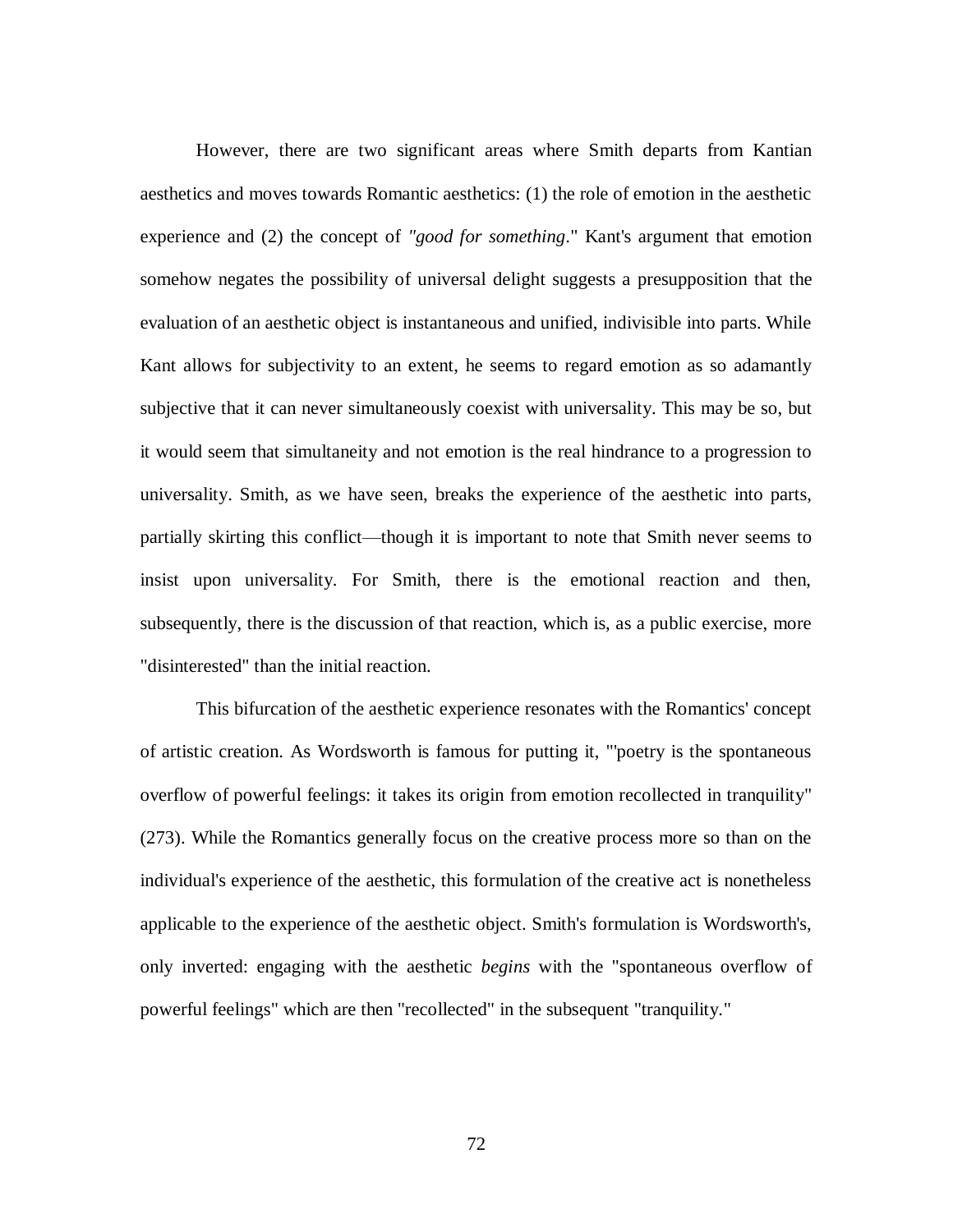Like his denial of emotion, Kant's denial of purpose contains an implicit supposition; in ruling out usefulness as a property of an aesthetic object, he cites the concern for the physical object as a marker of interest, implying that purpose is *ipso de facto* reflected in some material good. Thus, while Kant rules out social purpose along with purpose generally, it is clear that social usefulness is not always a matter of the aesthetic object's materiality. Notwithstanding this contradiction, Smith's aesthetics clearly fall closer to Romantic aesthetics in terms of the aesthetic object's purpose. Smith's appropriation of Scarry's argument that the aesthetic object or experience is useful as a means to bettering society is a justification that is quintessentially Romantic. Percy Bysshe Shelley, for example, ends his "A Defence of Poetry" with the assertion that "poets," by which he means all creators—his list includes authors, musicians, choreographers, architects, sculptors, painters (840)—are "the unacknowledged legislators of the world" (850). What Shelley means by this is that the artist, because of his imaginative faculties, is able to envision the "before unapprehended relations of things" (839); this envisioning consequently enables him to articulate "those laws according to which present things ought to be ordered" in addition to enabling him to see "the future in the present" (840). In short, artists are able to see what might be—are able, in short, to *imagine* how to better the world. This idea of social betterment through creation is particularly relevant to *White Teeth*, whose characters perform identity in attempts to better *themselves*.

More important, however, is Shelley's concept of the role poetry, or art plays, for those who do not create. Shelley argues,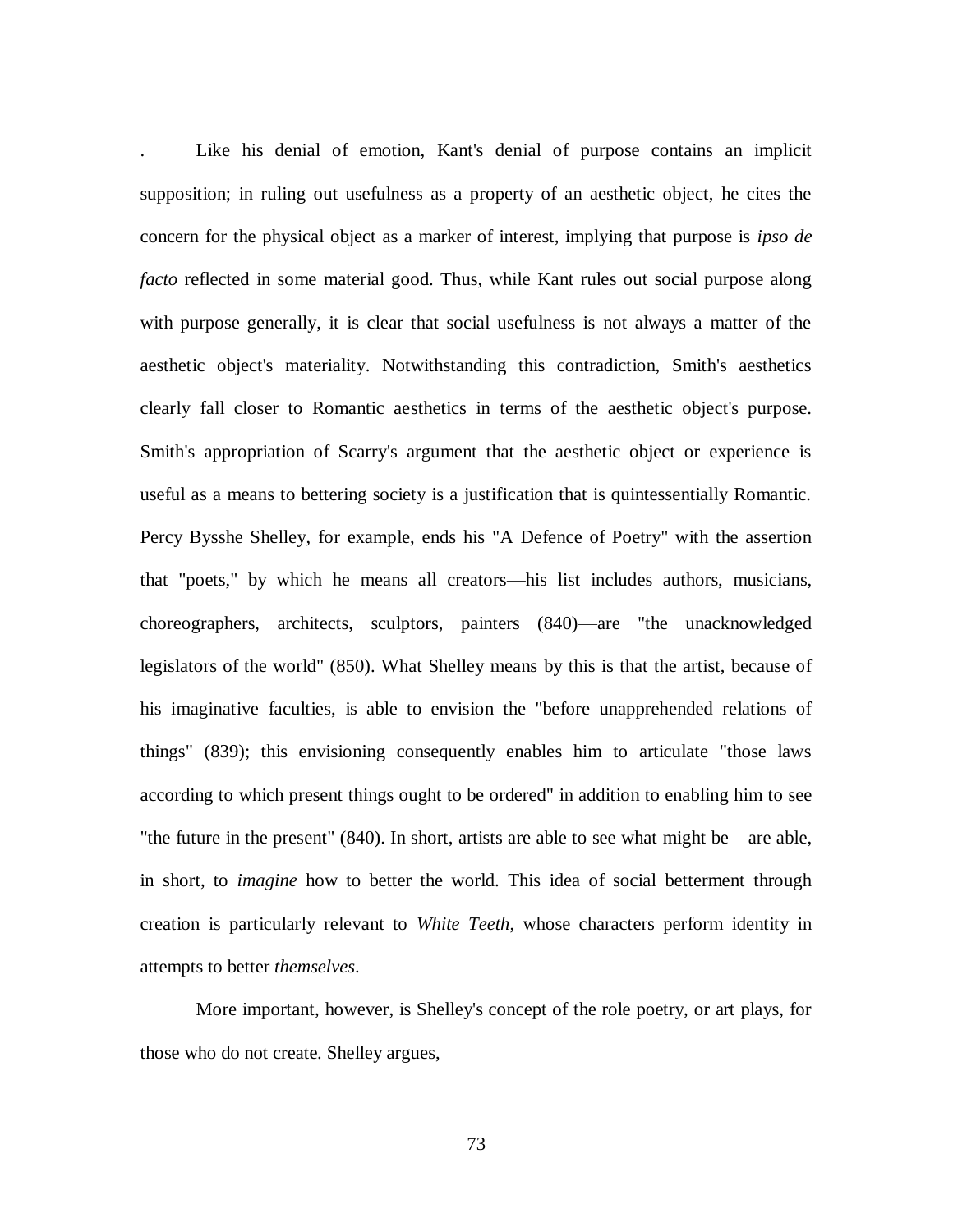A man, to be greatly good, must imagine intensely and comprehensively; he must put himself in the place of another and of many others; the pains and pleasures of his species must become his own. The great instrument of moral good is the imagination; and poetry administers to the effect by acting upon the cause . . . Poetry strengthens that faculty which is the organ of the moral nature of man, in the same manner as exercise strengthens a limb. (844)

In other words, poetry is not only an effect of the poet's imagination but also "strengthens" the imagination in the reader or viewer, enlarging his capacity for compassion. In *On Beauty*, the aesthetic functions in a similar way; in learning to appreciate the aesthetic properly, Howard is eventually able to appreciate his wife. In allowing the aesthetic to engage his emotions, he reaches emotional maturity.

Fittingly, Smith's aesthetics represent exactly the kind of imaginative "synthesis" (838) Shelley celebrated in his "Defence of Poetry." Instead of adopting any one established system of aesthetics, she pooled her influences—primarily Elaine Scarry and E. M. Forster—to create her own system of aesthetics that seems to fit, historically speaking, somewhere between Kant and the Romantics. Fusing the personal and the neutral, the imagined and the actual, Smith provides us with a system of aesthetics that is a reconciliation of opposites. While the system itself leads to a greater critical fairness because of its attention to the particular and consequent avoidance of generalizations, it is also clear that Smith's effort to strike a balance between competing aesthetic claims is, in itself, an attempt to treat each of those claims with fairness.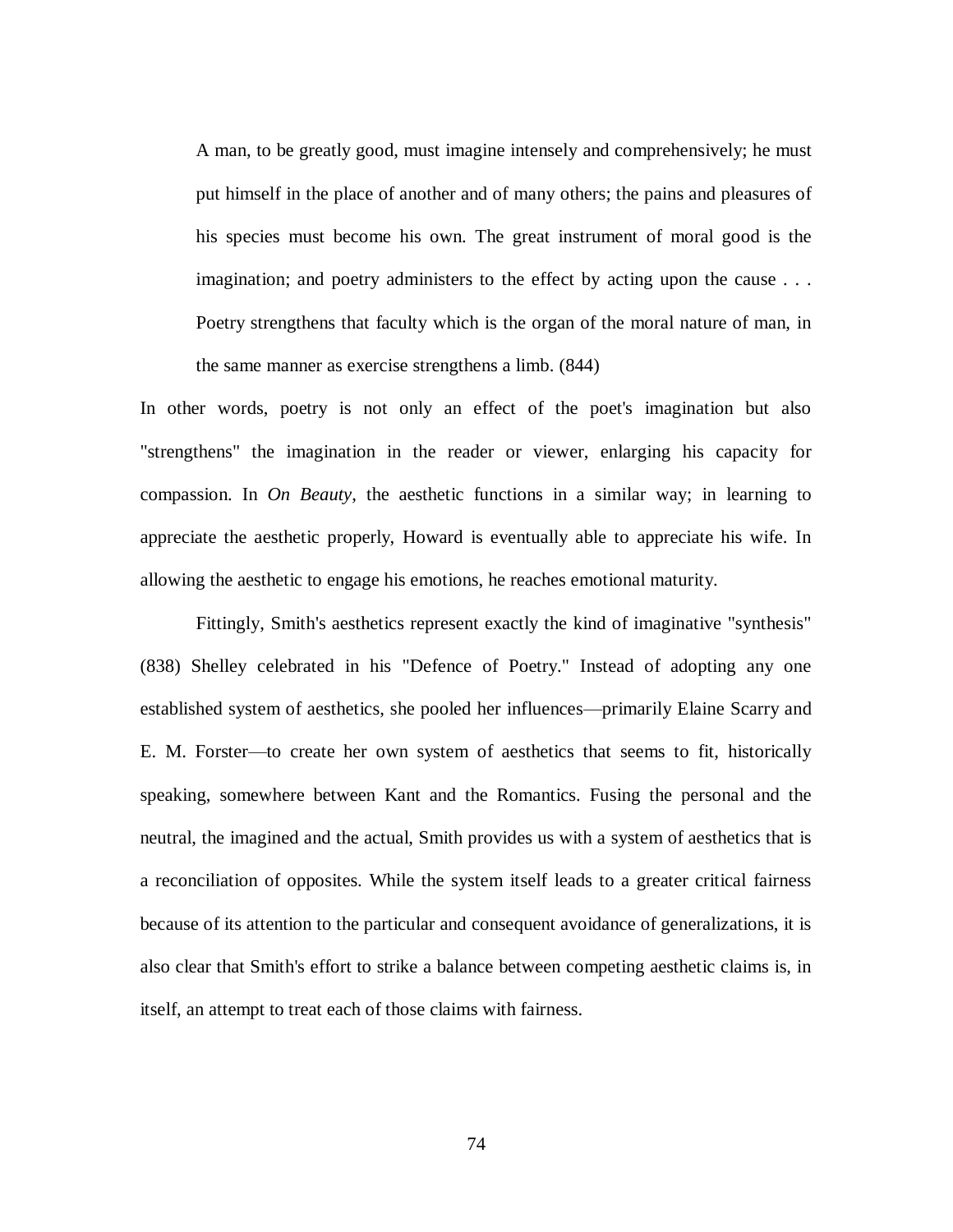## BIBLIOGRAPHY

- Anjara, Ulka. "*On Beauty* and Being Postcolonial: Aesthetics and Form in Zadie Smith." Walters, *Critical Essays* 31-55.
- Apter, Emily. "Acting Out Orientalism: Sapphic theatricality in turn-of-the-century Paris." Performance and Cultural Politics. Ed. Elin Diamond. New York: Routledge, 1996. 15-34. Print.
- "Ave Verum Corpus," Text. Composed by Wolfgang Amadeus Mozart. *Classical Music Library*. Web. 27 April 2010.
- Bahri, Deepika. "Introduction." *Native Intelligence*. Minneapolis: U of Minnesota P, 2003. 1-32. Print.
- Beardsley, Monroe C. *The Aesthetic Point of View: Selected Essays*. Ed. Michael J. Wreen and Donald M. Callen. London: Cornell UP, 1982. Print.
- —. and William K. Wimsatt. "The Intentional Fallacy." *The Sewanee Review* 54.3 (Jul.- Sept. 1946): 468-488. *JSTOR*. Web. 22 March 2010.
- Bentley, Nick. "Re-writing Englishness: Imagining the Nation in Julian Barnes's *England, England* and Zadie Smith's *White Teeth*. *Textual Practice* 21.3 (2007): 483-504. *MLA Bibliography*. Web. 5 Jan. 2010.
- Butler, Judith. *Gender Trouble: Feminism and the Subversion of Identity*" Routledge: New York, 1990. Print.
- Danto, Arthur C. "The Artworld." *Aesthetics and the Philosophy of Art: The Analytic Tradition*. Lamarque and Olsen 27-34.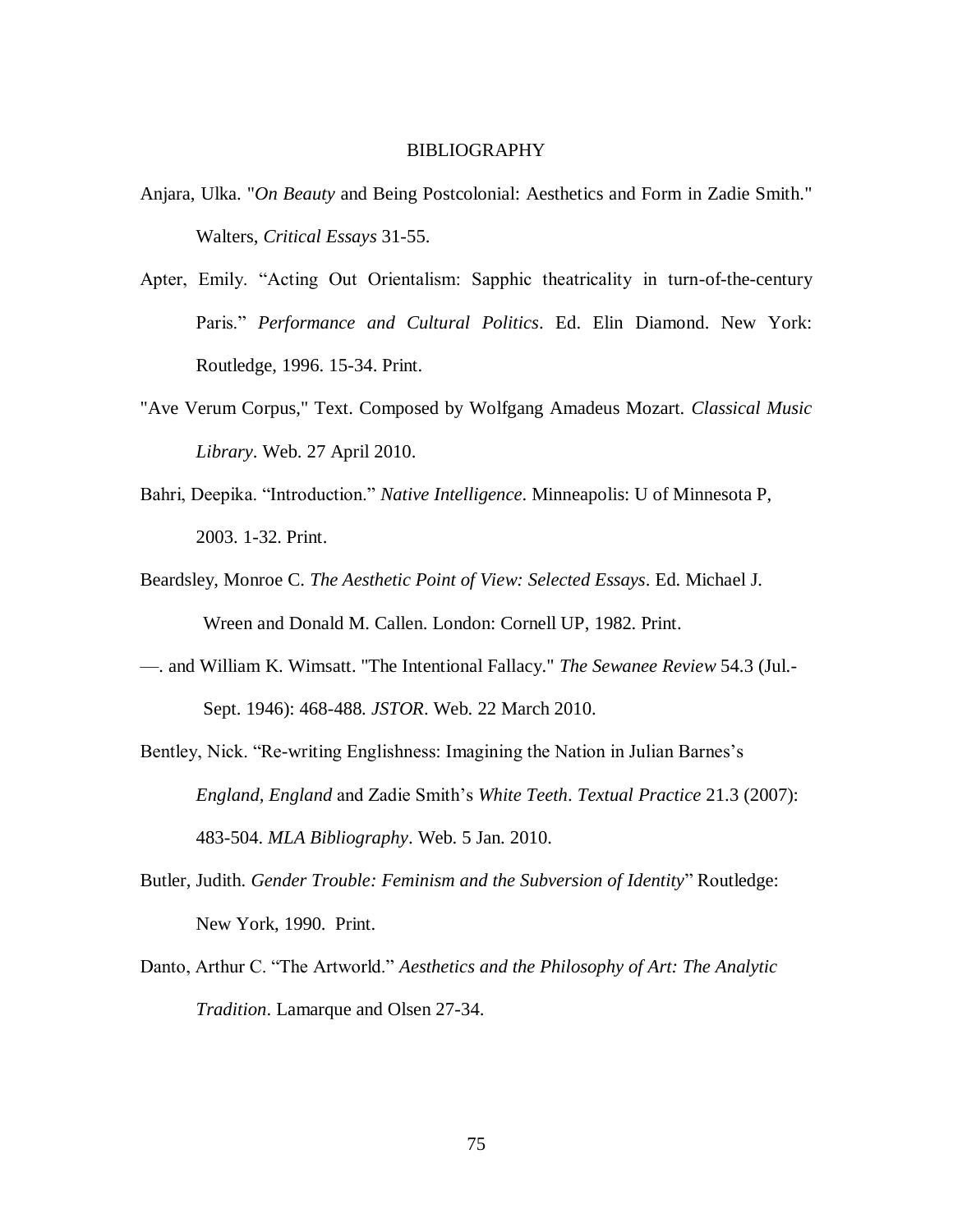- Dawson, Ashley. *Mongrel Nation: Diasporic Culture and the Making of Postcolonial Britain*. Ann Arbor: U of Michigan P, 2007. Print.
- Deresiewicz, William. "Zadie Smith's Indecision." *The Nation* 15 Sept. 2005: N. pag. Web. 8 January 2010. <http://www.thenation.com>.
- Eco, Umberto, ed. *History of Beauty*. Trans. Alastair McEwen. New York: Rizzoli, 2004. Print.
- Eliot, T.S. "The Love Song of J. Alfred Prufrock." *T.S. Eliot: The Waste Land, Prufrock, and Other Poems*. Ed. Paul Negri. Mineola: Dover, 1998. Print.
- Fenner, David E. W. *Introducing Aesthetics*. Westport: Praeger, 2003. Print.
- Forster, E. M. "Art for Art's Sake." *Literature and Aesthetics*, ed. Monroe C. Beardsley. New York: Bobbs-Merrill, 1968. 25-28. Print.

―Gesture.‖ *The Oxford English Dictionary*. 2nd ed. 1989. *OED* Online. Web.

Graham, Gordon. *An Introduction to Aesthetics*. 2nd ed. New York: Routledge, 1997.

Print.

- Hattenstone, Simon. "White Knuckle Ride." *The Guardian* 11 Dec. 2000: N. pag. Web. 9 Jan. 2011.
- Kakutani, Michiko."A Modern Multicultural Makeover for Forster's Bourgeois Edwardians." *New York Times* 13 Sept. 2005. N. pag. *Lexis Nexis*. Web. 22 March 2011.
- —. "Quirky, Sassy and Wise in London of Exiles. *New York Times* 25 April 2000. N. pag. *Lexis Nexis*. Web. 22 March 2011.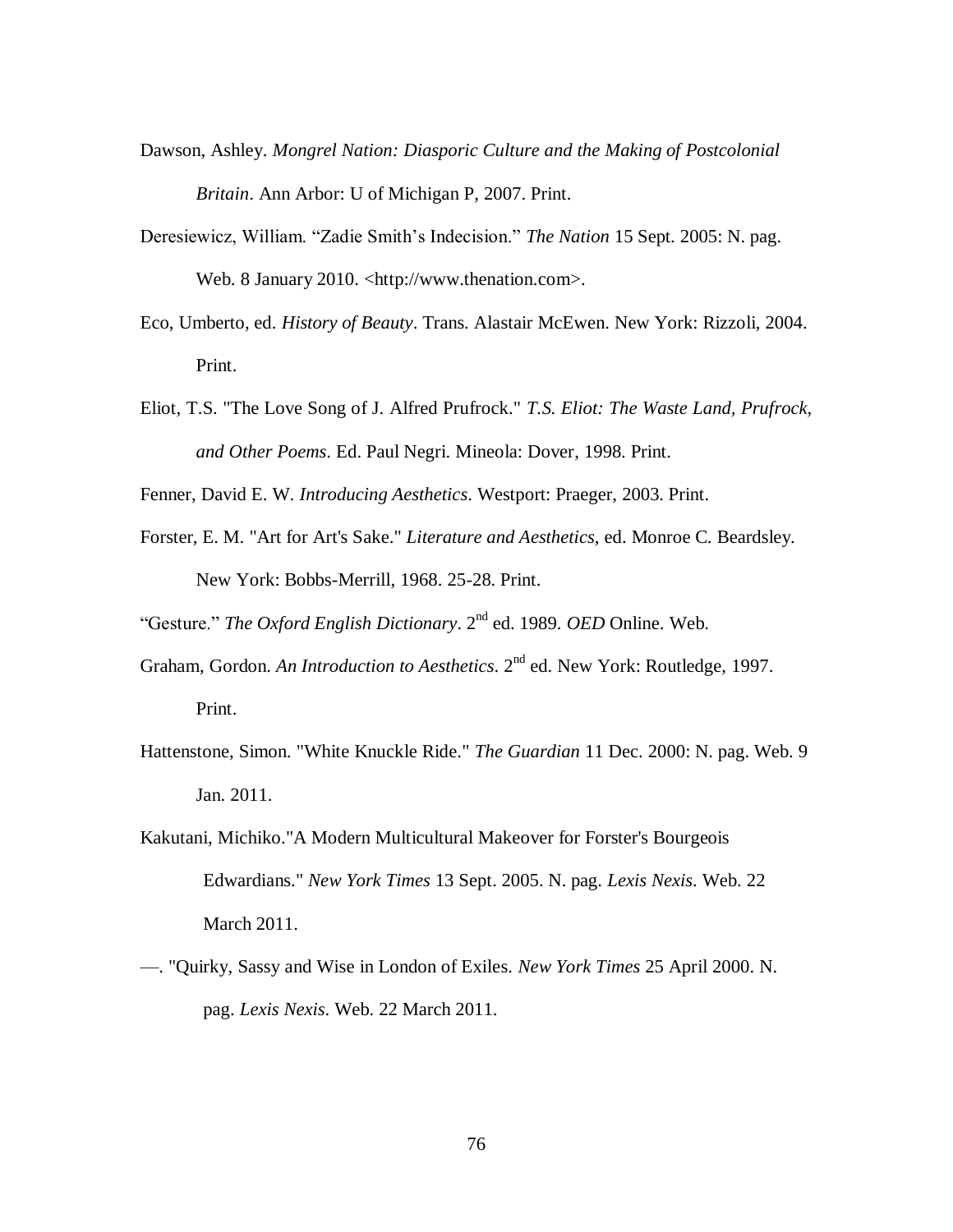Kant, Immanuel. "A Theory of Aesthetic Judgment: from *The Critique of Judgment*." *Aesthetics: A Critical Anthology*. Ed. George Dickie and R. J. Sclafani. New York: St. Martin's, 1977. Print. Excerpt from *The Critique of Judgment*.

Kemp, Peter. "*On Beauty* by Zadie Smith." *Sunday Times* (London) 4 Sept. 2011. N. pag. *The Sunday Times* Online. Web. 22 March 2011. <http://entertainment.timesonline.co.uk/tol/arts\_and\_entertainment/books/article 560815.ece>.

- Lamarque, Peter and Stein Haugom Olsen, eds. *Aesthetics and the Philosophy of Art: The Analytic Tradition*. Malden: Blackwell, 2004. Print.
- Lanone, Christine. "Mediating Multi-Cultural Muddle: E.M. Forster Meets Zadie Smith." *Études Anglaises: The Contemporary Novel: 1996-2007* 60.2 (2007): 29-40. *MLA Bibliography*. Web. 14 April 2010.
- Levinas, Immanuel. "The Prohibition against Representation and 'The Rights of Man.'" *Alterity and Transcendence*. Trans. Michael B. Smith. New York: Columbia U. Press, 1999. 121-30. Print.
- McHugh, Kathleen. "The Aesthetics of Wounding: Trauma, Self-Representation, and the Critical Voice." *Aesthetics in a Multicultural Age*. Ed. Emory Elliot, Louis Freitas Caton, and Jeffrey Rhyne. New York: Oxford UP, 2002. 241-75. Print.

Mikics, David. *A New Handbook of Literary Terms*. New Haven: Yale UP, 2007. Print.

Meisel, Perry. "*Howard's End*: Private Worlds and Public Languages." *Howards End, A Norton Critical Edition*. By E. M. Forster. Ed. Paul B. Armstrong. New York: Norton, 1998. 416-425. Print. Excerpt of *The Myth of the Modern: A Study in*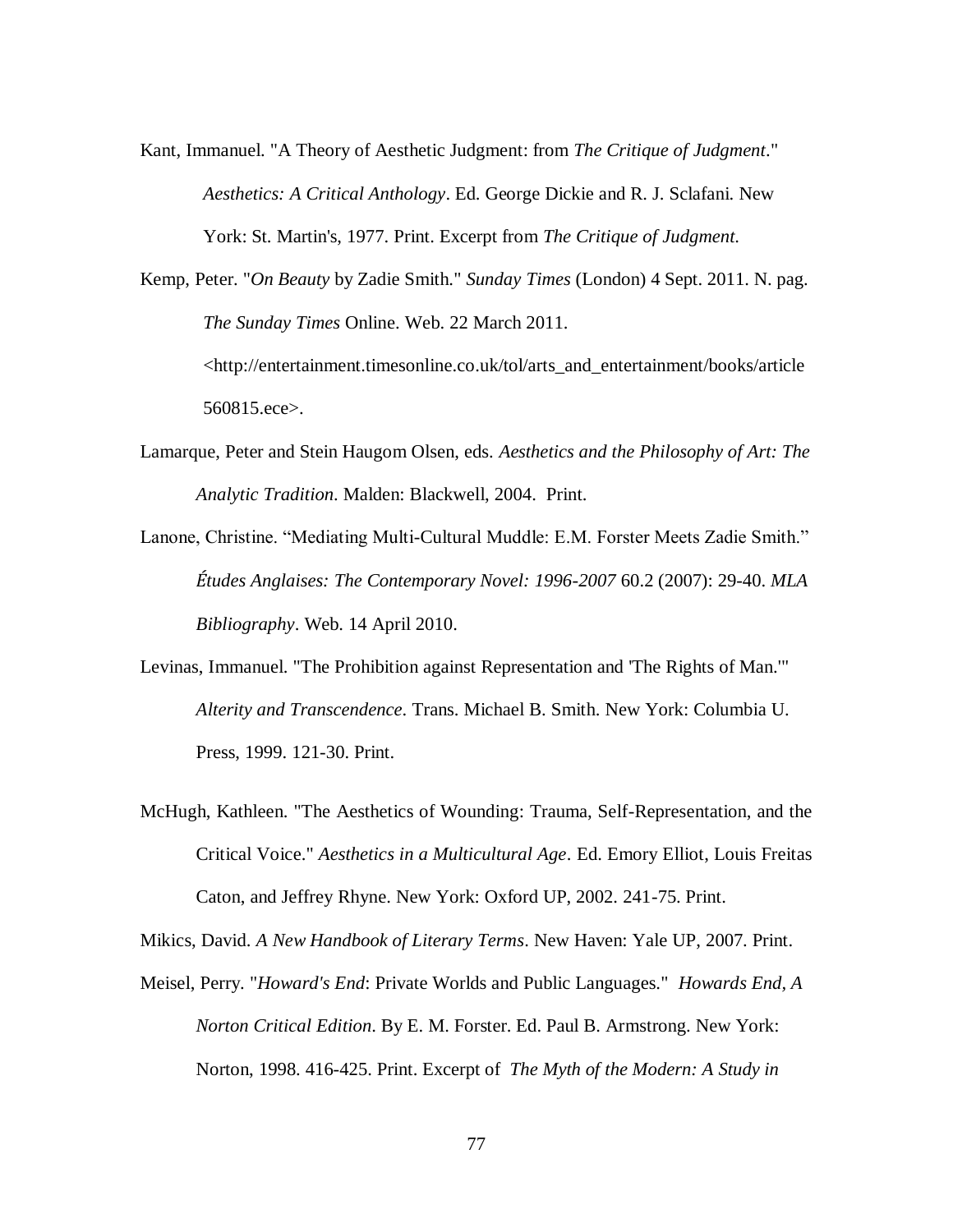*British Literature and Criticism after 1850*. New Haven: Yale UP, 1987. 173-82. Print.

- Mulvey, Laura. "Visual Pleasure and Narrative Cinema." A Critical and Cultural Theory *Reader*. 2<sup>nd</sup> ed. Ed. Antony Easthope and Kate McGowan. Toronto: U of Toronto P, 2004. Print. 168-76. Excerpt from *Visual and Other Pleasures*. London: Macmillan, 1989. Print.
- O'Connell, Alex. "Believe the Hype." *Times* (London). 29 Jan. 2000. N. pag. *LexisNexis*. Web. 22 March 2011.
- Phillips, Caryl. "Books: Mixed and Matched." *Observer* 9 Jan. 2000. N. pag. *LexisNexis*. Web. 22 March 2011.
- Renton, Alex. "Next Big Hype."*Evening Standard* 4 January 2000. N. pag. *Lexis Nexis*. Web. 22 March 2011.
- Scarry, Elaine. *On Beauty and Being Just*. London: Gerald Duckworth, 2000. Print.

Scruton, Roger. "Understanding Music." Lamarque and Olsen 448-462.

Sell, Johnathan P. A. ―Chance and Gesture in Zadie Smith's *White Teeth* and *The* Autograph Man: A Model for Multicultural Identity?" The Journal of *Commonwealth Literature.* 41.3 (2006): 27-44. Print.

Shelley, Percy Bysshe. "A Defence of Poetry." Stillinger and Lynch 838-850.

- Singh, Benita. "Not Quite Signature Piece." *Yale Review of Books*. Web 14 Jan. 2011 <http://www.yalereviewofbooks.com/archive/spring03/review13.shtml.htm>.
- Smith, Zadie. *The Autograph Man.* New York: Vintage, 2002. Print.
- —. *Martha and Hanwell*. New York: Penguin, 2005. Print.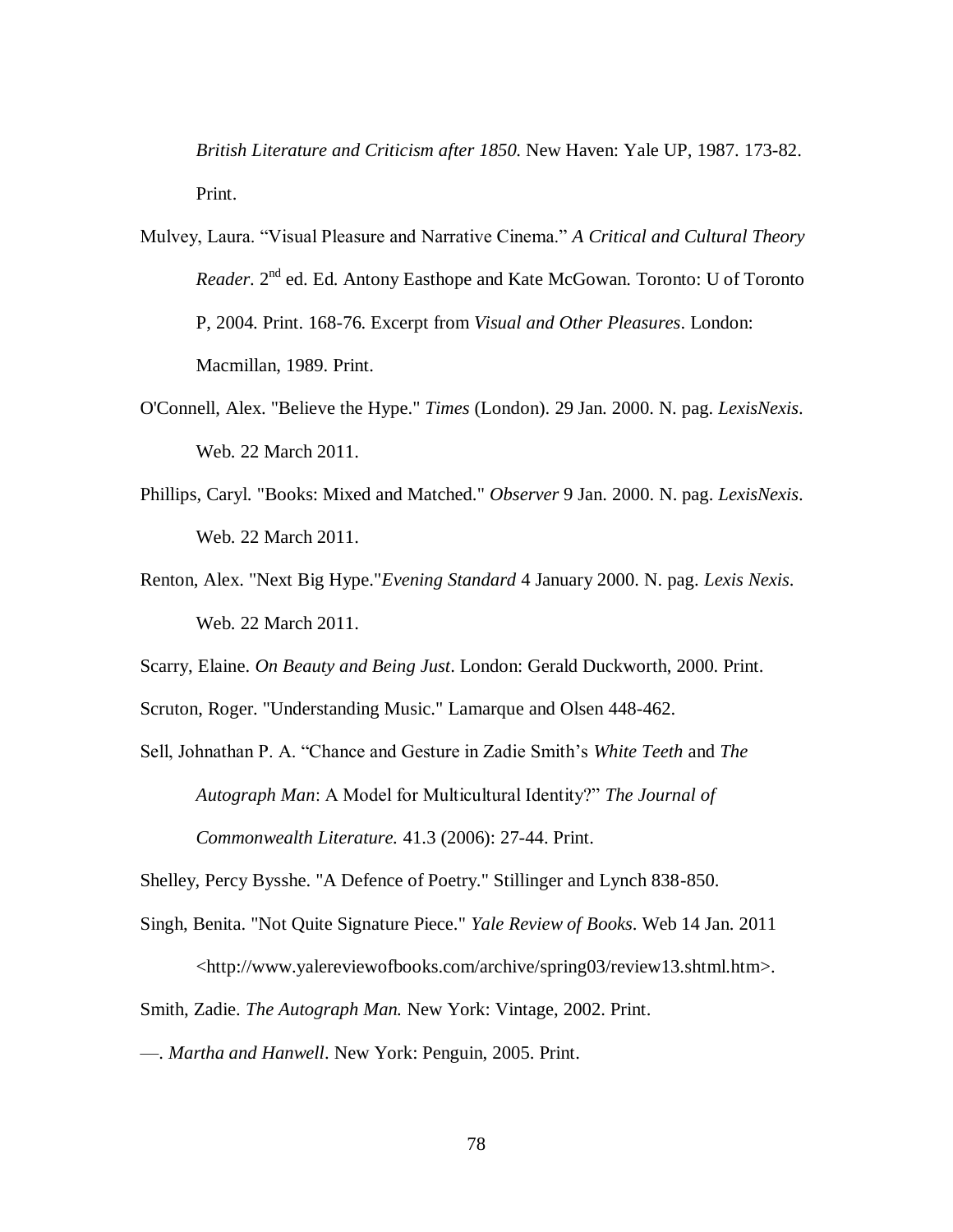- —. *On Beauty*. New York: Penguin, 2005. Print.
- —. ―*Their Eyes Were Watching God*: What Does Soulful Mean?‖ *Changing My Mind: Occasional Essays*. New York: Penguin, 2009. Print.
- —. *White Teeth*. New York: Vintage, 2000. Print.
- Stillinger, Jack and Deidre Shauna Lynch, eds. *The Norton Anthology of English Literature*. 8<sup>th</sup> ed. Vol. D. Norton: New York, 2006. Print.
- Tew, Philip. *Zadie Smith*. *New British Fiction.* Ed. Philip Tew and Rod Mengham. New York: Palgrave Macmillan, 2010. Print.
- Tolan, Fiona. "Identifying the Precious in Zadie Smith's *On Beauty*." *British Fiction Today*. Ed. Phillip Tew and Rod Mengham. London: Continuum, 2006. 128-38. Print.
- Tynan, Maeve. "'Only Connect': Intertextuality and Identity in Zadie Smith's *On Beauty*." Walters, *Critical Essays* 73-89.
- Wall, Kathleen. "Ethics, Knowledge, and the Need for Beauty: Zadie Smith's *On Beauty*  and Ian McEwan's *Saturday*. *University of Toronto Quarterly* 77.2. 2008: 757-88. *MLA International Bibliography*. Web. 12 April 2010.
- Walters, Tracey L. "Still Mammies and Hos: Stereotypical Images of Black Women in Zadie Smith's Novels." Walters, *Critical Essays* 123-139
- —., ed. *Zadie Smith: Critical Essays*. New York: Peter Lang, 2008.
- —. ―Zadie Smith.‖ *Twenty-First-Century 'Black' British Writers*. Ed. R. Victoria Arana. *Dictionary of Literary Biography Vol. 347*. Detroit: Gale, 2009. *Literature Resource Center*. Web. 3 Jan. 2011.